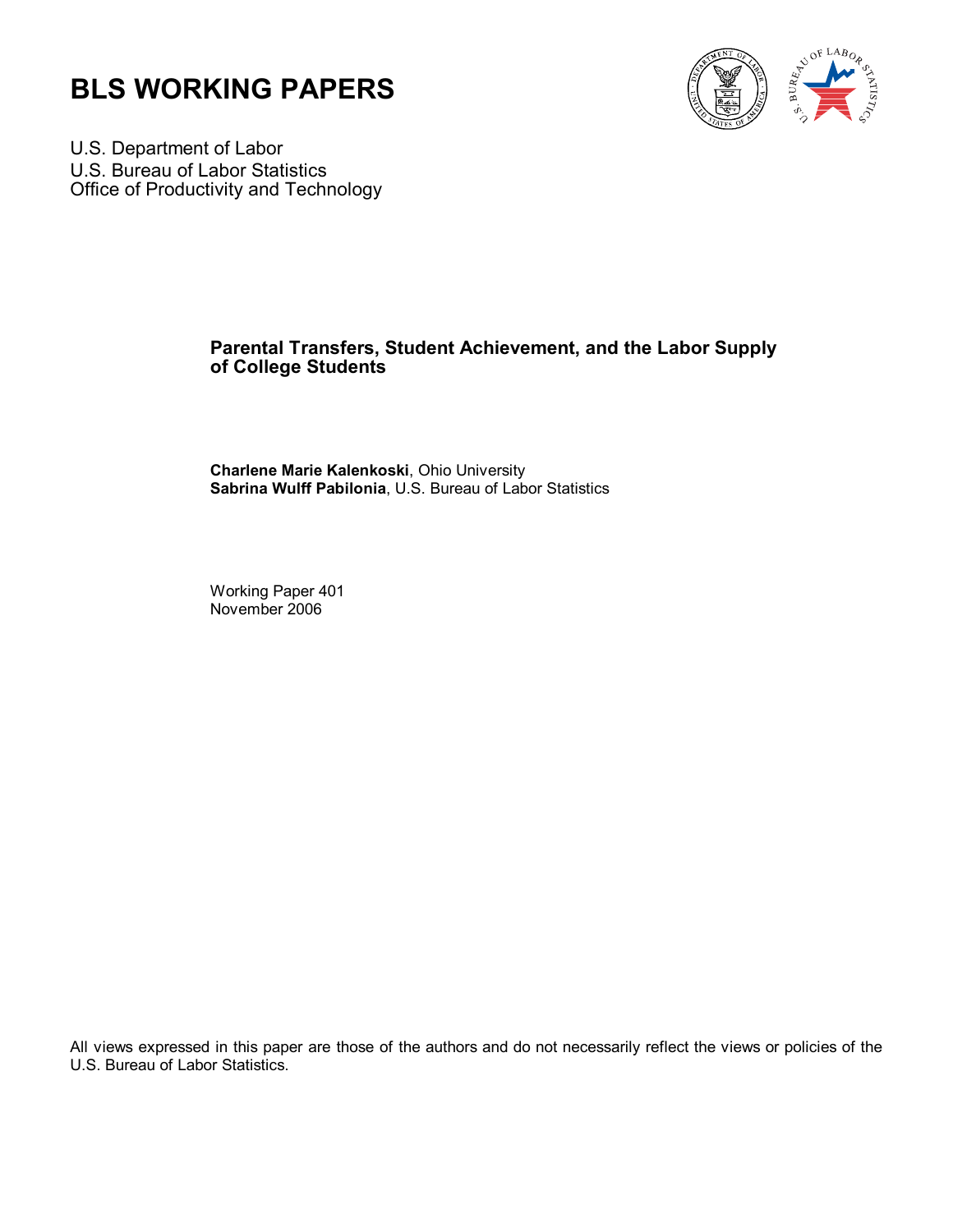#### **Parental Transfers, Student Achievement, and**

#### **the Labor Supply of College Students\***

Charlene Marie Kalenkoski Ohio University Department of Economics Bentley Annex 351 Athens, OH 45701 Phone: (740) 593-2022 Fax: (740) 593-0181 kalenkos@ohio.edu

Sabrina Wulff Pabilonia Bureau of Labor Statistics Division of Productivity Research and Program Development 2 Massachusetts Avenue, NE Rm. 2180 Washington, DC 20212 Phone: (202) 691-5614 Fax: 202-691-5664 Pabilonia.Sabrina@bls.gov

August 2006

Abstract: Using nationally representative data from the NLSY97 and a simultaneous equations model, this paper analyzes the financial motivations for and the effects of employment on U.S. college students' academic performance. The data confirm the predictions of the theoretical model that lower parental transfers and greater costs of attending college increase the number of hours students work while in school, although students are not very responsive to these financial motivations. They also show that increased hours of work lead to lower grade point averages (GPAs), at least for students attending four-year colleges.

JEL Classification: D1, I2, J2

Keywords: employment, transfers, GPA

\*Please address all correspondence to Sabrina Wulff Pabilonia. The views expressed in this paper are those of the authors and do not necessarily reflect the policies of the U.S. Bureau of Labor Statistics. The authors would like to thank Tatevik Sekhposyan for her assistance in compiling the historical state work study program data and Anastasiya Osborne for editorial and research assistance. The authors would also like to thank Alison Aughinbaugh, Mike Giandrea, Mark Long, Peter Meyer, David Ribar, Donna Rothstein, Leslie Stratton, Leo Sveikauskas, Bruce Weinberg, and Cindy Zoghi for comments and suggestions. The authors are especially indebted to Stan Panis and David Ribar for their aML programming assistance.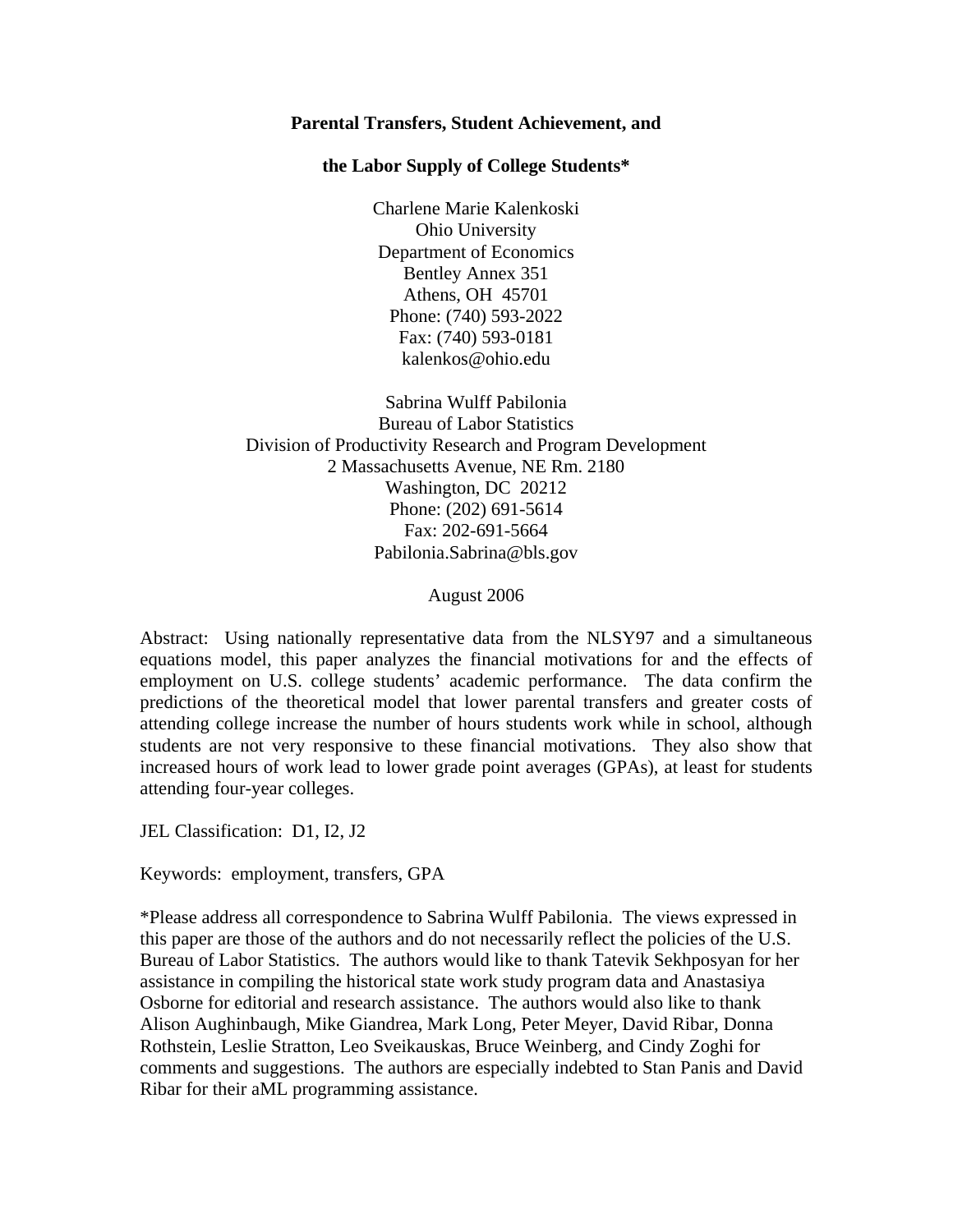#### **I. Introduction**

According to a press release by the U.S. Bureau of Labor Statistics, 52 percent of all four-year college students aged 16-24 and 62 percent of all two-year college students aged 16-24 were employed in October 2005 (U.S. Bureau of Labor Statistics 2006). Why do they work? One potential reason is that they lack adequate financial aid and parental transfers to cover their college-related expenses. Federal and state work study programs are designed to subsidize some of this employment in order to help more students afford college.

Yet, there is an ongoing debate as to whether college student employment is beneficial or detrimental to students. On the one hand, college student employment may be beneficial in the long run if it provides students with valuable work experience. Stephenson (1981), Michael & Tuma (1984), Ruhm (1995, 1997), Light (1999, 2001), and Neumark & Joyce (2001) find positive effects of student employment on future labor market outcomes such as future wages, fringe benefits, occupational status, and likelihood of employment, holding schooling constant. However, college employment may also have a detrimental effect on academic performance as time spent in market work reduces time available for attending classes, studying, or participating in other schooling-related activities. In addition, fatigue from spending long hours at work may negatively affect the quality of any schooling-related activity that does occur (Oettinger 1999). Loury and Gorman (1995), as well as Jones and Jackson (1990), find that college grades, one measure of academic performance, have a substantial positive effect upon early career earnings. Therefore, it is important to analyze the effect of employment on student achievement as measured by student grades.

Several studies have examined the relationship between market work and academic achievement in both high school and college, but no consensus has been reached. Of the high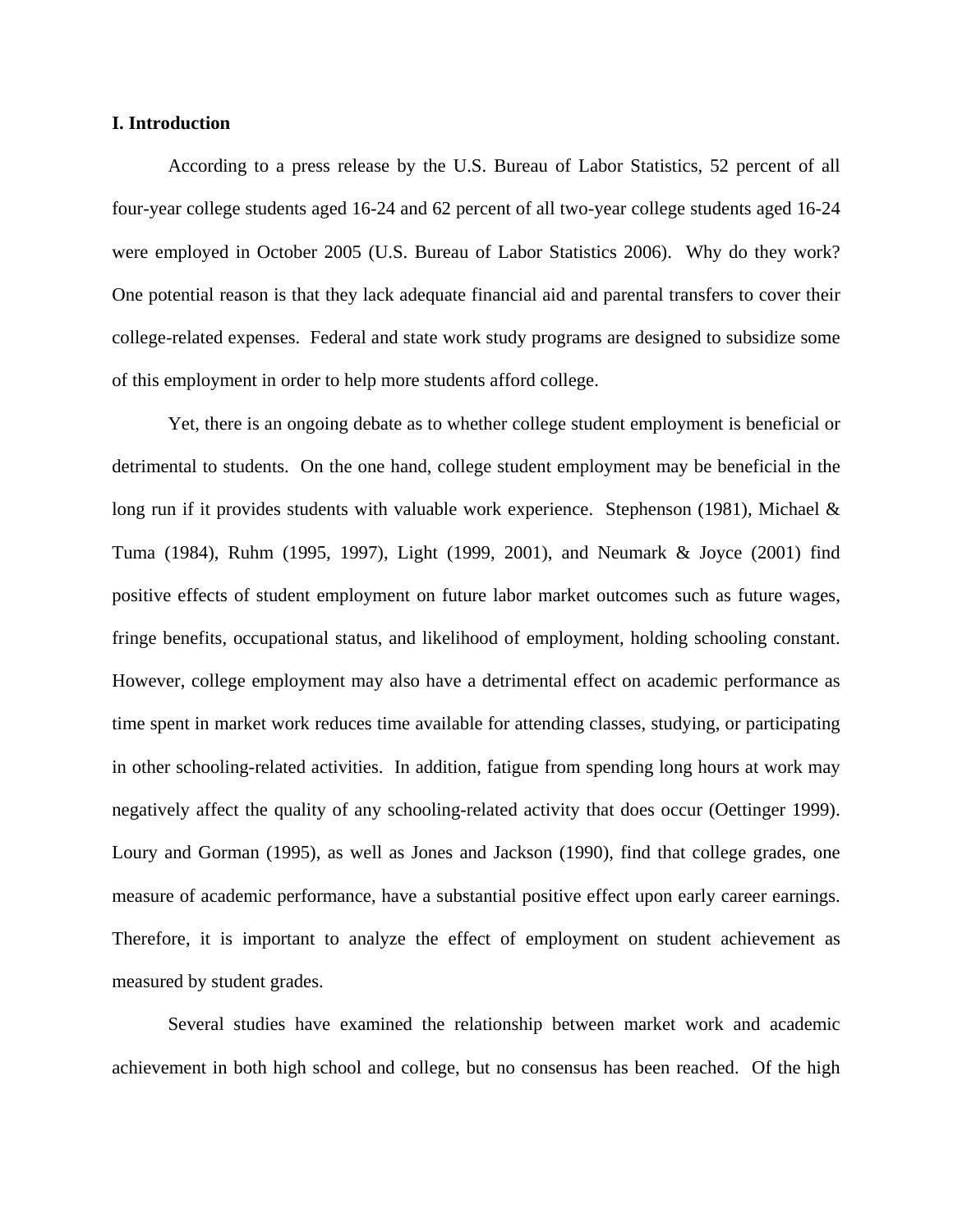school studies, Ruhm (1995, 1997) and Tyler (2003) find that employment while in high school has a negative effect on both the number of years of schooling completed and  $12<sup>th</sup>$  grade math achievement. Oettinger (1999) similarly shows a decline in the grades of minority high school students who work long hours. Rothstein (2006), however, finds no significant effect of student employment on high school grades. Of the college studies, Ehrenberg  $\&$  Sherman (1987) show that an increase in weekly hours worked decreases the probability that a student enrolls in college in a subsequent year and, for those who do enroll, reduces the probability that they graduate on time; however, they find only a small negative effect of working on two-year college students' first-year grade point averages (GPAs) and no effect of working on four-year college students' first-year GPAs. More recently, Stinebrickner & Stinebrickner (2003), Oettinger (2005), and Brennan et al. (2005) all provide evidence that working while in college has a harmful effect on students' grades.

This paper overcomes several limitations of the existing studies of college employment. First, earlier studies rely on small convenience samples. Of the U.S. studies, Ehrenberg & Sherman (1987) examine only male high school graduates that were enrolled in college full-time, while Stinebrickner & Stinebrickner (2003) and Oettinger (2005) each examine students from only one college. Similarly, the U.K. study by Brennan et al. (2005) only examines students attending a small number of universities in the U.K. This paper attempts to remedy this deficiency in the literature by using a recent sample of first-year U.S. college students from Rounds 1-6 of the National Longitudinal Survey of Youth 1997 (NLSY97), a nationally representative survey, to provide results more applicable to the general college student population.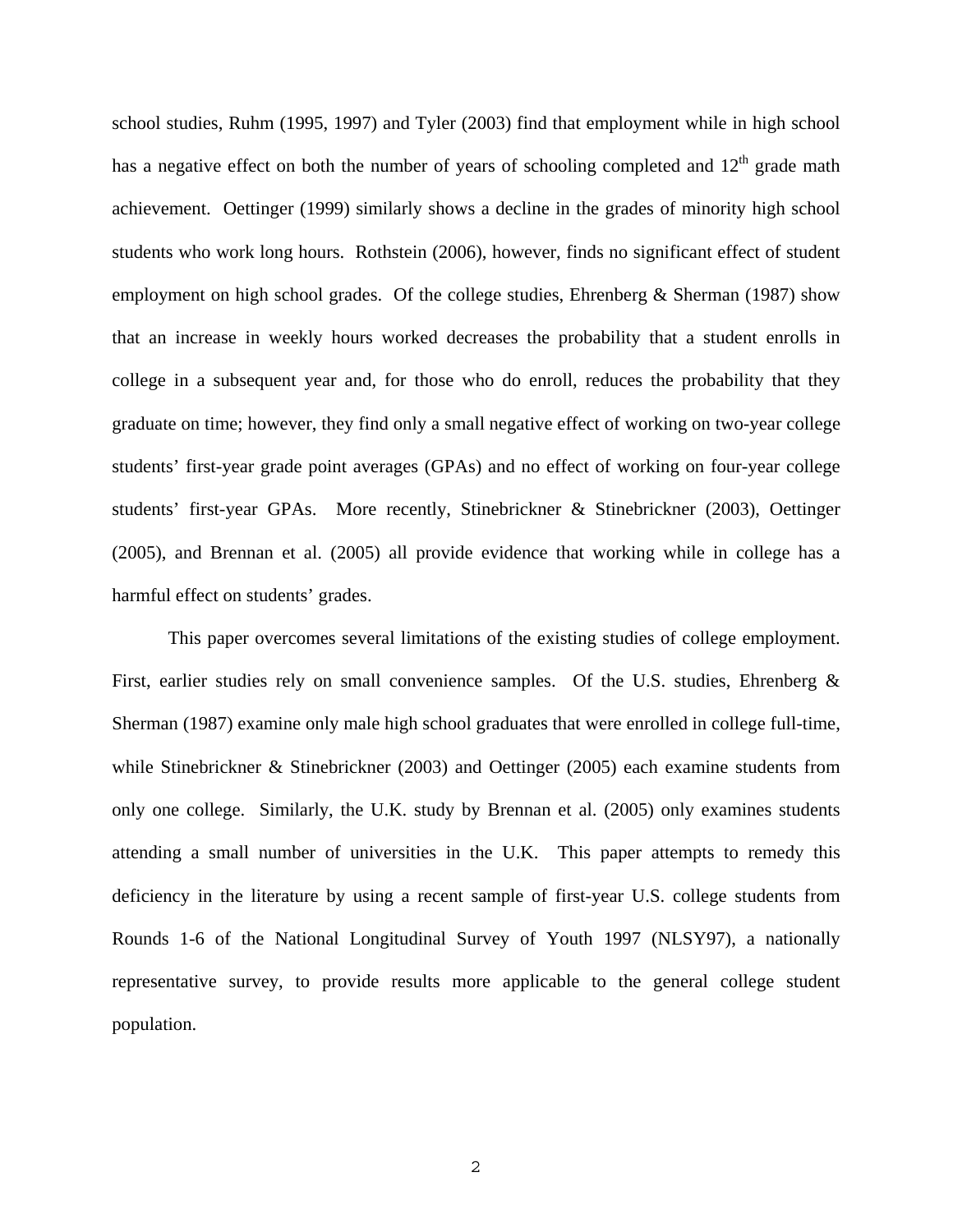Second, most existing studies of college employment pay little attention to the reasons why college students work. College students face borrowing constraints because guaranteed student loan maximums are set well below the full cost of college, and financial aid awards (including guaranteed student loan awards) do not depend on parents' willingness to pay.<sup>1</sup> Two studies that do investigate the relationship between parental transfers and college student employment provide mixed evidence. Oettinger (2005) observes that college students work more if parents provide less financial support, a result similar to those for high school students found by Pabilonia (2001) and Dustmann et al. (2004). Wolff (2006), however, finds that parental transfers have no effect on the employment of 16-22 year olds in France, although he makes no distinction between high school and college students. This paper attempts to address these gaps in the literature by focusing on financial motives for college employment.<sup>2</sup>

To illustrate these plausible motives, a simple variant of a time allocation model with parental transfers is presented. In this model, a student allocates his time between schooling and market work while his parents simultaneously make their own consumption and transfer decisions. Thus, parental transfers are treated as endogenous to schooling and work decisions as in Keane and Wolpin (2001) and Kalenkoski (2006), but in contrast to Oettinger (2005), who treats parental transfers as exogenous. The model motivates the testing of several hypotheses. First, smaller parental transfers result in longer hours worked while in college, all else  $$ including the price of schooling net of financial aid that does not have to be repaid  $-$  held constant. Second, an increase in the net price of schooling, holding parental transfers and

<sup>&</sup>lt;sup>1</sup> Kalenkoski (2005) shows that a substantial portion of parents transfer less than their Expected Parental Contribution (EPC) towards their child's postsecondary education, suggesting that students must either choose a lower cost schooling alternative or fund the higher-priced schooling some other way, perhaps through student employment.

 $2$  Students may work to support living expenses when setting up a new household in a dorm or apartment. This study will not consider these effects, nor the costs of room and board, due to lack of data.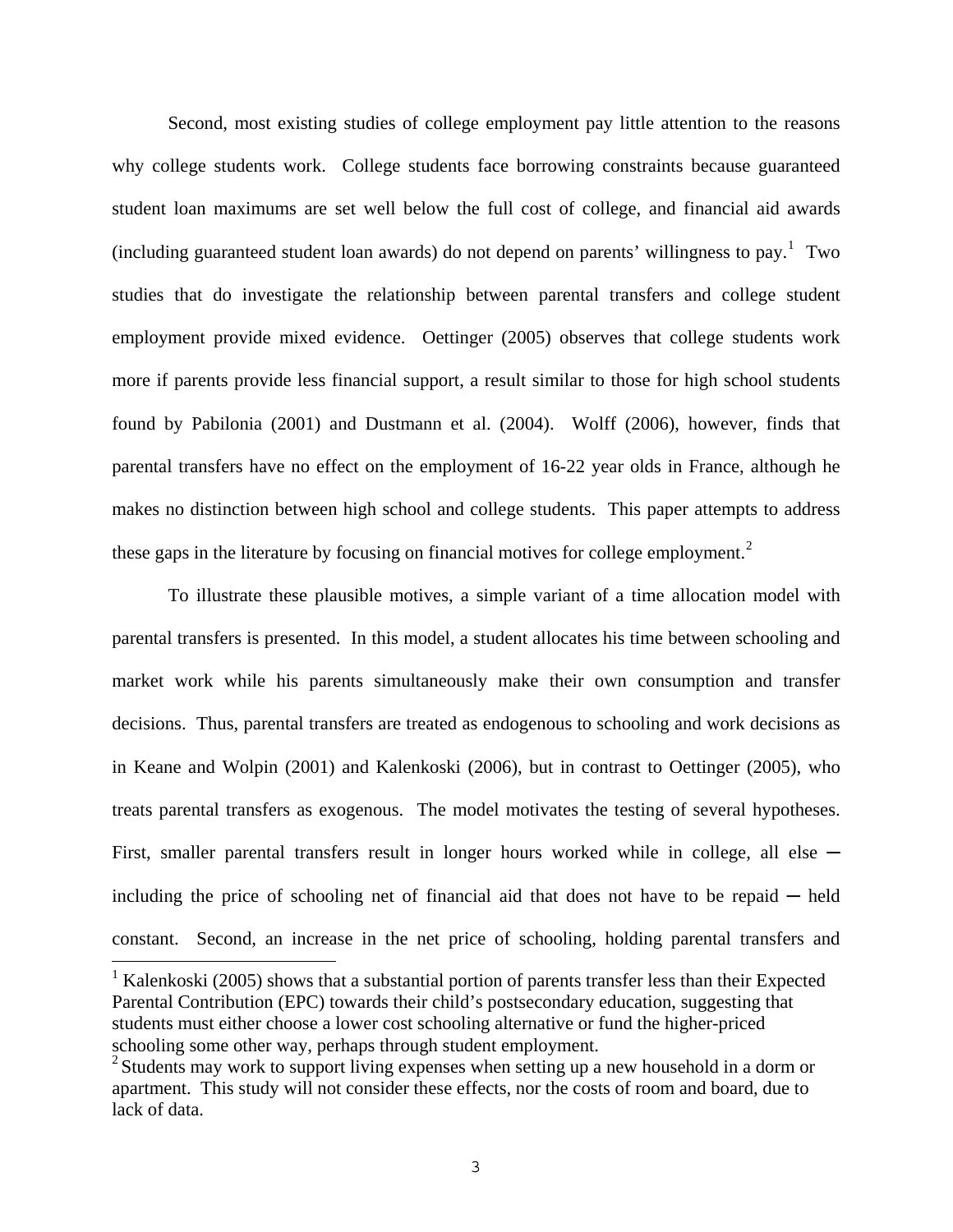everything else constant, leads to an increase in hours worked. Finally, an increase in hours worked leads to lower student achievement.

To test these hypotheses, we use data from the National Longitudinal Survey of Youth 1997 (NLSY97) to estimate a simultaneous equations model consisting of a parental transfer tobit, an hours worked tobit, and a GPA regression equation via maximum likelihood. In this model, the endogenous determinant of a student's hours of work is the parental transfer and vice versa. Hours worked is the endogenous determinant of GPA. Estimates from this model show that the NLSY97 data do support the hypotheses that a decrease in parental transfers or an increase in the net cost of schooling increases the number of hours students work while in college, although students' hours of work are not very responsive to these financial motivations. They also support the hypothesis that an increase in hours worked negatively affects students' grades, at least for students attending four-year colleges. Therefore, it is plausible that while work study programs help students finance their college tuition and fees, they may be detrimental to students' academic achievement and thus their long-run outcomes. The next section presents the theoretical motivation for the analysis. Section III describes the data. Section IV presents the econometric model. Section V interprets the results. Finally, Section VI concludes this paper.

#### **II. Theoretical Motivation**

A simple theoretical model illustrates the potential financial motives behind a college student's labor supply. Let L be the fraction of time a student spends working, and let 1-L be the fraction of time the student spends in schooling-related activity, such as in-class time (credit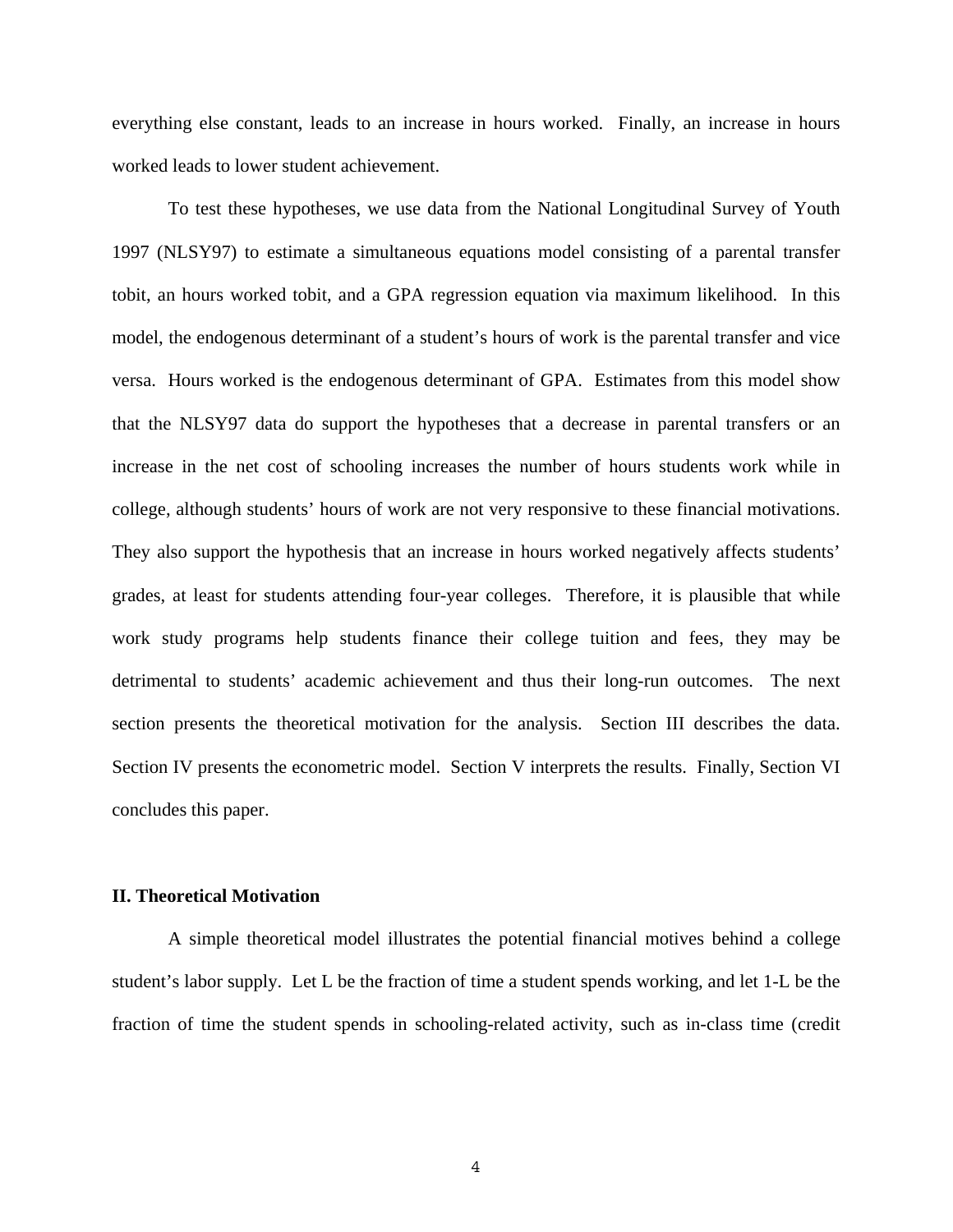hours) and study time. For simplicity, the model abstracts from leisure time. Let academic achievement, A, be given by the function

$$
A = A(1-L, \mu), \tag{1}
$$

where  $\partial A/\partial (1-L) > 0$ , that is, academic achievement is a positive function of the time a student spends in schooling-related activity<sup>3</sup>, and  $\mu$  is a vector of background characteristics including the child's ability and existing knowledge and his family's socio-economic characteristics, all of which may affect his production of academic achievement. There are two decision-makers in this model, a selfish child and an altruistic parent.<sup>4</sup> The child's utility is given by

$$
U_c = U_c(C_c, A), \tag{2}
$$

where  $C_c$  is the child's consumption. This utility function is assumed to be strictly concave in  $C_c$ and A. Note that the child's utility is specified to depend directly on the child's academic achievement. There are several reasons that the child may care about academic achievement. First, higher achievement is likely to increase the child's future income. In this case A could be replaced with  $Y(A)$  in the utility function, where Y stands for future earnings and  $Y'(A) > 0$ . However, higher future earnings may not be the only reason the child may value academic achievement. Higher academic achievement in college may lead to more desirable future job characteristics or a better future quality of life. The child may also enjoy some current consumption value of a college education. Rather than sort through all these possibilities, we leave utility in this general form. Assuming no borrowing against future earnings, the child's budget constraint is given by

$$
wL + t = P_s(1-L) + C_c,
$$
 (3)

a<br>B

<sup>&</sup>lt;sup>3</sup> Using time-use data on students from one college, Stinebrickner & Stinebrickner (2004) found a large positive relationship between study-time and first-year GPA.

 $4$  There are other possible models that could describe transfer behavior within families, such as an exchange model (Cox 1987).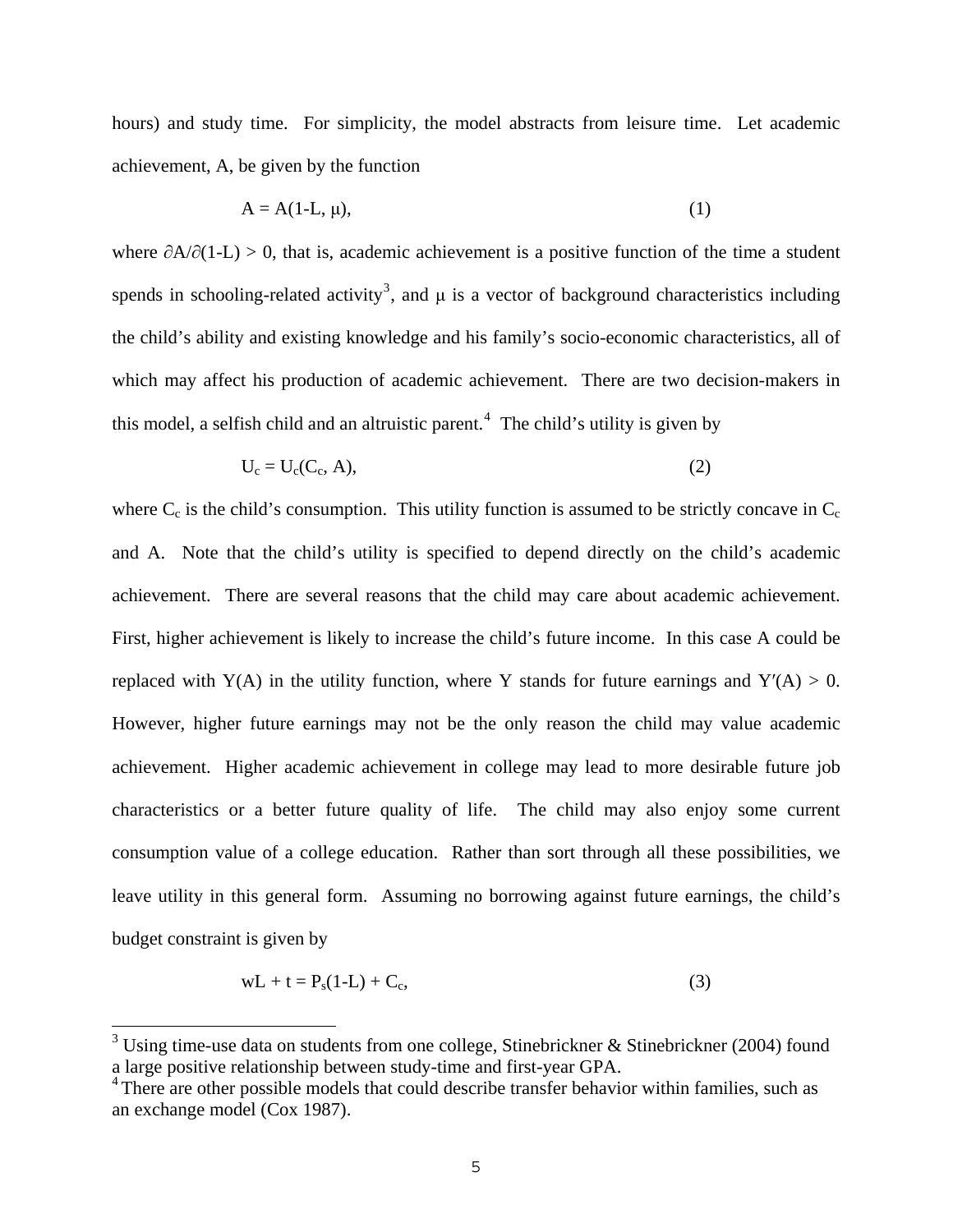where w is the child's wage, t is the transfer the child receives from the parent, and  $P_s$  is the price per unit of schooling that can be thought of as the cost per credit hour net of financial aid. While the assumption of no borrowing is not quite realistic, college students do face borrowing constraints given loan maximums that do not cover the full cost of schooling (Keane and Wolpin 2001) and loan awards that do not depend upon parental willingness to pay (Kalenkoski 2005). In addition, few respondents in the NLSY97 provide information on student loans so they will not be included in the empirical analysis.

The parent's utility is given by

$$
U_p = U_p(C_p, U_c), \tag{4}
$$

where  $C_p$  is the parent's consumption. The parent's budget constraint is given by

$$
M_p = C_p + t,\tag{5}
$$

where  $M_p$  is the parent's income, assumed to be exogenous.

The parent and child make their decisions independently, given their knowledge about the other person's decision rule. Thus, the child will choose the amount of time he or she spends in market work, L, in order to maximize his or her utility, given the parent's transfer function. At the same time, the parent chooses t to maximize his or her utility, given the child's labor supply function. The parent's transfer function and the child's labor supply function can then be solved to determine the Nash equilibrium,  $L^*$  and  $t^{*}$ .<sup>5</sup>

In order to obtain reaction functions, it is assumed that the academic achievement function is given by

 $<sup>5</sup>$  There are several ways the model could be extended to account for multiple children. A crude</sup> way would be to redefine  $M_p$  as the portion of the parent's income that is available for this particular child and let it be a function of the number of siblings, e.g.  $M_p = M_p(N)$ ,  $dM_p/dN < 0$ . Alternatively, siblings' consumption can be included as a separate term in the parents' utility function or it can be thought to be subsumed in the parents' consumption variable.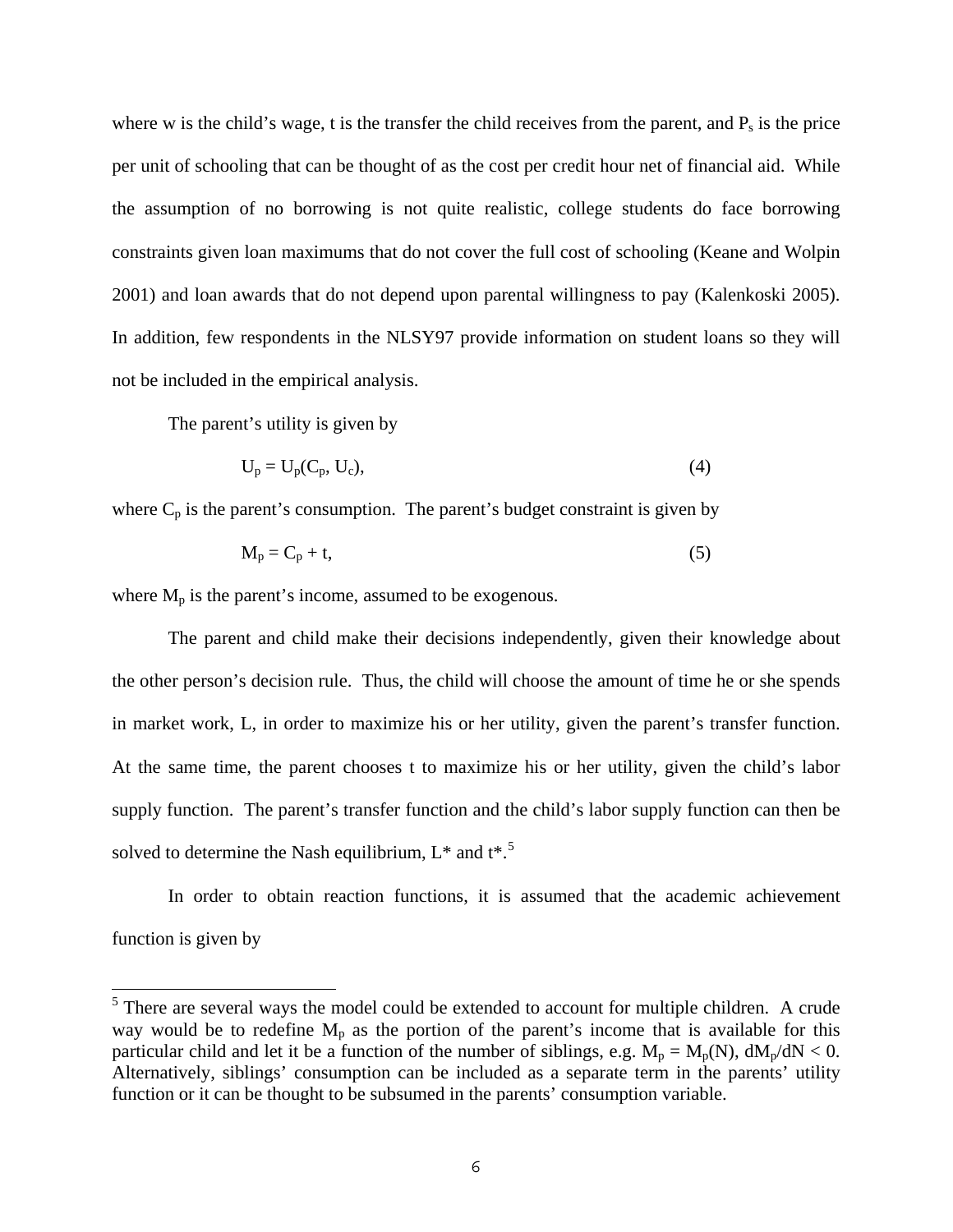$$
A = k(1-L) + \mu,\tag{6}
$$

where k is a constant greater than zero and the background factors, μ, enter additively. It is also assumed that the child's utility function is Cobb-Douglas and is given by

$$
U_c(C_c, A) = C_c^{\alpha} A^{1-\alpha},\tag{7}
$$

where  $\alpha$  is a constant between 0 and 1 and measures the relative importance of the child's current consumption. Finally, it is assumed that the parent's utility function is also Cobb-Douglas and is given by

$$
U_p(C_p, C_c, A) = C_p^{\beta} [C_c^{\alpha} A^{1-\alpha}]^{1-\beta}, \qquad (8)
$$

where  $\beta$  is a constant between 0 and 1 and measures the relative importance of a parent's current consumption.

Rearranging (3) and substituting into (7) along with (6) gives

$$
U_c(L) = [wL + t - P_s(1-L)]^{\alpha} [k(1-L) + \mu]^{1-\alpha}.
$$
 (9)

The child chooses L to maximize (9). Rearranging the first order necessary condition for a maximum gives the student's labor supply (reaction) function:

$$
L = [\alpha(w + P_s)(k + \mu) + (1 - \alpha)k(P_s - t)]/[k(w + P_s)].
$$
 (10)

It can be shown that  $\partial L / \partial t < 0$ . That is, greater parental transfers mean less student labor supplied, all else equal. It can also be shown that  $\partial L / \partial P_s > 0$ . That is, given parental transfers, an increase in the price of schooling means more labor supplied, all else equal. Estimation of (10) in Section V will reveal whether the data support these predictions. Finally, it can be shown that the sign of ∂L / ∂w is ambiguous. It is positive if parents transfer more than the cost of schooling and negative if parents transfer less than the cost of schooling.

Rearranging (5) and substituting along with the rearranged (3) and (6) into (8) gives

$$
U_p(t) = (M_p - t)^{\beta} [(wL + t - P_s(1-L))^{\alpha} (k(1-L) + \mu)^{1-\alpha}]^{1-\beta}.
$$
 (11)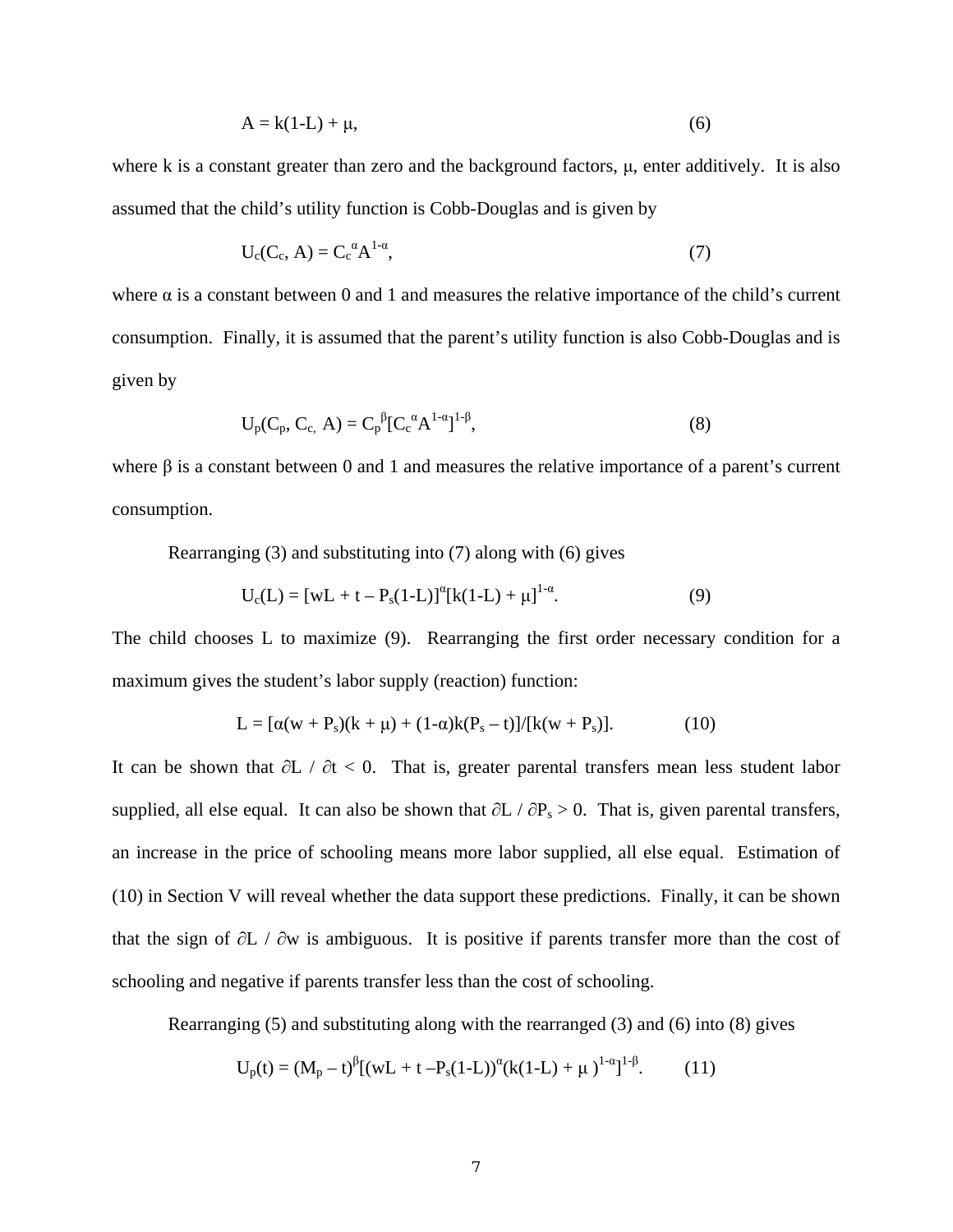The parent chooses t to maximize (11) given L. Rearranging the first order necessary condition for a maximum gives the parent's transfer (reaction) function:

$$
t = [\alpha(1-\beta)M_p - L(\beta w + \beta P_s) + \beta P_s] / [\alpha(1-\beta) + \beta].
$$
 (12)

It can be shown that  $\partial t / \partial M_p > 0$ ,  $\partial t / \partial L < 0$ ,  $\partial t / \partial Ps > 0$ , and  $\partial t / \partial w < 0$ . Thus, greater parental income leads to greater parental transfers, greater student labor supply leads to lower parental transfers, a higher price of schooling leads to greater parental transfers, and a higher student wage leads to lower parental transfers.

#### **III. Econometric Model**

While this paper does not estimate a structural model, the theoretical model presented in Section II provides the motivation for testing several hypotheses. First, fewer parental transfers lead to an increase in hours worked while in college, all else – including the net price of schooling – held constant. Second, an increase in the net price of schooling, holding parental transfers and everything else constant, leads to an increase in hours worked. Finally, an assumption of the model, based on previous empirical evidence, is that an increase in hours worked reduces student achievement, all else equal. To test these hypotheses, a system of simultaneous equations is estimated:

$$
t^* = \gamma_1 h + \beta_1 \hat{X}_1 + u_1
$$
  
\n
$$
h^* = \gamma_2 t + \beta_2 \hat{X}_2 + u_2
$$
  
\n
$$
A = \gamma_3 h + \beta_3 \hat{X}_3 + u_3
$$
 (14)

and

$$
t = t^* \text{ if } t^* > 0
$$
  

$$
t = 0 \text{ otherwise}
$$
 (15)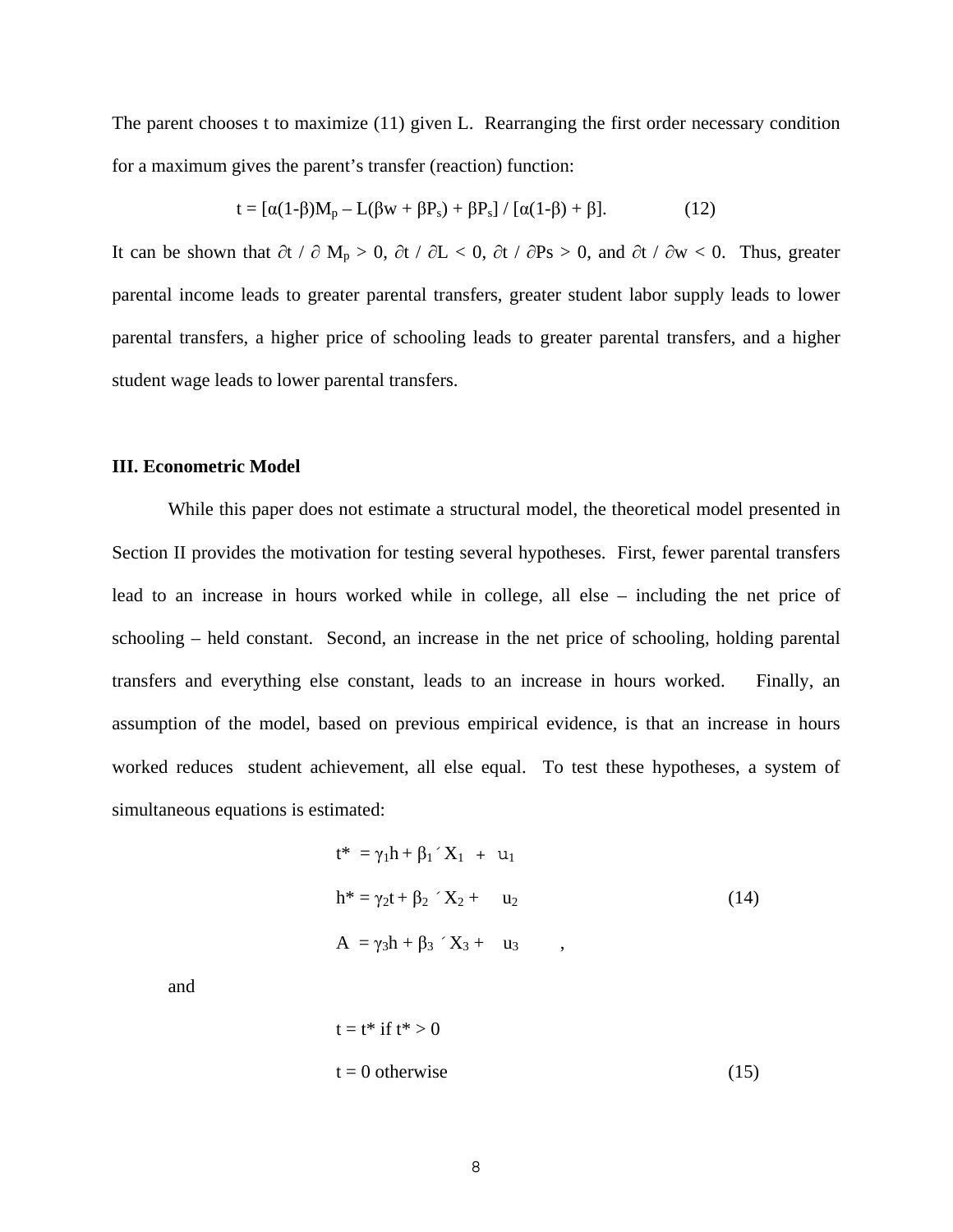$$
h = h^* \text{ if } h^* > 0
$$

$$
h = 0 \text{ otherwise}
$$

where  $t^*$  is the latent variable measuring the desired parental transfer (it may be negative), t is the observed transfer made (it may be zero or positive),  $h^*$  is the latent variable measuring the student's desired hours of work (which may be negative), h is the observed hours worked (which may be zero or positive), A is the student's GPA measured on a four-point scale,  $X_1$ ,  $X_2$ , and  $X_3$ are vectors of exogenous explanatory variables,  $\gamma_1$ ,  $\gamma_2$ , and  $\gamma_3$  are coefficients on the endogenous right-hand-side variables, and  $\beta_1$ ,  $\beta_2$ , and  $\beta_3$  are the coefficients on the exogenous explanatory variables. The residuals  $u_1, u_2$ , and  $u_3$  follow a trivariate normal distribution such that:

$$
\begin{bmatrix} u_1 \\ u_2 \\ u_3 \end{bmatrix} \sim N \begin{bmatrix} 0 \\ 0 \\ 0 \end{bmatrix}, \begin{bmatrix} \sigma_1^2 & \rho_{12} \sigma_1 \sigma_2 & \rho_{13} \sigma_1 \sigma_3 \\ \rho_{12} \sigma_1 \sigma_2 & \sigma_2^2 & \rho_{23} \sigma_2 \sigma_3 \\ \rho_{13} \sigma_1 \sigma_3 & \rho_{23} \sigma_2 \sigma_3 & \sigma_3^2 \end{bmatrix} . \quad (16)
$$

This model is similar to the simultaneous equations model with latent variables discussed in Maddala (1983) but includes an additional equation, the GPA equation. As in Maddala's model, a logical consistency condition,  $1 - \gamma_1 \gamma_2 > 0$ , must hold for the model to be estimable. The model is estimated via maximum likelihood using the aML software package. Standard errors are based upon the numerical Hessian matrix.<sup>6</sup>

Identification of the endogenous variables in this model requires at least one variable to be included in  $X_1$  that is not in  $X_2$ , one variable in  $X_2$  that is not in  $X_1$ , and one variable in  $X_2$  that

÷,

 $6$  Similar to previous studies, this analysis assumes that the decisions to enroll in college and where have already been made. While one might wish to estimate an enrollment probit or ordered probit along with the other three equations estimated here, we are limited in the number of equations we are able to jointly estimate. Thus our results may also only apply to enrolled students.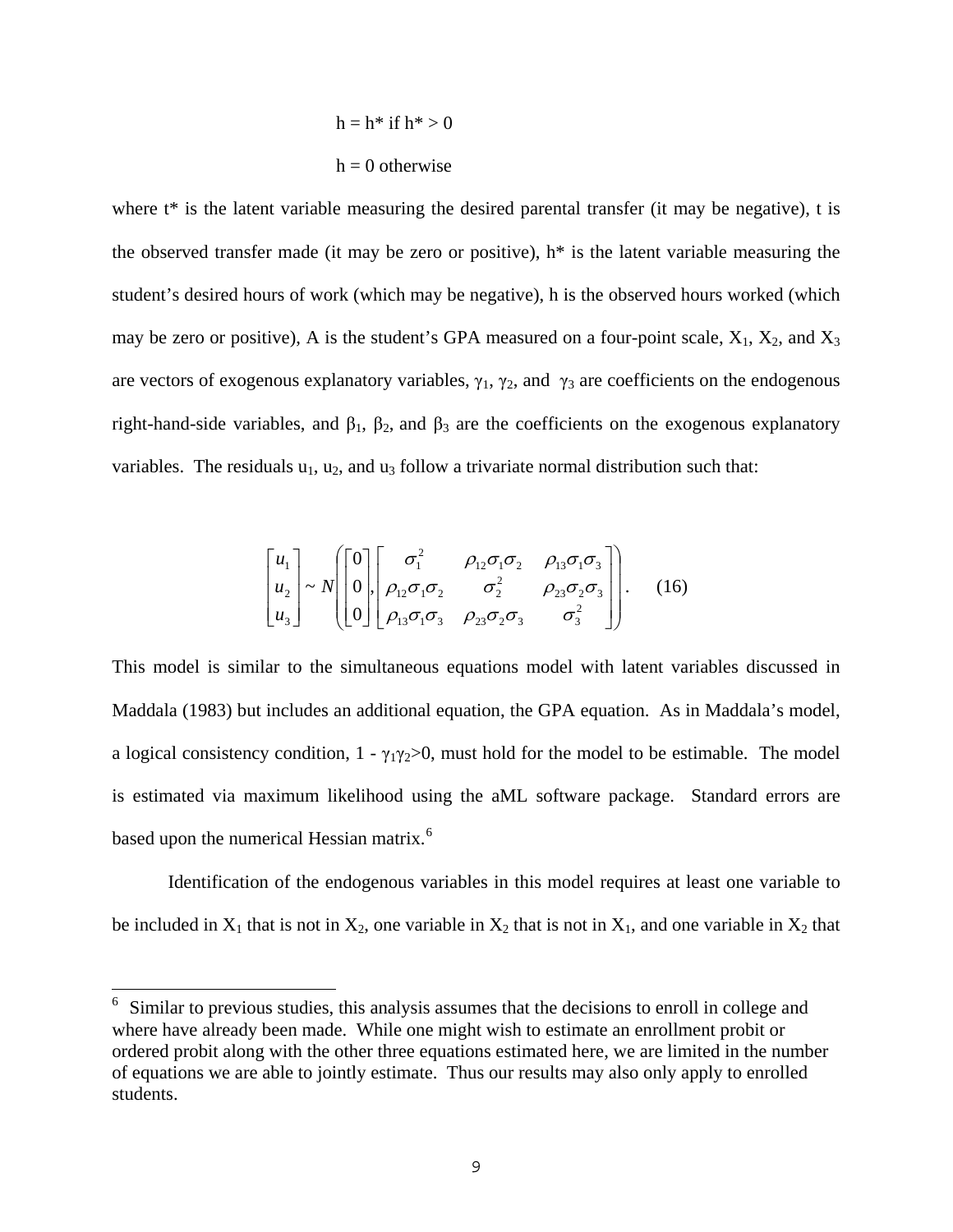is not in  $X_3$ . The specific exclusion restrictions that are made to achieve identification are similar to those used in other studies and are discussed in detail in the following sections.

#### **IV. Data**

The primary data used in this analysis come from the NLSY97 geocode file Rounds 1 through 6. The NLSY97 youth respondents and one of their parents were first surveyed for Round 1 between January and October, 1997 or between March and May, 1998. This cohort of the NLSY is representative of the non-institutionalized U.S. population aged 12-16 on December 31, 1996 and included 8,984 youth respondents in the initial round. In subsequent years, only the youths were interviewed.

For those respondents with available college enrollment information, in 1997 only a few of the youth respondents had completed a college term (either a semester, trimester, or quarter) after finishing high school. By Round 6, 3,194 youths could be identified as having completed at least one term in college. Only respondents' first term college experience is examined in this paper in order to obtain the largest sample possible and to also insure that the college term dynamics are similar. The first term is important because students are more likely to drop out of college in the first year (Stratton, O'Toole, & Wetzel 2005) and college drop-outs have significantly lower earnings than college graduates. Thus, a pooled cross-section of students' first college experiences from the fall term of 1996 through the spring term of 2002 is examined. It is important to note, however, that the first college term is probably not representative of a student's entire college career.

Of those respondents that can be identified as having completed at least one college term, we have valid information on our dependent variables for 2,155. When we delete observations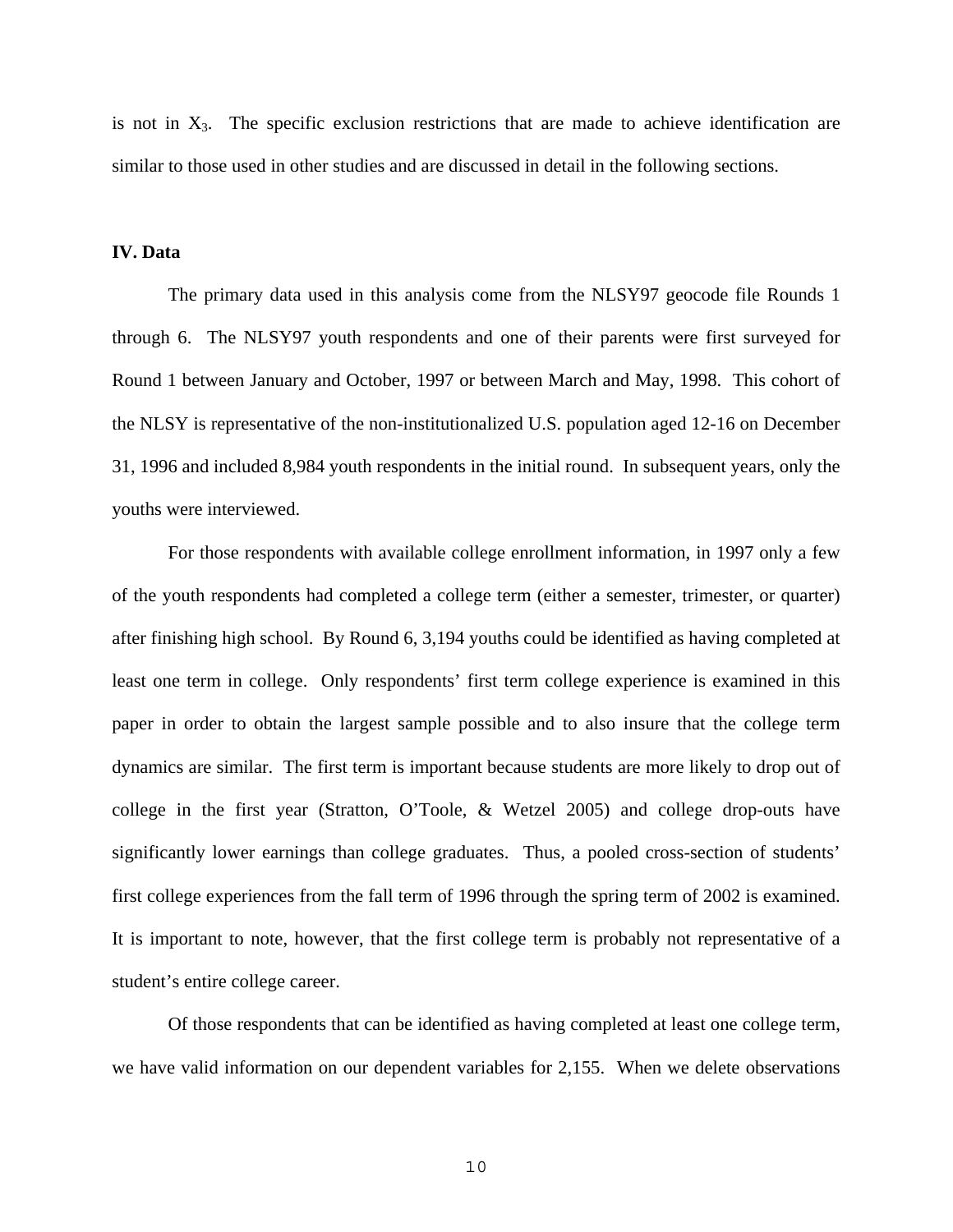for respondents with missing information on key independent variables, the sample is reduced to 1,750 (See Appendix Table A1 for more details). In order to analyze college students separately by the type of institution they attended, whether a four-year or a two-year college, as there may be distinct differences in the behavior of these two groups of students, we drop an additional 135 respondents whose school type cannot be identified. We can identify 1,048 students who attended four-year colleges and 567 students who attended two-year colleges. A comparison of the characteristics of these students with those from the full samples of four-year and two-year students indicates that our reduced sample is representative. For example, 43.7 percent of fouryear students in our analysis sample are male compared to 45.7 percent of students in the full sample. Also, 6.1 percent of four-year students in our analysis sample are Hispanic compared to 6.8 percent in the full sample. Similarly, 11.2 percent of four-year students in the analysis sample are black compared to 11.7% of the full sample. The results for two-year students are similarly representative.

Both part-time and full-time students are included in the samples because hours spent on schooling-related activity are chosen simultaneously with hours spent in market work in the model. In addition, time spent in schooling-related activity is also more accurately captured as a continuous variable rather than a dichotomous one. Students have a wide range of credit hours for which they can register and can choose to study as much or as little as they like. According to the model, if one knows how many hours are spent in market work one also knows how many hours are spent in schooling-related activity.

Table 1 reports means and standard deviations for the variables used in our analyses. A comparison of respondent and family background characteristics for four-year and two-year college students highlights some unsurprising significant differences between the two samples.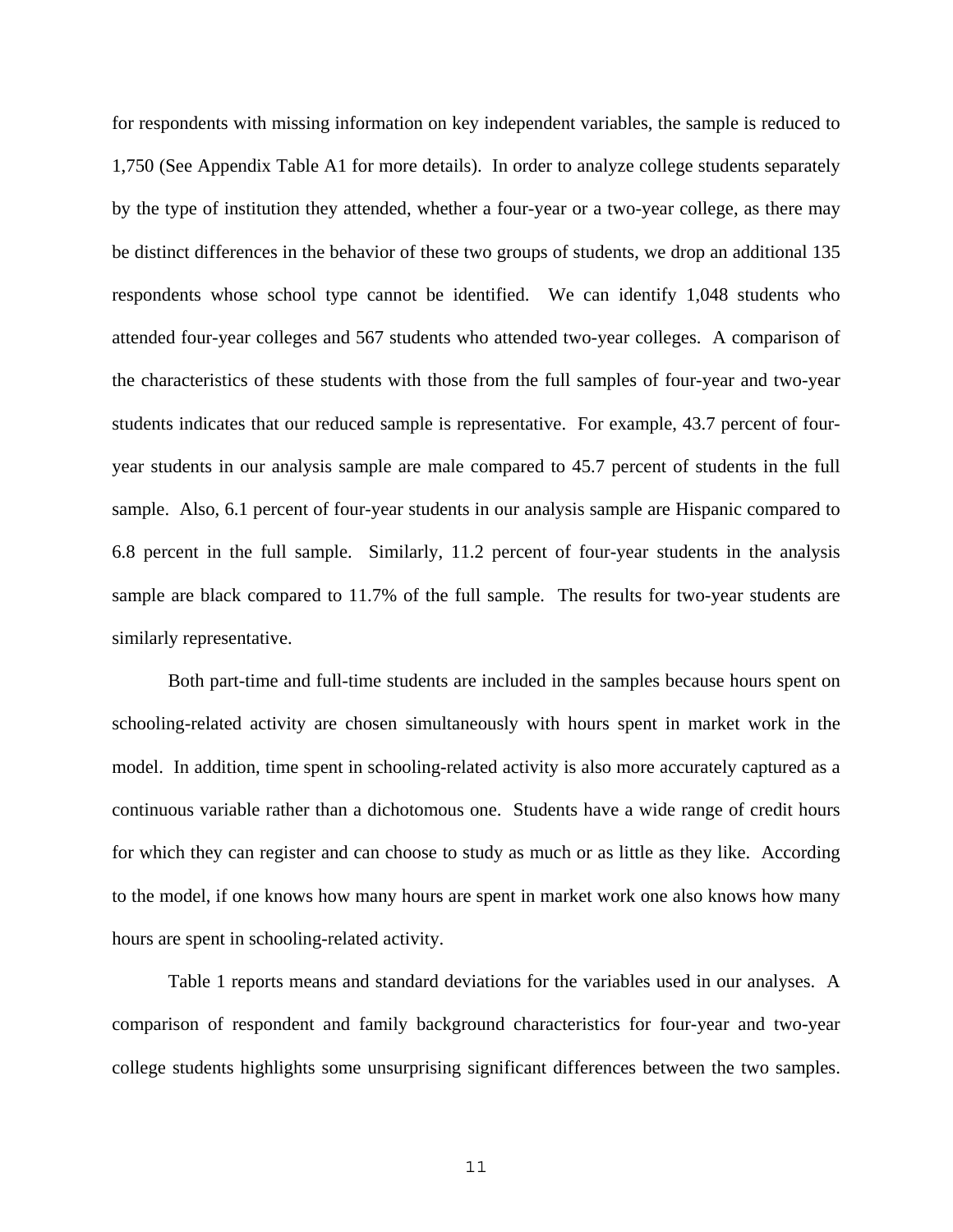Four-year college students are more likely to be white, non-Hispanics with higher high school grades and ASVAB test scores than two-year college students. They are also more likely to have wealthier parents and parents who have a four-year college degree.

The three key dependent variables used in our analyses - parents' transfers to the student, the number of hours the student works per week, and the student's GPA (our measure of achievement) - are measured as of the first college term. Parental transfers are the dollar value of schooling-related parental transfers measured in thousands of 1997 dollars.<sup>7</sup> This variable comes from a series of questions in the NLSY97 about the sources of financial assistance received by the student during the student's first term in college. Assistance includes financial aid received by a youth from parents (both biological parents, his biological mother and stepfather, and/or his father and stepmother) that the youth was not expected to repay. Seventy-three percent of fouryear-college students received a parental transfer in their first term (see Table 1), \$4,120 on average.<sup>8</sup>

The hours worked variable is the number of hours worked during a specific week during the first college term. A mid-term week was chosen because students' work behavior may be different at the beginning and end of terms, when they are either newly searching for a job or are completing final examinations. The mid-term week selected depended upon the college term system reported and was one of the first weeks of February, May, October, or December. Table 2 shows the simple relationship between hours worked and parental transfers. On average, fewer hours worked is associated with greater average parental transfers.

 $7$  The Consumer Price Index for All Urban Consumers (CPI-U) was used to convert all monetary values into 1997 dollars.

<sup>&</sup>lt;sup>8</sup> This is higher than the average transfer of \$3,300 in Oettinger's (2005) single public university sample; however, our sample includes not only public universities and colleges but also private ones which are generally more expensive.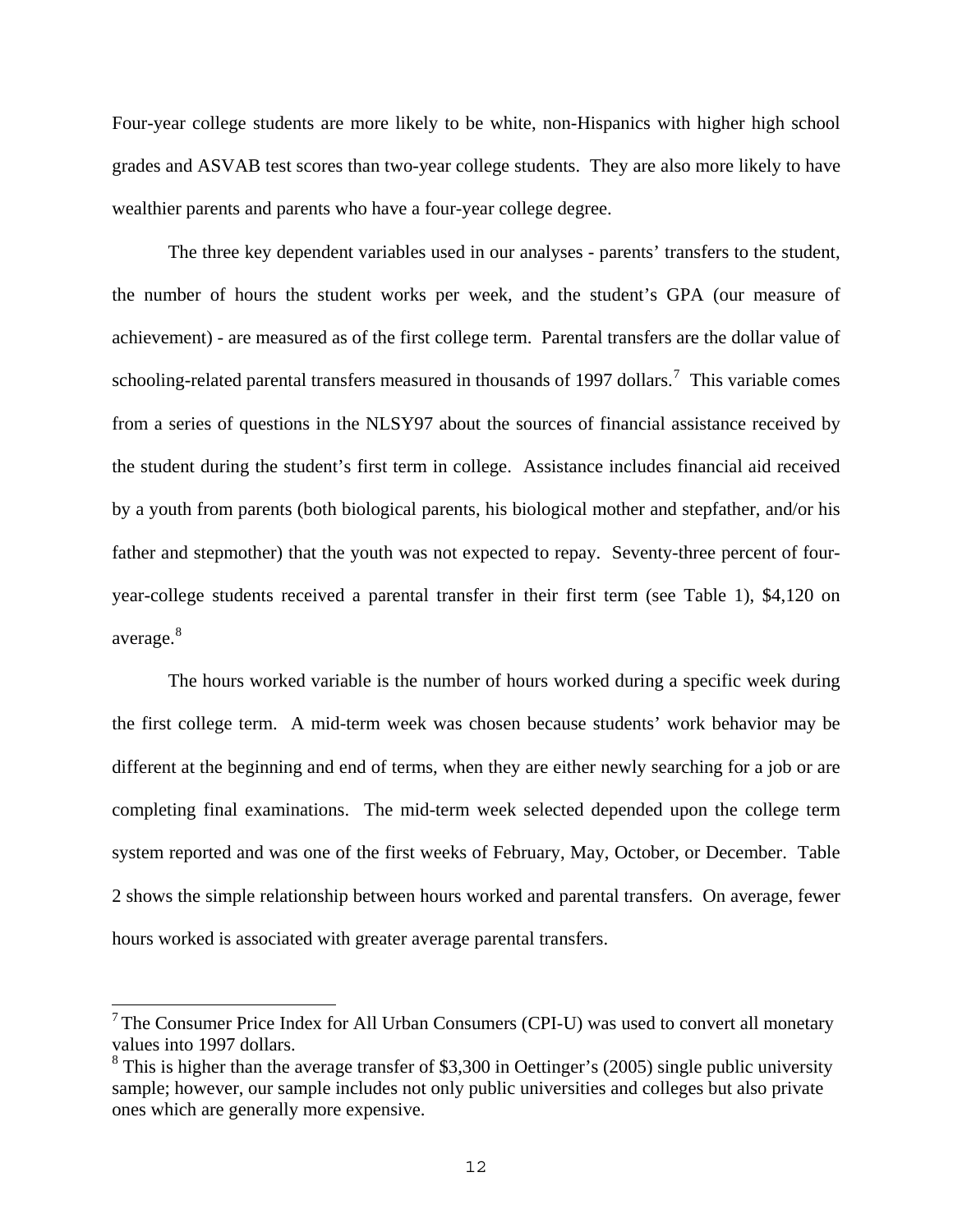GPA is a continuous variable that is measured on a 0.0-4.0 scale. If the respondent selfreported his or her GPA on a different scale, his grade was converted to the 0.0-4.0 scale. Since the analysis uses first-term college students who are not yet familiar with the grading policies of specific professors and are most likely fulfilling core college requirements, students' choice of courses should not have a great effect upon GPA. On average, four-year college students achieved a slightly higher GPA than two-year college students – 3.02 versus 2.85 – but there was more variability among two-year college students. Table 3 shows the simple relationship between GPA and hours worked. Four-year college students who worked 20 hours or less had a slightly higher GPA on average than students who did not work. Those who worked more than 20 hours per week had the lowest GPA on average. However, two-year college students who worked any number of hours, including more than 20, earned higher GPAs than students who did not work, but those who worked 20 or fewer hours per week had the highest GPAs.

The explanatory variables used in this analysis come from the NLSY97 and other data sources which have been matched to the NLSY97 using the state or county where the college was located and the college identification variable (UNITID) available in the geocode version of the NLSY97. A key explanatory variable is the net price of schooling (and its square). This variable is defined to be tuition and fees minus grants, tuition or fee waivers or reductions, fellowships, and scholarships for the first college term in which the student was enrolled, and it is measured in 1997 dollars. Information on tuition and fees for full-time, full-year students at each institution comes from the Integrated Postsecondary Education Data System (IPEDS) maintained by the National Center for Education Statistics. IPEDS data are matched to the NLSY97 data using a college identification number. Per-term price is constructed by taking the standard tuition and fees for full-time full-year students and dividing by the relevant number of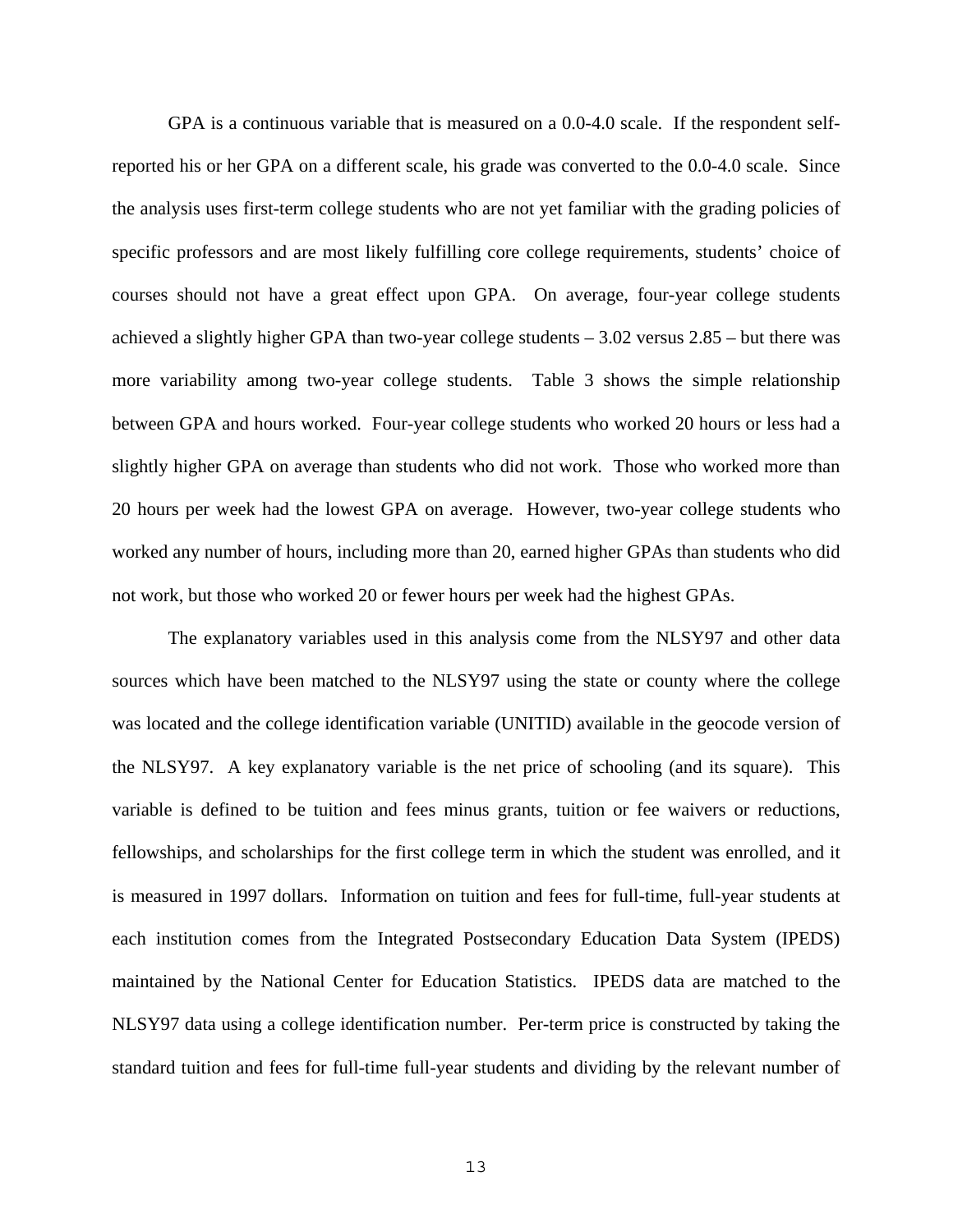terms for each institution. It does not depend on a respondent's actual credit hours and so is not endogenous to his or her schooling or work decisions. However, it is adjusted based on whether or not the student respondent was attending college in-state or out-of-state.

The dollar value of grants, tuition or fee waivers or reductions, fellowships, and scholarships received by students is constructed from the NLSY97 youths' responses to the same series of questions as the parental transfer variable. The amount of this financial aid is subtracted from the per-term price to obtain the per-term net price of schooling variable used in the analysis. Loans are ignored in the calculation of the net price of schooling measure for several reasons. First, they cannot theoretically be subtracted from tuition as are the other financial aid variables because they need to be repaid. Second, the number of respondents reporting positive loan amounts is quite small. The net price of schooling (and its square) is included in both the parental transfer and hours worked equations and is expected to positively affect both transfers and hours worked as suggested by the theoretical model. The exclusion of the net price variable and its square from the GPA equation helps to identify hours worked in the GPA equation.

 At least one variable is needed to identify parental transfers in the hours worked equation. One variable that is included in the transfer equation but excluded from the hours worked equation is the respondent's number of siblings from Round 1 of the NLSY97. This variable is intended to capture the degree to which there is competition for parental resources. A similar variable has also been used for this purpose in Wolff (2006). There is some concern that the number of siblings is potentially endogenous as parents may trade off the quality and quantity of children (Becker 1976). However, given the length of time between birth and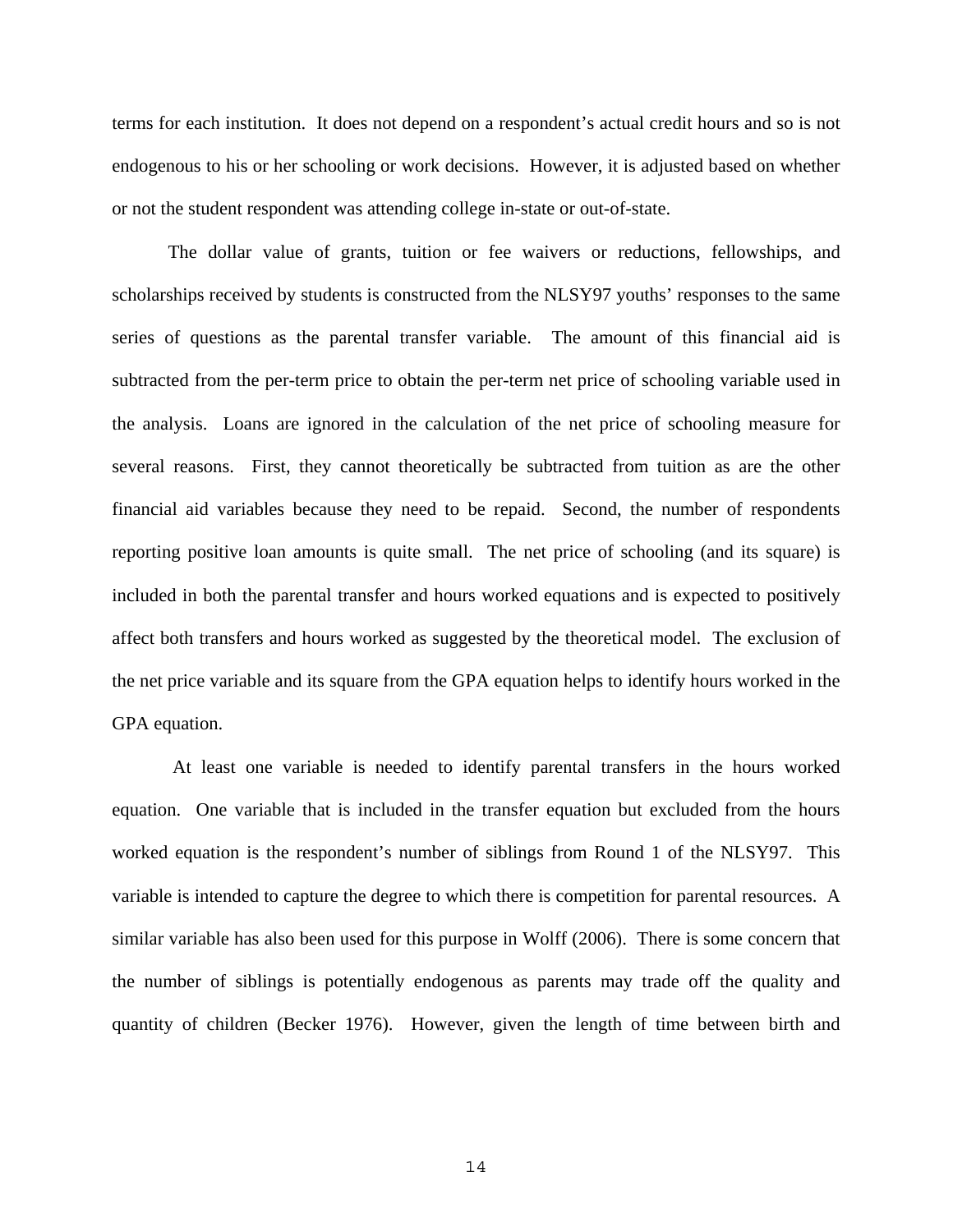postsecondary attendance and the uncertain nature of financial aid awards over such long time horizons, this concern appears to be minimized.

Other variables that are included in the transfer equation but not the hours worked equation are parents' income and net worth (and their squares) as measured in 1996. These variables can be excluded from the hours worked equation because parental resources only affect the hours worked by the student through the parental transfer in the theoretical model. Wolff (2006) makes a similar parental income exclusion restriction. They are also excluded from the GPA equation as they do not directly affect the child's GPA. Many respondents had missing values for these parental financial variables. Therefore, missing values are recorded as zeros and missing data indicator dummy variables for parents' income and net worth are included in the regression analysis.

Missing values are an even bigger problem for the respondent's wage as wage information is missing for most respondents in the NLSY97. Therefore, the effective minimum wage is used as a proxy for the respondent's wage and is permitted to affect both the number of hours a student chooses to work and the parental transfer as suggested by the theoretical model. It is not included in the GPA equation as it should not directly affect the student's GPA. The effective minimum wage is defined as the maximum of the state and federal minimum wages. The minimum wage seems to be an appropriate proxy for a student wage because most of the jobs students hold while attending college are temporary and require a low level of skills, i.e., jobs likely to pay the minimum wage or a wage correlated with the minimum wage (Wolff 2006, Dustmann 1997).

At least one variable needs to be included in the hours worked equation that is not in the transfer equation and is not in the GPA equation in order to identify the effects of hours of work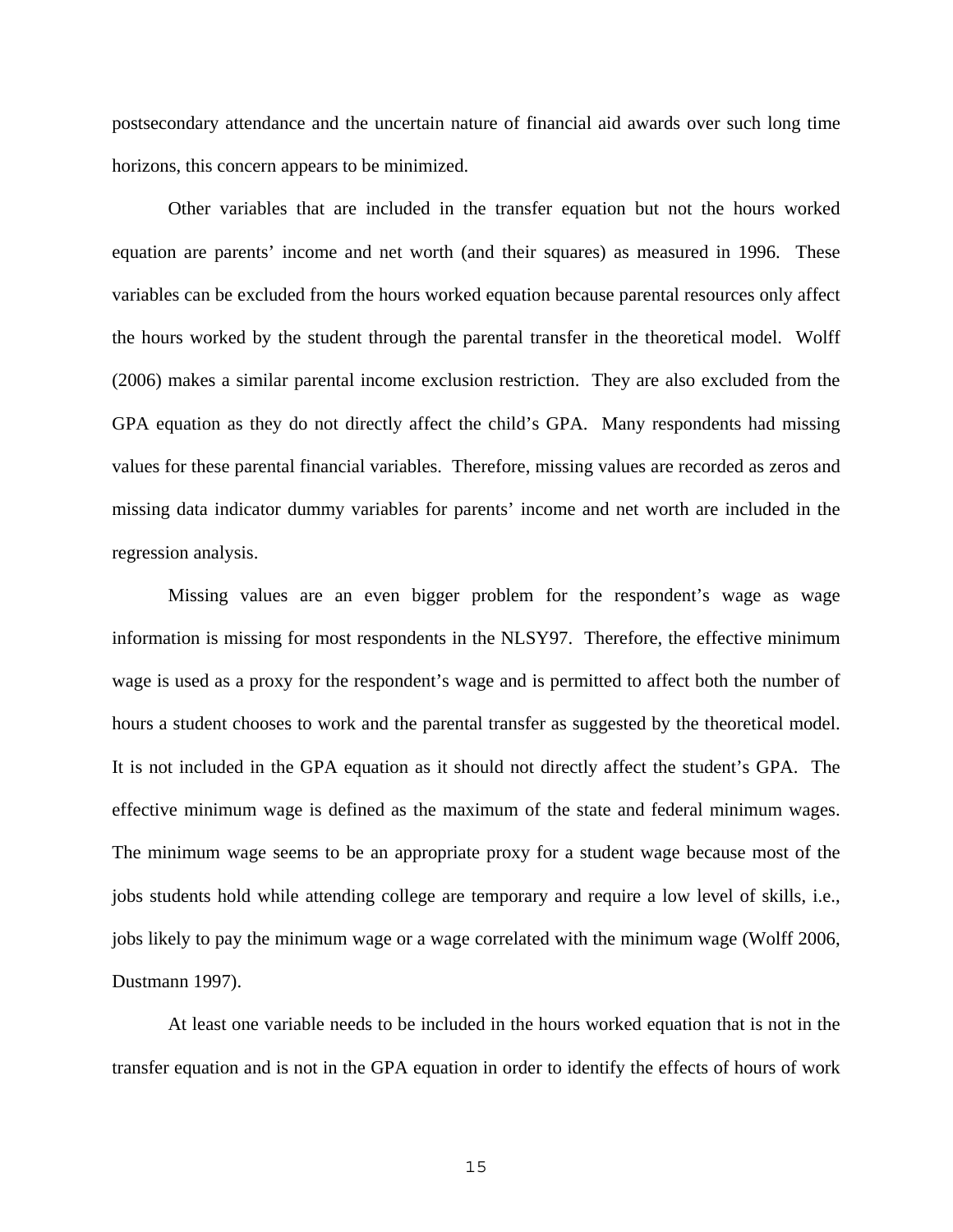on transfers and GPA. For this purpose, we include a measure of labor market conditions, the unemployment rate in the county where the student attended college, which was obtained from the Bureau of Labor Statistics' Local Area Unemployment Statistics (LAUS) program. A similar variable is used in Wolff (2006). We also include an indicator for whether or not there was a state-supported work study program in the state where the respondent attended college over the period 1996-2002, the period covered by these data. This variable is constructed using historical information on state work study programs collected by the authors directly from the relevant state agencies.

Additional personal background variables such as age on December 31, 1996, whether or not the respondent is Hispanic, race (black and other nonwhite, with white as the omitted variable), mother's highest level of education as of 1997, father's highest level of education as of 1997, the respondent's high school grades from transcripts, and the respondent's ASVAB scores, are included in all equations to control for heterogeneous preferences and productivity in producing academic achievement.<sup>9</sup>

#### **V. Results**

a<br>B

 To demonstrate the importance of estimating the simultaneous equations model discussed in Section III, we first present results from estimating the transfer, hours worked, and GPA equations separately for comparison purposes. The results for four-year college students are presented in Table 4 and the results for two-year college students are in Table 5. In both tables, the maximum likelihood coefficient estimates from the transfer tobit model are reported in the first column, the maximum likelihood coefficient estimates from the hours worked tobit

 $9$  High school grades are self-reported and measured on a 8.0 scale with 1.0 being mostly below D's and 8.0 being mostly A's. ASVAB scores have a mean latent ability score of 0 and a standard deviation of 1.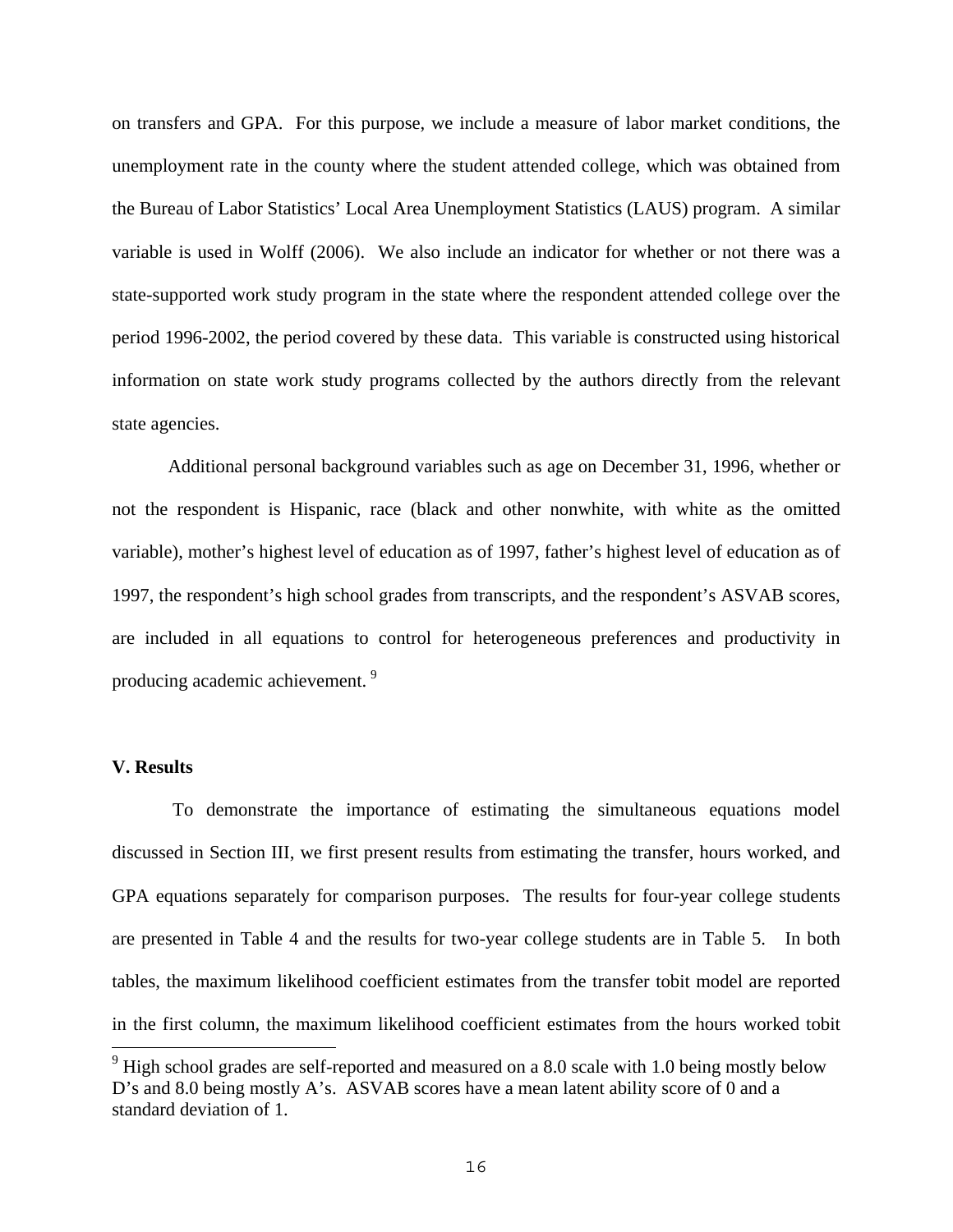model are reported in the second column, and the OLS estimates for the GPA equation are reported in the third column. Only the GPA estimates may be interpreted as marginal effects. For the four-year and two-year college samples, we find a significant negative relationship between parental transfers and hours worked per week. However, contrary to our model's predictions, we do not find a negative relationship between hours worked and GPA. In fact, we find no relationship for the four-year college student sample and a marginally significant positive relationship for the two-year student sample. Stinebrickner and Stinebrickner (2003) also show a positive relationship when they do not control for the endogeneity of hours worked.

Our preferred simultaneous equations estimates are shown in Tables 6 and 7, and the marginal effects for one unit changes in key variables are in Table 8. In Table 6 we find the expected significant negative effect of hours worked per week on first term GPA for four-year college students, consistent with the results of single university studies (Stinebrickner and Stinebricker 2003, Oettinger 2005). Four-year college students who increase their hours of work by 15.80 hours (a one standard deviation increase) have on average a .22 lower GPA, a result similar to that found by Oettinger (2005), but one much smaller than that found by Stinebrickner and Stinebrickner (2003). Table 7 shows that there is also an estimated negative effect for students who work while attending two-year colleges, but this coefficient estimate is statistically insignificant and its magnitude is much smaller. The difference in the sign of the effect between these results and single-equation estimates emphasizes the importance of controlling for the endogeneity of hours worked.

Also in Table 6, the coefficient of correlation between hours worked and GPA,  $\rho_{23}$ , is positive and significant at the 1% level, indicating that there is some unobserved variable, such as student motivation, that affects both the number of hours a four-year student works and the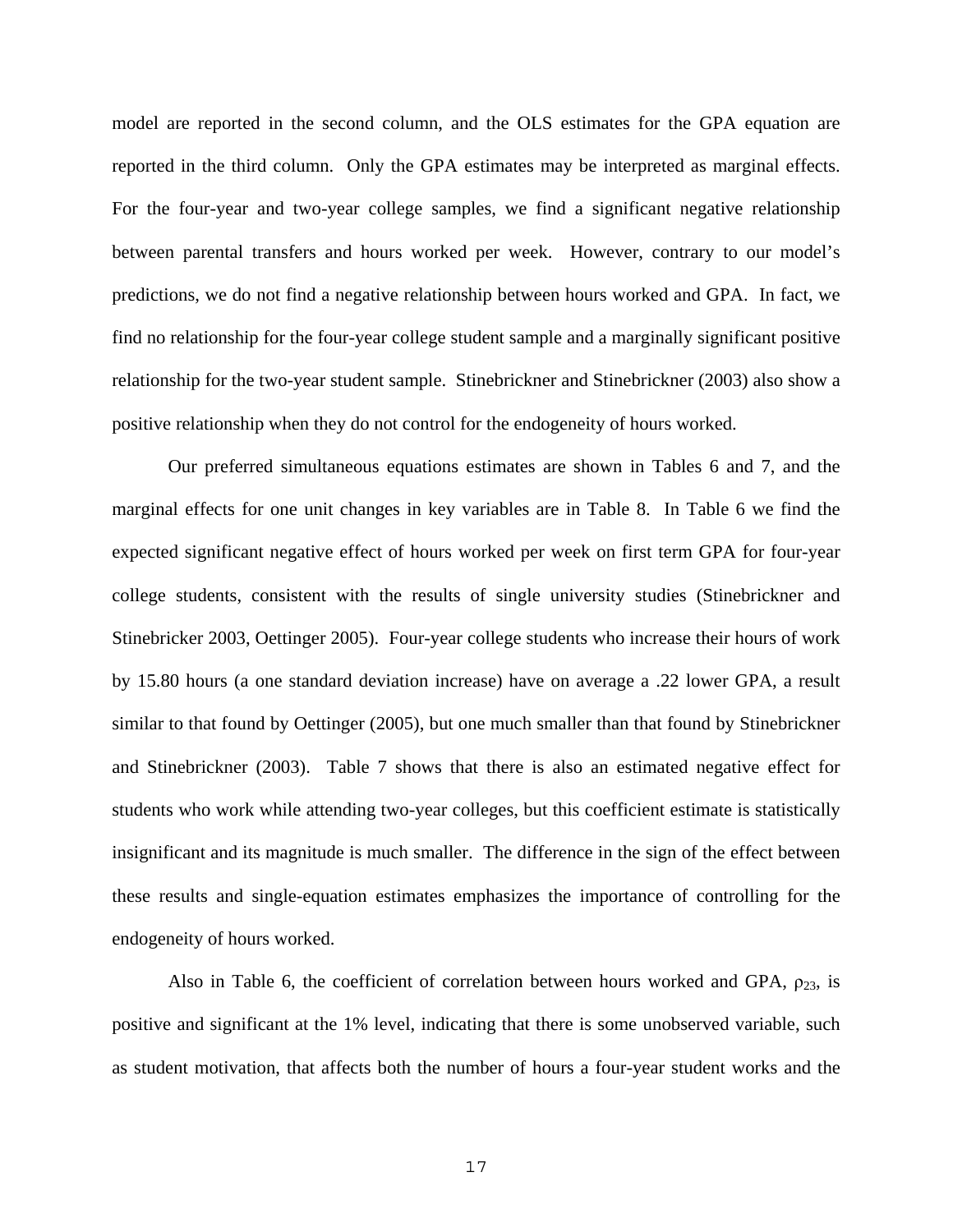student's GPA in the same way. For example, the greater the level of student motivation the greater is the number of hours the student works and the higher is his GPA. Similarly, in Table 7, the coefficient of correlation between transfers and hours worked,  $\rho_{12}$ , is positive and significant at the 10% level, indicating that there is some unobserved variable, again perhaps student motivation, that affects both parental transfers and the number of hours a two-year student works in the same way. In other words, a more motivated student receives both greater transfers from his parents and works more. These statistically significant correlation coefficients indicate that it is better to estimate these equations simultaneously rather than separately. The logical consistency condition,  $1 - \gamma_1 \gamma_2 > 0$ , is also satisfied.

In Table 8 we present marginal effects for the other key predictions of the model. These are calculated for a one unit change in the explanatory variable for each observation and then averaged over all observations. However, it may be more illustrative to focus on standard deviation changes in the explanatory variables. Therefore, for the remainder of the discussion, the marginal effects for one unit changes presented in the table are multiplied by one standard deviation of the relevant explanatory variable. For the four-year student sample, the estimated effect of an increase of 15.80 hours worked is a \$395 decrease in parental transfers, although the estimate is not statistically significant. For two-year students, however, the effect of an increase of 21.92 hours worked, a one standard deviation increase, is a statistically significant decrease of \$504 in parental transfers. Transfers also affect the hours that students work. Parents of a fouryear college student who increase their transfers by \$5,000 can expect their child to work nearly five fewer hours per week. Parents who give their two-year student an additional \$1,580 for schooling can expect their child to work almost three fewer hours per week. These are small effects for both samples of students as earnings from the additional hours worked would not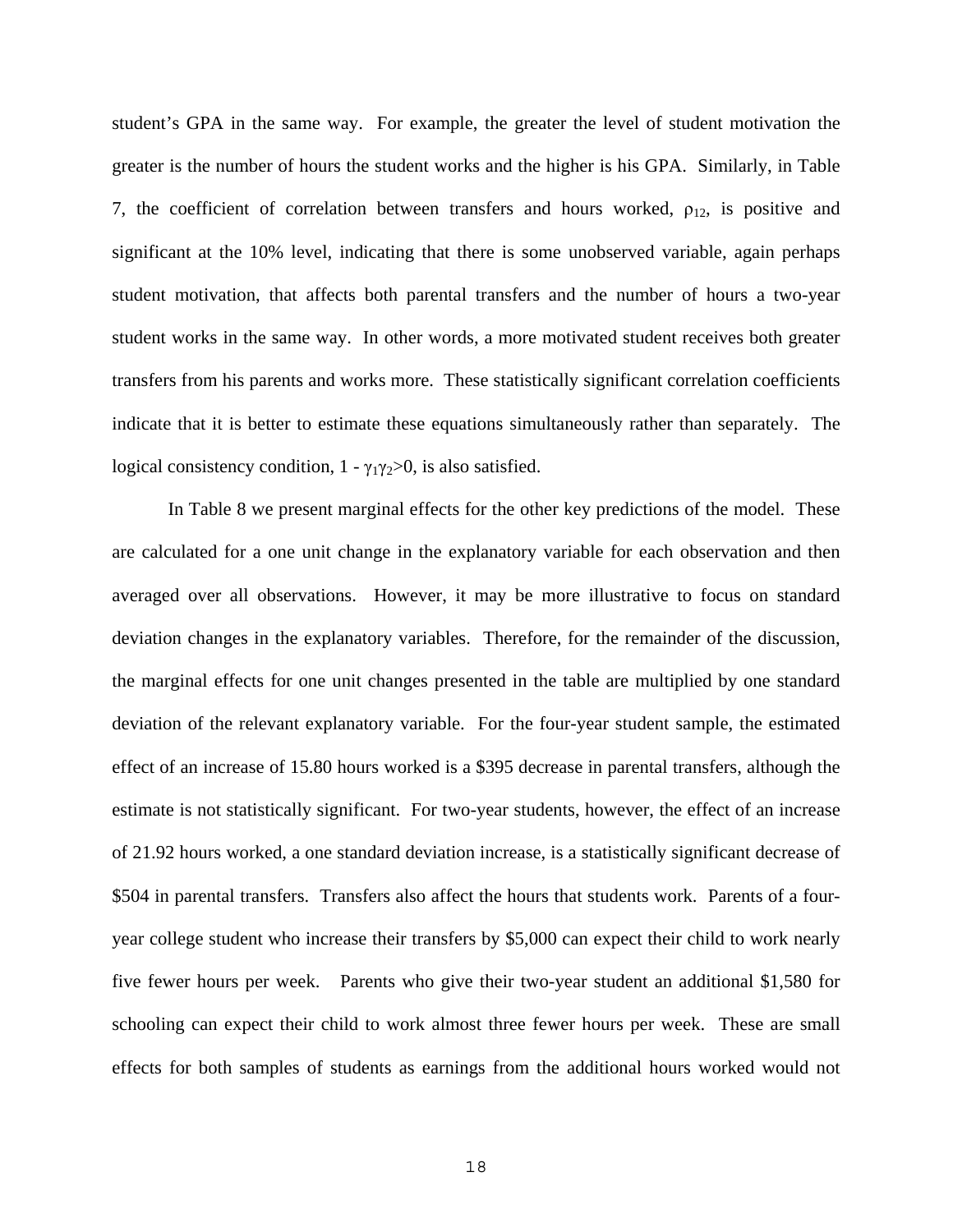replace the amount of the transfer that was lost. However, four-year students' hours of work are more responsive to changes in parental transfers than two-year students' – with elasticities calculated at the mean of .31 and .05, respectively.<sup>10</sup>

As expected, the net price of schooling is a significant positive predictor of both parental transfers and hours worked per week in both samples.<sup>11</sup> An increase of \$4,490 in the net price of schooling for four-year college students increases their parental transfers by \$1,118 and a \$3,002 increase in the net price of schooling for two-year college students increases their parental transfers by \$519. With respect to hours worked, a one standard deviation increase in the net price of schooling causes two-year college students to increase their hours worked by over four and a half hours and four-year college students to increase their hours worked by just under an hour and twenty minutes. Similar to the effects of reductions in parental transfers, the effects of increases in the net price of schooling on hours of work are small and would cover only a small portion of the increased cost. However, contrary to the results for the effects of transfers, twoyear students are more responsive to net price changes than four-year students with respect to their hours of work – the elasticity of hours with respect to net price of schooling is .03 for twoyear students and .01 for four-year students.

We next discuss the effects of other control variables on our dependent variables for both samples. Among the coefficients on the respondent's characteristics, we find that black students receive significantly fewer transfers from their parents than white students for both samples. Hispanic students attending two-year colleges receive fewer parental transfers than non-Hispanic students. In both samples, students with higher mathematical knowledge scores receive greater

e<br>S

 $10$  The elasticities were calculated by multiplying the marginal effect of a one unit change in parental transfers on hours of work by the ratio of the mean transfer to the mean hours of work for the relevant student samples.

 $11$  The marginal effect for the net price of schooling accounts for both the linear and the squared term.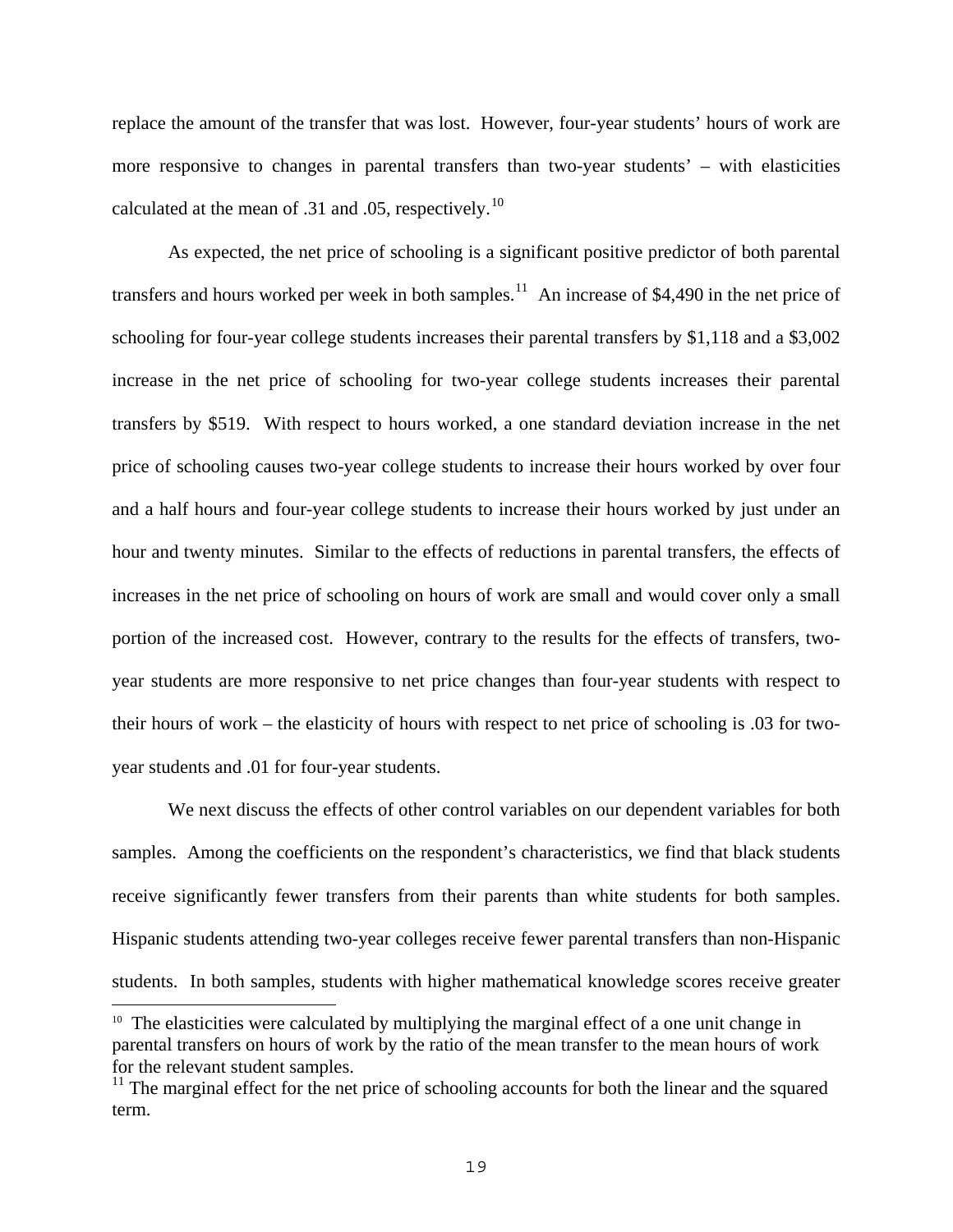transfers. Among family background variables, we find that more educated mothers, but not fathers, have a significant positive effect on parental transfers for four-year college students but not for two-year students. As expected, both parental income and net worth have highly significant positive effects on parental transfers for four-year college students while only parental income has a significant positive effect on parental transfers for two-year college students. These results are not surprising as more educated and well-off parents can afford and thus may be willing to pay more for their children's education. The significance of these effects is important given that these parental financial variables help identify parental transfers in the hours worked equation.

As expected, the number of siblings has a negative effect upon parental transfers in both samples. However, it is statistically insignificant. Contrary to the model's predictions for the effect of the student's wage on parental transfers, the state minimum wage has a positive and significant effect on parental transfers for four-year college students. However, it is not an actual measure of the student's wage and it is possible that it is capturing something other than the student's wage opportunities, such as general economic conditions. If this is the case, we might expect a positive coefficient as better economic conditions may lead parents to transfer more to their children.

 With respect to the effect of respondent characteristics on hours worked, being male, being nonwhite, and having higher high school grades all have significant negative effects upon hours worked per week in the four-year college sample. In the two-year college sample, only being Hispanic has a negative effect upon hours worked per week. With respect to family background variables, having a father who has earned at least a four-year degree has a significant negative effect upon hours worked per week for both samples. However, having a mother who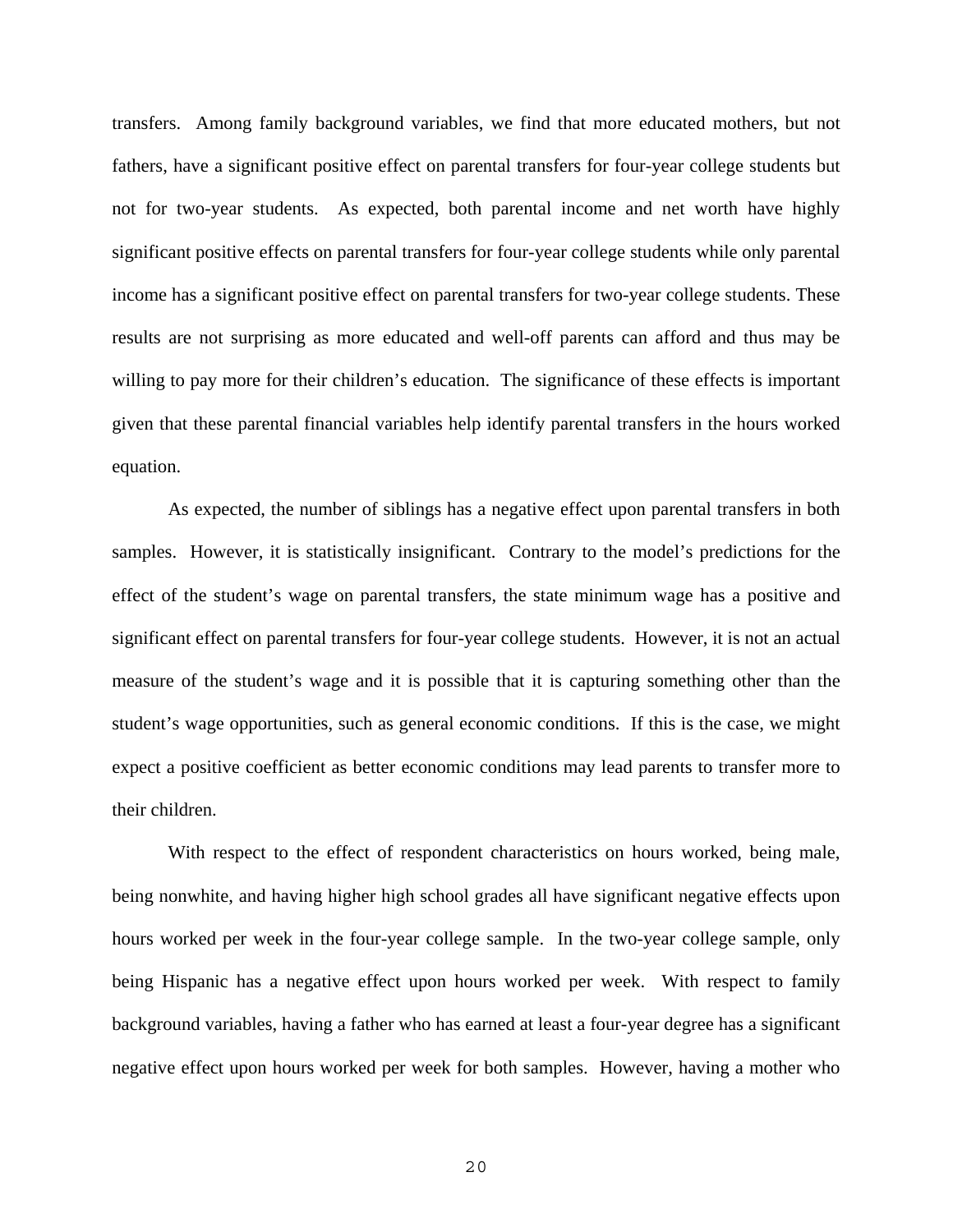has earned a high school degree has a significant positive effect upon hours worked per week for the four-year sample but no effect for the two-year sample. Finally, among the labor market variables, only the county unemployment rate has a significant negative effect upon hours worked per week for both samples. The statistical significance of this estimate is important because this variable helps to identify hours worked in both the GPA equation and parental transfer equation. The other variable that was included to identify hours, the existence of a state work study program in the state in which the student is in college, is never significant.

 Among all the variables in the college GPA equation, high school grades have a sizeable and highly statistically significant effect upon first-term GPA. A one standard deviation increase in high school grades results in a .24 point increase in first-term college GPA for four-year college students and a .29 point increase in first-term college GPA for two-year college students. In addition, for four-year students, a one standard deviation increase in a student's ASVAB standardized test score in word knowledge increases first-term college GPA by .08 points, and for two-year students, a one standard deviation increase in a student's ASVAB standardized test score in arithmetic reasoning increases first-term college GPA by .17 points. All of these results suggest that student academic ability and/or skills prior to the start of college have a significant impact on how well the student does in college. None of the parental background variables are statistically significant in the GPA equation.

#### **VI. Sensitivity Analyses**

We perform two sensitivity analyses to determine whether or not our results are robust to alternative specifications. First, we divide the sample by full-time and part-time enrollment status instead of by four-year versus two-year college enrollment. These results are presented in Appendix Tables A2 and A3. For our key coefficients it appears that the results for the full-time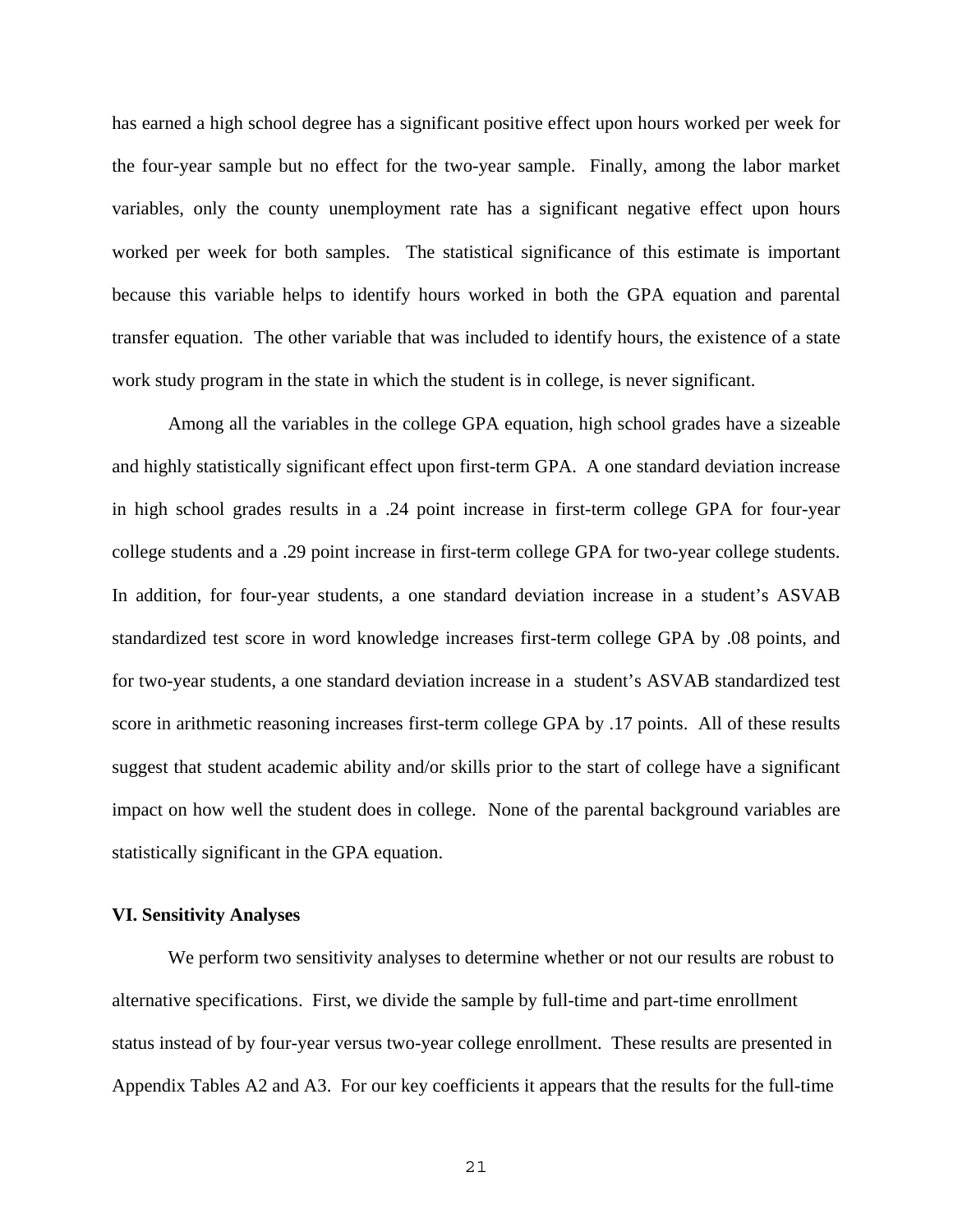students are similar to those for the four-year students and that the results for the part-time students are similar to those for the two-year students.

Then we estimate only the hours worked and GPA equations jointly, treating transfers as an exogenous determinant of hours as does Oettinger (2005). The results are shown in Appendix Table A4 for four-year students and in Appendix Table A5 for two-year students. For four-year students, the estimate of the effect of parental transfers on students' hours of work when transfers are treated as exogenous is quite different from the estimate obtained in the simultaneous equations model where transfers are treated as endogenous. In addition, the estimates of the effects of net price and net price squared are also affected by treating transfers as exogenous, suggesting that one must control for the endogeneity of transfers when investigating the financial motivations for student employment. However, whether or not transfers are treated as endogenous does not substantially affect the estimate of the effect of hours worked on GPA. For two-year students, none of the key estimates are substantially affected by treating transfers as exogenous.

#### **VII. Conclusion**

Student work is often proposed as a means of financing a student's postsecondary education, and sometimes it is subsidized via state and federal work study programs. In this paper, we use a simultaneous equations model and nationally representative data from the NLYS97 to test several hypotheses regarding the financial motives and academic effects of college student employment. Results indicate that the net price of schooling faced by a student and his family positively affects both the number of hours a student works and the transfers he or she receives from his or her parents. They also show a negative effect of parental transfers on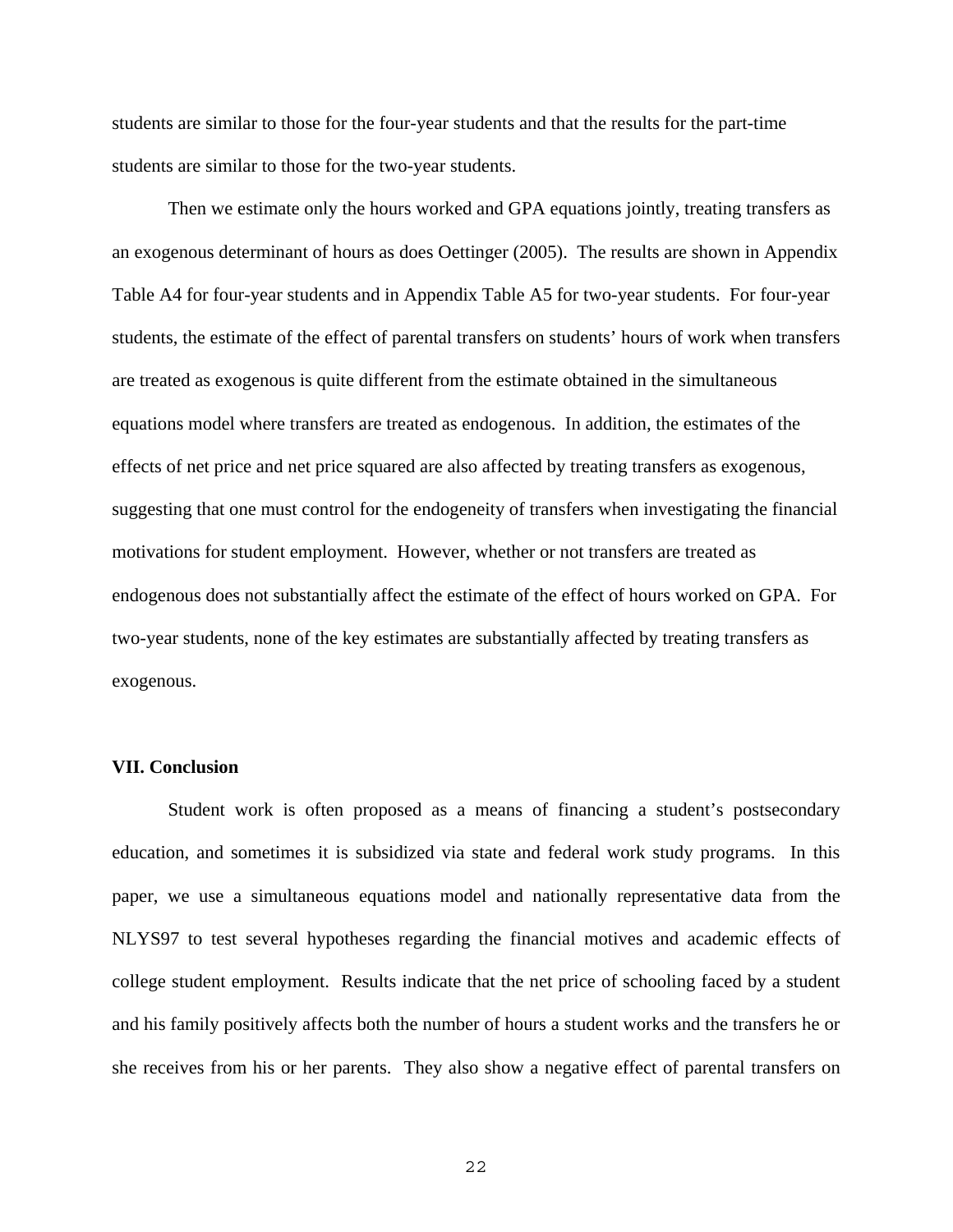students' hours of work and vice versa. Two-year college students' hours of work are much more responsive to increases in the net price of schooling and less responsive to reductions in parental transfers than four-year students.

We also find that an increase in hours worked negatively affects a student's academic performance as measured by first-term college GPA. This result is important as it is the first to find a detrimental effect of working while in college on student grades using data from a large nationally representative survey. However, our analysis only focuses on grades during the first college term. Thus, more research is needed on the effects of college student employment that uses nationally representative data and explores other measures of academic performance.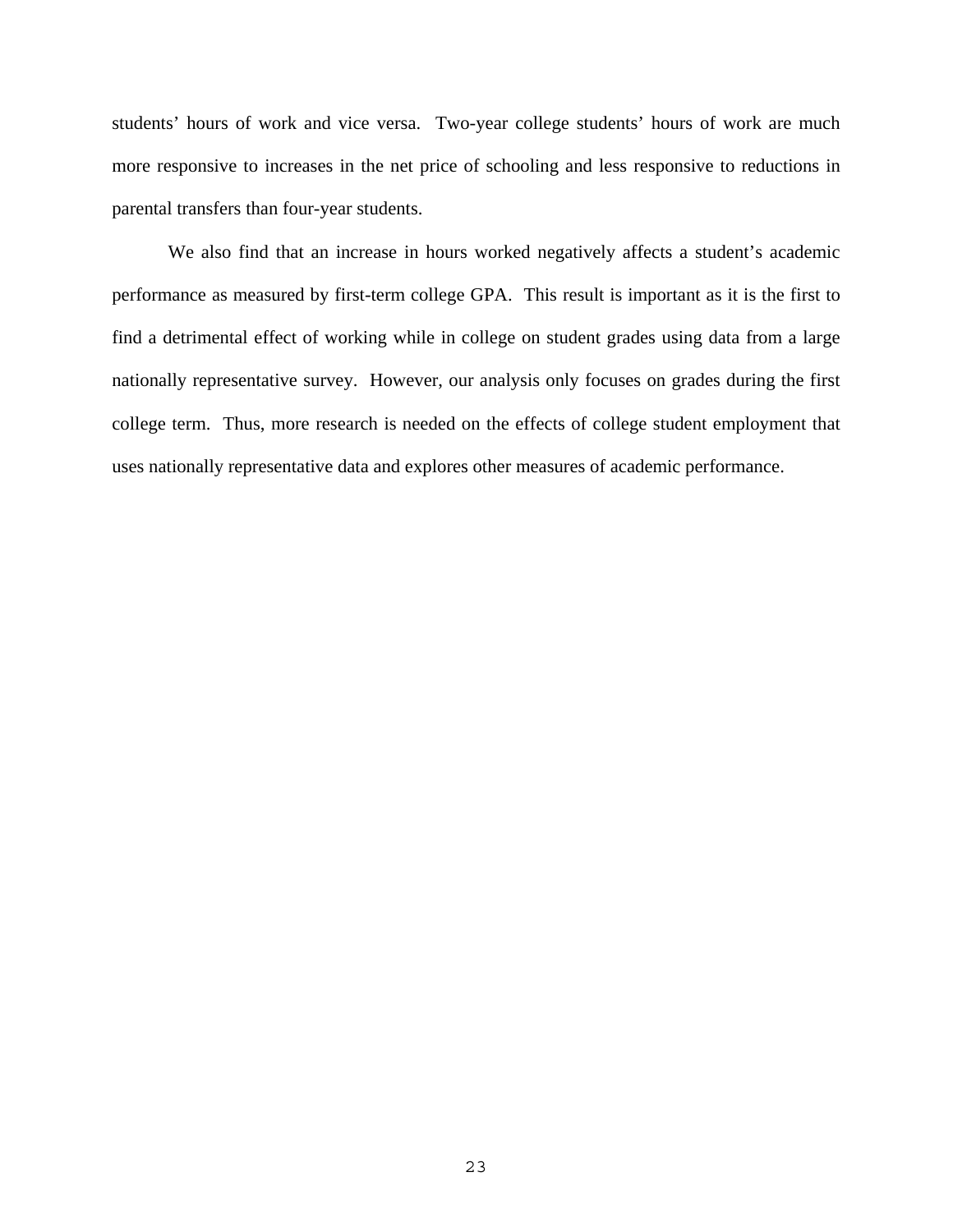#### **References**

- Becker, G.S. & Tomes, N. (1976). Child Endowments and the Quantity and Quality of Children. *Journal of Political Economy* 84(4), S143-62.
- Brennan, J., Callender, C., Duaso, A., Little, B., & Van Dyke, R. (2005). Survey of Higher Education Students' Attitudes to Debt and Term-Time Working and Their Impact on Attainment. Centre of Higher Education Research and Information and London South Bank University.
- Cox, D. (1987). Motives for Private Income Transfers. *Journal of Political Economy* 95: 508-46.
- Dustmann, C., Micklewright, J., & van Soest, A. (2004). In-School Work Experience, Parental Allowances, and Wages. *IZA DP*. No. 1235.
- Dustmann, C., Rajah N., & Smith S. (1997) Teenage Truancy, Working Habits and Wages. *Journal of Population Economics* 10: 425-442.
- Ehrenberg, R.G. & Sherman, D.R. (1987). Employment While in College, Academic Achievement, and Postcollege Outcomes: A Summary of Results. *Journal of Human Resources* 22(1), 152-164.
- Hotz, V.J., Xu, L.C., Tienda, M., & Ahituv, A. (2002). Are There Returns to the Wages of Young Men from Working While in School? *The Review of Economics and Statistics* 84(2), 221-236.
- Jones, E. & Jackson, J.D. (1990). College Grades and Labor Market Rewards. *Journal of Human Resources* 25, 253-66.
- Kalenkoski, C.M. (2005). Parents Who Won't Pay: Expected Parental Contributions and Postsecondary Schooling. *Public Finance and Management* 5(1), 178-236.
- Kalenkoski, C.M. (2006). Parent-Child Bargaining, Parental Transfers, and the Postsecondary Education Decision. Forthcoming in *Applied Economics*.
- Keane, M.P. & Wolpin, K.I. (2001). The Effect of Parental Transfers and Borrowing Constraints on Educational Attainment. *International Economic Review* 42(4), 1051-1103.
- Light, A. (1998). Estimating Returns to Schooling: When Does the Career Begin? *Economics of Education Review* 17(1), 31-45.
- Light, A. (1999). High School Employment, High School Curriculum, and Post-School Wages. *Economics of Education Review* 18(3), 291-309.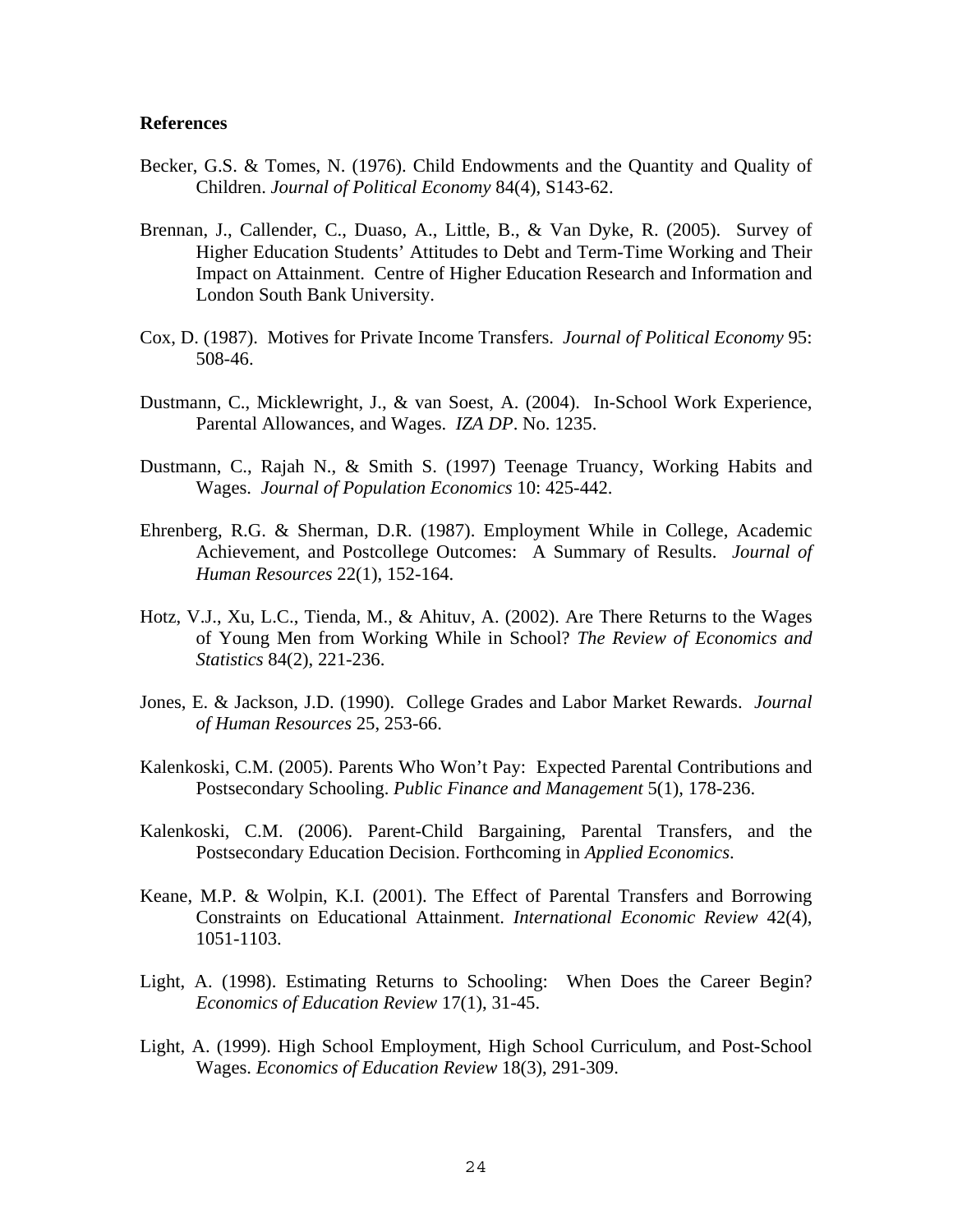- Light, A. (2001). In-School Work Experience and the Returns to Schooling. *Journal of Labor Economics* 19(1), 65-93.
- Lillydahl, J.H. (1990). Academic Achievement and Part-Time Employment of High School Students. *Journal of Economic Education* 21(3), Special Research Issue, 307-316.
- Loury, L.D. & Garman, D. (1995) College Selectivity and Earnings. *Journal of Labor Economics*, 13(2), 289-308.
- Maddala, G.S. (1983). *Limited-Dependent and Qualitative Variables in Econometrics*. New York: Cambridge University Press, 205-208.
- Michael, R.T. & Tuma, N.B. (1984). Youth Employment: Does Life Begin at 16? *Journal of Labor Economics* 2(4), 464-476.
- Neumark, D.& Joyce, M. (2001). Evaluating School-to-Work Programs Using the New NLSY. *Journal of Human Resources* 36(4), 666-702.
- Oettinger, G.S. (1999). Does High School Employment Affect High School Academic Performance? *Industrial and Labor Relations Review* 53(1), 136-51.
- Oettinger, G.S. (2005). Parents' Financial Support, Students' Employment, and Academic Performance in College. Unpublished manuscript.
- Pabilonia, S.W. (2001). Evidence on Youth Employment, Earnings, and Parental Transfers in the National Longitudinal Survey of Youth 1997*. Journal of Human Resources* 36(4), 795-822.
- Rothstein, D.S. (2006). High School Employment and Youths' Academic Achievement. Forthcoming in *Journal of Human Resources*.
- Ruhm, C.J. (1995). The Extent and Consequences of High School Employment. *Journal of Labor Research* 16(3), 293-304.
- Ruhm, C.J. (1997). Is High School Employment Consumption or Investment? *Journal of Labor Economics* 15(4), 735-776.
- Stephenson, S.P. (1981). In-School Labour Force Status and Post-School Wage Rates of Young Men. *Applied Economics* 13(3), 279-302.
- Stinebrickner, R. & Stinebrickner, T.R. (2003). Working during School and Academic Performance. *Journal of Labor Economics* 21(2), 473-492.
- Stinebrickner, R. & Stinebrickner, T.R. (2004). Time-Use and College Outcomes. *Journal of Econometrics* 121, 243-269.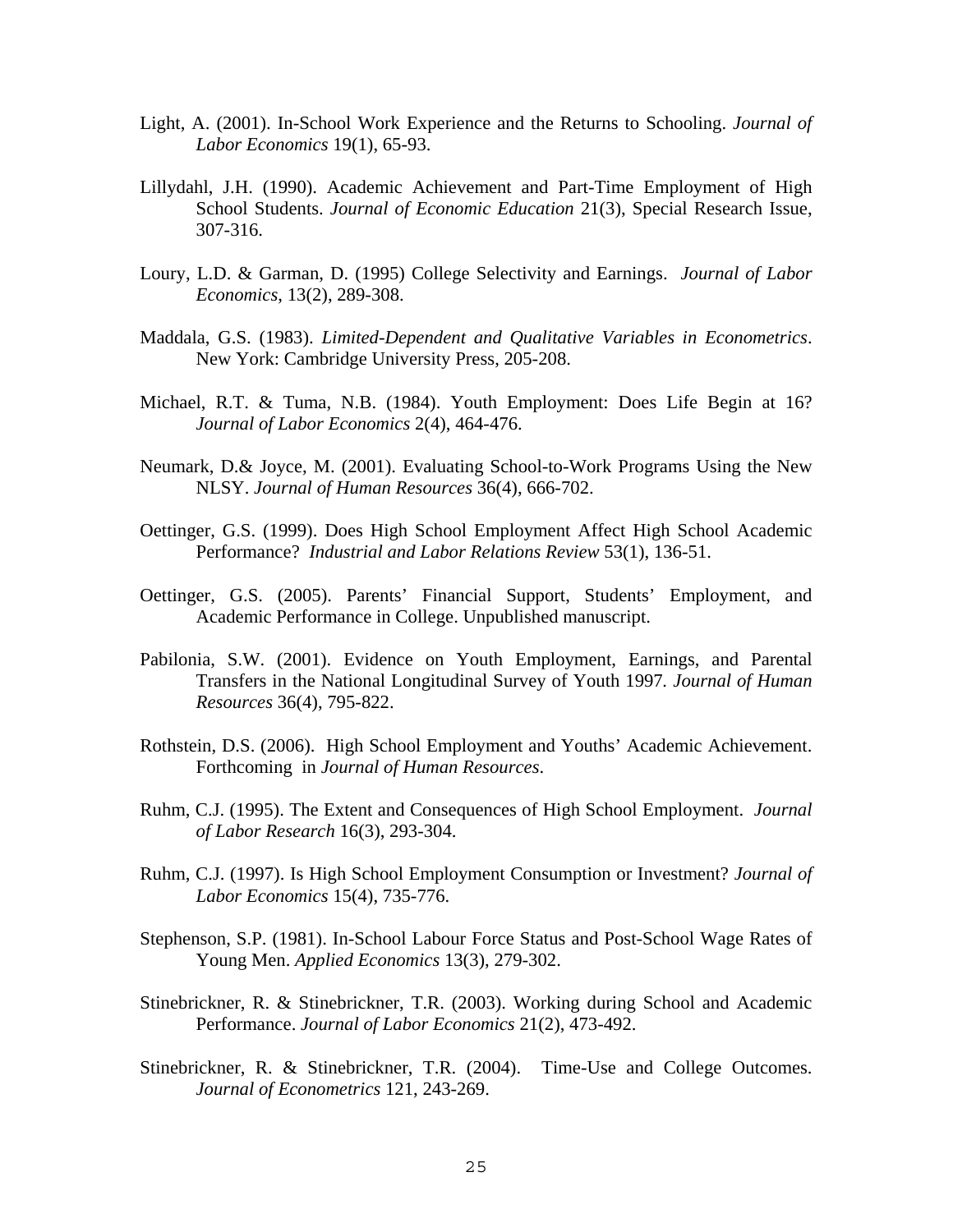- Stratton, L.S.; O'Toole, D.M & Wetzel, J.N. (2005) A Multinomial Logit Model of College Stopout and Dropout Behavior. *IZA DP* No. 1634.
- Tyler, J.H. (2003). Using State Child Labor Laws to Identify the Effect of School-Year Work on High School Achievement. *Journal of Labor Economics* 21(2), 353- 380.
- Wolff, Francois-Charles (2006). Parental Transfers and the Labor Supply of Children. Forthcoming in *Journal of Population Economics*.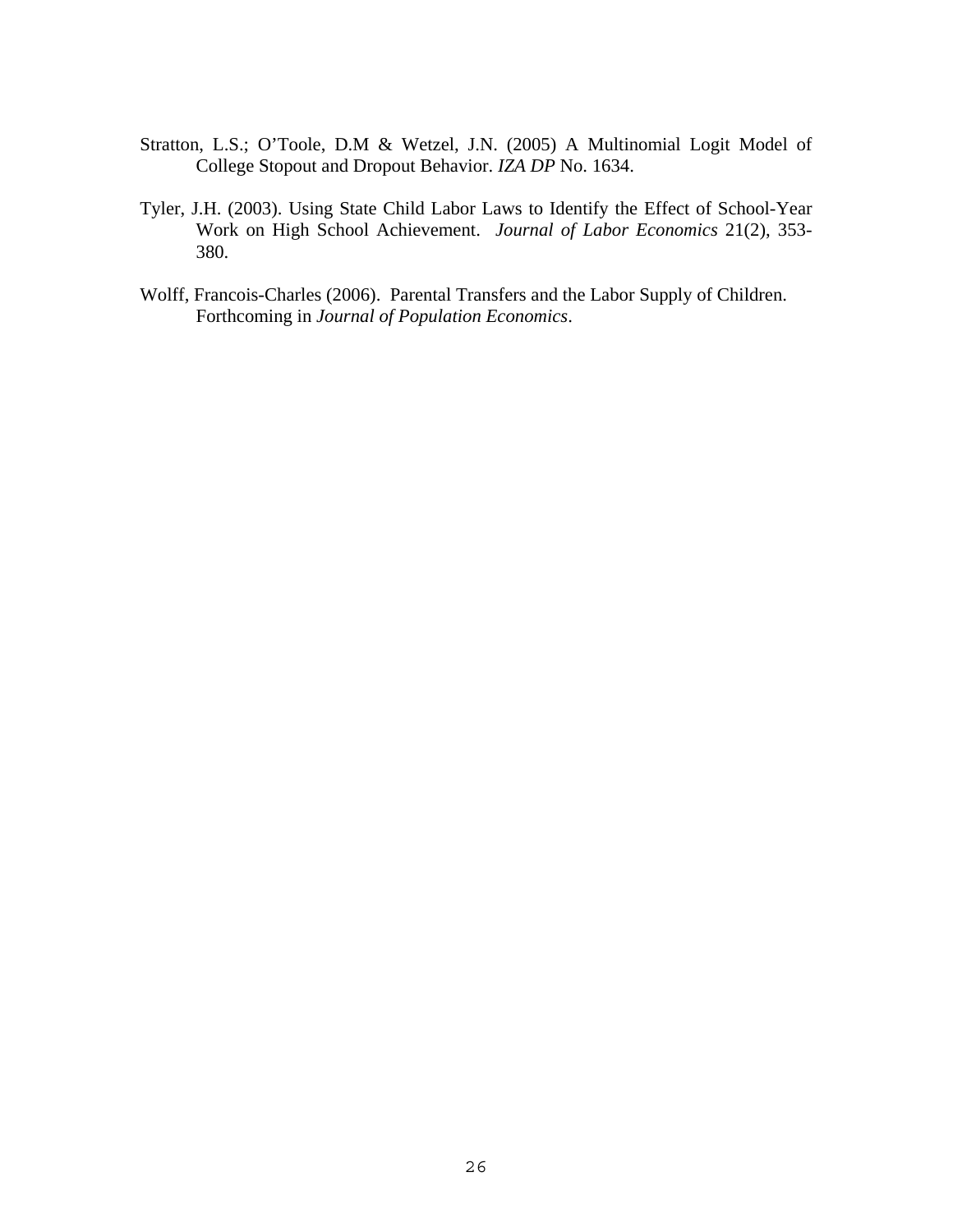|                                                 | <b>Four-Year Students</b> |       | <b>Two-Year Students</b> |       |  |
|-------------------------------------------------|---------------------------|-------|--------------------------|-------|--|
|                                                 | $(N = 1,048)$             |       | $(N = 567)$              |       |  |
| <b>Variables</b>                                | <b>Mean</b>               | S.D.  | <b>Mean</b>              | S.D.  |  |
| Worked                                          | .45                       |       | .70                      |       |  |
| Hours of work (all values)                      | 9.44                      | 15.80 | 21.38                    | 21.92 |  |
| Hours of work (positive values)                 | 21.04                     | 15.80 | 30.44                    | 17.00 |  |
| College GPA                                     | 3.02                      | .79   | 2.85                     | 1.37  |  |
| Parental transfer received                      | .73                       |       | .52                      |       |  |
| Parental transfer (all values) (in 1,000s)      | 3.02                      | 5.00  | .60                      | 1.58  |  |
| Parental transfer (positive values) (in 1,000s) | 4.12                      | 5.26  | 1.16                     | 1.94  |  |
| Age on December 31, 1996                        | 14.63                     | 1.20  | 14.73                    | 1.71  |  |
| Male                                            | .44                       |       | .48                      |       |  |
| Hispanic                                        | .06                       |       | .14                      |       |  |
| <b>Black</b>                                    | .11                       |       | .13                      |       |  |
| Other race (nonwhite)                           | .01                       |       | .02                      |       |  |
| High school grades (0-8 scale)                  | 6.75                      | 1.32  | 5.85                     | 2.18  |  |
| <b>ASVAB</b> scores missing                     | .10                       |       | .13                      |       |  |
| $ASVAB - arithmetic reasoning$                  | .39                       | .82   | $-12$                    | 1.07  |  |
| ASVAB - word knowledge                          | .17                       | .75   | $-19$                    | 1.13  |  |
| ASVAB - paragraph comprehension                 | .45                       | .73   | .03                      | 1.10  |  |
| ASVAB - mathematical knowledge                  | .82                       | .85   | .25                      | 1.18  |  |
| Net price of schooling (in 1,000s)              | .36                       | 4.49  | .38                      | 3.02  |  |
| Mother's education missing                      | .22                       |       | .24                      |       |  |
| Mother high school degree                       | .34                       |       | .45                      |       |  |
| Mother 4 year degree                            | .34                       |       | .13                      |       |  |
| Father's education missing                      | .14                       |       | .14                      |       |  |
| Father high school degree                       | .27                       |       | .45                      |       |  |
| Father 4 year degree                            | .34                       |       | .13                      |       |  |
| Parents' income missing                         | .07                       |       | .09                      |       |  |
| Parents' income (in 10,000s)                    | 9.97                      | 8.89  | 8.06                     | 12.26 |  |
| Parents' net worth missing                      | .27                       |       | .25                      |       |  |
| Parents' net worth (in 10,000s)                 | 24.27                     | 68.10 | 11.00                    | 46.65 |  |
| Number of siblings                              | 1.40                      | 1.18  | 1.53                     | 67.08 |  |
| State work study program                        | .38                       |       | .47                      |       |  |
| County unemployment rate                        | 4.00                      | 1.60  | 4.63                     | 2.96  |  |
| State minimum wage                              | 4.92                      | .37   | 4.98                     | .64   |  |

**Table 1. Sample Means and Standard Deviations** 

Note: Means and standard deviations have been weighted.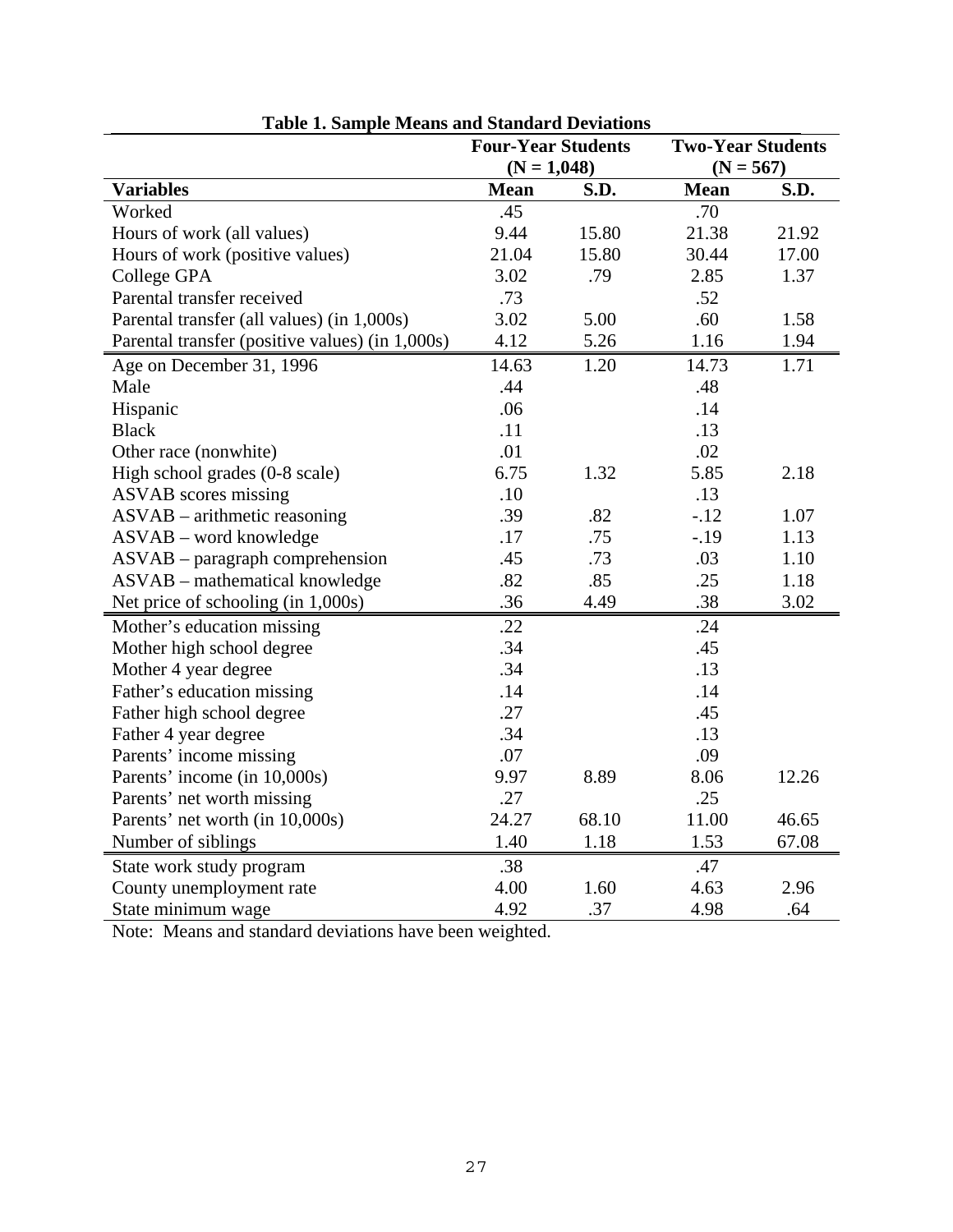|                     |            | <b>Four-Year College Students</b> |              |            | <b>Two-Year College Students</b> |              |
|---------------------|------------|-----------------------------------|--------------|------------|----------------------------------|--------------|
|                     |            |                                   | Hours worked |            |                                  | Hours worked |
|                     | <b>Not</b> |                                   |              | <b>Not</b> |                                  |              |
|                     | Working    | $1-20$                            | More than 20 | Working    | $1-20$                           | More than 20 |
| Average             | 3.45       | 2.79                              | 2.00         | .73        | .71                              | .46          |
| Parental            | (7.07)     | (7.84)                            | (12.45)      | (3.17)     | (3.86)                           | (1.94)       |
| Transfer            |            |                                   |              |            |                                  |              |
| (in 1,000s)         |            |                                   |              |            |                                  |              |
| Number of           | 576        | 279                               | 193          | 178        | 120                              | 269          |
| <b>Observations</b> |            |                                   |              |            |                                  |              |

# **Table 2. Parental Transfers, by Type of College and Hours Worked**

Note: Standard deviations are in parentheses.

# **Table 3. Grade Point Average, by Type of College and Hours Worked**

|                           |            |        | <b>Four-Year College Students</b> |            |        | <b>Two-Year College Students</b> |
|---------------------------|------------|--------|-----------------------------------|------------|--------|----------------------------------|
|                           |            |        | Hours worked                      |            |        | Hours worked                     |
|                           | <b>Not</b> |        |                                   | <b>Not</b> |        |                                  |
|                           | Working    | $1-20$ | More than 20                      | Working    | $1-20$ | More than 20                     |
| Average                   | 3.00       | 3.10   | 2.95                              | 2.76       | 2.91   | 2.88                             |
| College GPA               | (1.08)     | (1.34) | (2.11)                            | (1.94)     | (1.97) | (1.45)                           |
| Number of<br>Observations | 576        | 279    | 193                               | 178        | 120    | 269                              |

Note: Standard deviations are in parentheses.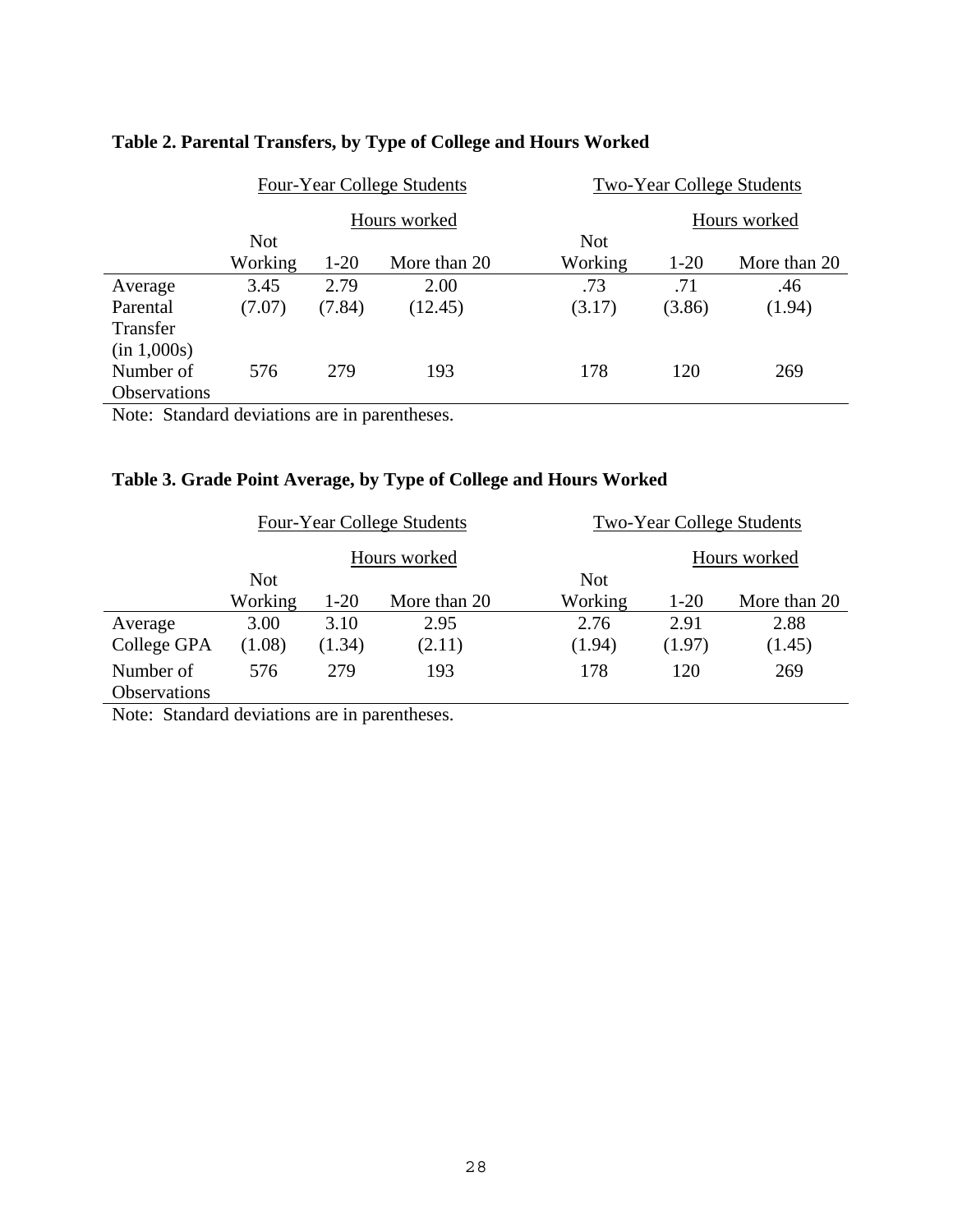## **Table 4. Single Equations Estimates for First-term Parental Transfers, Hours Worked, and College GPA for Four-Year College Students**

|                                    | <b>Equation I</b><br>Tobit                                      |       | <b>Equation II</b><br>Tobit         |        | <b>Equation III</b><br><b>OLS</b> |       |
|------------------------------------|-----------------------------------------------------------------|-------|-------------------------------------|--------|-----------------------------------|-------|
|                                    | Dependent Variable:<br><b>Parental Transfers</b><br>(in 1,000s) |       | Dependent Variable:<br>Hours Worked |        | Dependent Variable:<br><b>GPA</b> |       |
|                                    |                                                                 |       | Per Week                            |        | (4 point scale)                   |       |
| <b>Independent Variables</b>       | Coef.                                                           | S.E.  | Coef.                               | S.E.   | Coef.                             | S.E.  |
| Hours worked per week              | $-0.024**$                                                      | 0.012 |                                     |        | 0.001                             | 0.001 |
| Parental transfers (in 1,000s)     |                                                                 |       | $-0.715***$                         | 0.240  |                                   |       |
| Respondent's characteristics       |                                                                 |       |                                     |        |                                   |       |
| Age on December 31, 1996           | $-0.108$                                                        | 0.164 | 1.160                               | 0.933  | 0.013                             | 0.019 |
| Male                               | 0.185                                                           | 0.350 | $-6.158***$                         | 2.006  | $-0.085**$                        | 0.042 |
| Hispanic                           | $-0.762$                                                        | 0.560 | 4.070                               | 3.086  | 0.015                             | 0.066 |
| <b>Black</b>                       | $-1.130**$                                                      | 0.471 | $-7.048***$                         | 2.621  | $-0.034$                          | 0.055 |
| Other race (nonwhite)              | $-1.660$                                                        | 1.850 | $-30.910**$                         | 14.475 | $-0.067$                          | 0.210 |
| High school grades (8 point scale) | $-0.171$                                                        | 0.157 | $-3.040***$                         | 0.866  | $0.210***$                        | 0.019 |
| $ASVAB - arithmetic reasoning$     | $-0.590$                                                        | 0.391 | 0.514                               | 2.198  | 0.001                             | 0.047 |
| ASVAB - word knowledge             | $-0.524$                                                        | 0.340 | 0.198                               | 1.893  | $0.075*$                          | 0.040 |
| $ASVAB$ – paragraph comprehension  | 0.311                                                           | 0.366 | $-0.203$                            | 2.040  | 0.021                             | 0.043 |
| ASVAB -mathematical knowledge      | $0.814**$                                                       | 0.368 | 0.760                               | 2.063  | 0.032                             | 0.044 |
| Net price of schooling (in 1,000s) | $0.403***$                                                      | 0.049 | 0.104                               | 0.281  |                                   |       |
| Net price of schooling squared     | $0.008***$                                                      | 0.002 | $-0.014$                            | 0.017  |                                   |       |
| Family background variables        |                                                                 |       |                                     |        |                                   |       |
| Mother high school degree          | $1.781***$                                                      | 0.582 | $6.084*$                            | 3.130  | 0.055                             | 0.067 |
| Mother 4 year degree               | $1.664***$                                                      | 0.612 | 2.511                               | 3.310  | 0.052                             | 0.071 |
| Father high school degree          | $-0.105$                                                        | 0.462 | $-1.777$                            | 2.474  | $-0.032$                          | 0.054 |
| Father 4 year degree               | 0.382                                                           | 0.484 | $-6.434**$                          | 2.633  | 0.012                             | 0.056 |
| Parents' income (in 10,000s)       | $0.344***$                                                      | 0.122 |                                     |        |                                   |       |
| Parents' income squared            | $-0.010**$                                                      | 0.004 |                                     |        |                                   |       |
| Parents' net worth (in 10,000s)    | $0.065***$                                                      | 0.018 |                                     |        |                                   |       |
| Parents' net worth squared         | $-0.000$ ***                                                    | 0.000 |                                     |        |                                   |       |
| Number of siblings                 | $-0.113$                                                        | 0.152 |                                     |        |                                   |       |
| Labor market variables matched to  |                                                                 |       |                                     |        |                                   |       |
| location in which respondent       |                                                                 |       |                                     |        |                                   |       |
| attended college                   |                                                                 |       |                                     |        |                                   |       |
| State work study program available |                                                                 |       | 0.848                               | 1.943  |                                   |       |
| County unemployment rate           |                                                                 |       | $-0.741$                            | 0.602  |                                   |       |
| State minimum wage                 | 1.089**                                                         | 0.522 | 2.444                               | 2.875  |                                   |       |
| $\sigma$                           | 4.872 ***                                                       | 0.130 | 25.46***                            | .939   |                                   |       |
| Log-likelihood                     | $-2,476.95$                                                     |       | $-2,561.56$                         |        |                                   |       |
| Adjusted R-squared                 |                                                                 |       |                                     |        | .18                               |       |
| Number of Observations             |                                                                 |       | 1,048                               |        |                                   |       |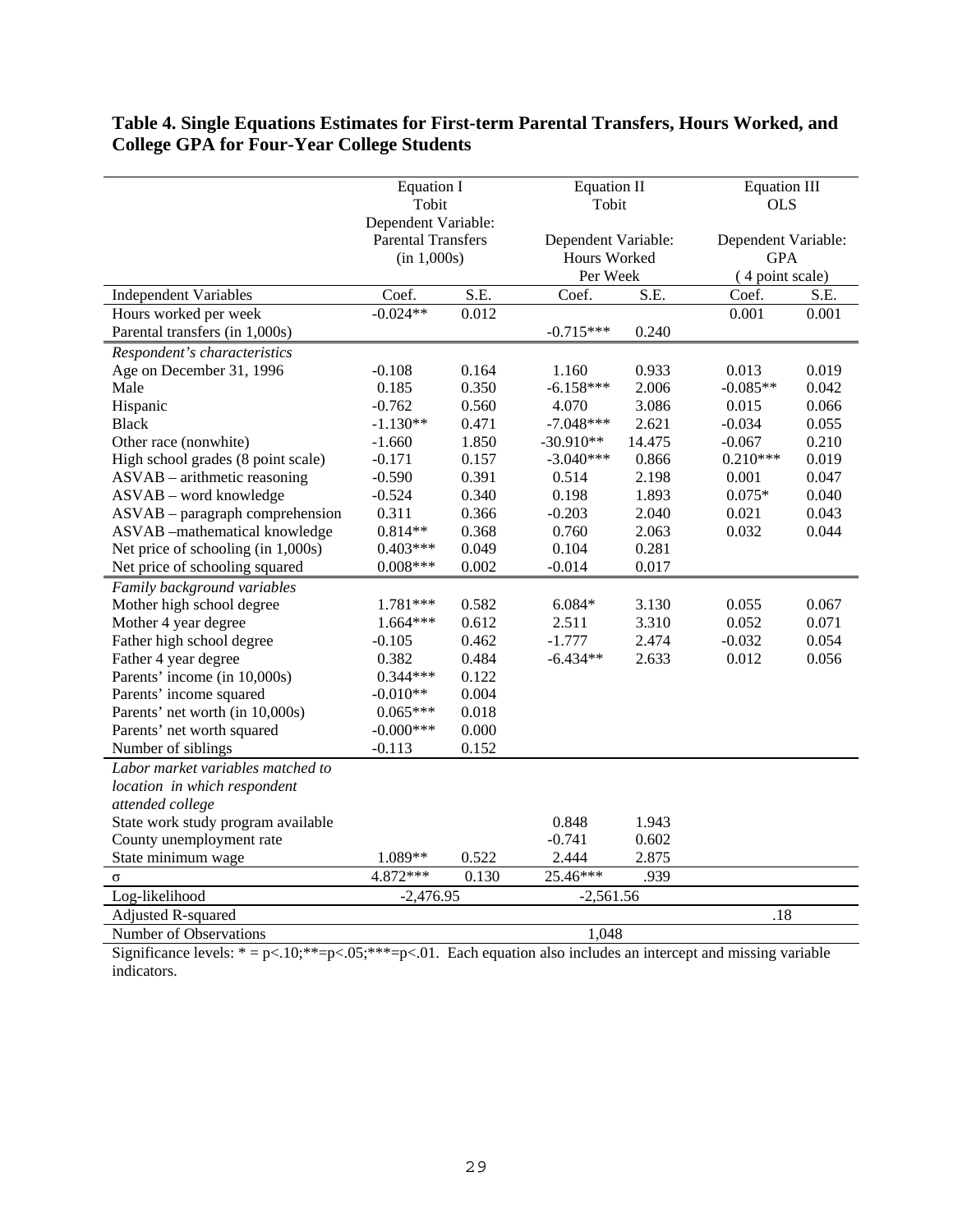## **Table 5. Single Equations Estimates for First-term Parental Transfers, Hours Worked, and College GPA for Two-Year College Students**

|                                    | <b>Equation I</b> |                    |              | Equation II         |                     | <b>Equation III</b> |
|------------------------------------|-------------------|--------------------|--------------|---------------------|---------------------|---------------------|
|                                    | Tobit             |                    | Tobit        |                     | <b>OLS</b>          |                     |
|                                    | Dependent         |                    |              |                     |                     |                     |
|                                    |                   | Variable: Parental |              | Dependent Variable: | Dependent Variable: |                     |
|                                    | Transfers         |                    | Hours Worked |                     | <b>GPA</b>          |                     |
|                                    | (in 1,000s)       |                    | Per Week     |                     | (4 point scale)     |                     |
| <b>Independent Variables</b>       | Coef.             | S.E.               | Coef.        | S.E.                | Coef.               | S.E.                |
| Hours worked per week              | $-0.014***$       | 0.005              |              |                     | $0.004*$            | 0.002               |
| Parental transfers (in 1,000s)     |                   |                    | $-2.435***$  | .928                |                     |                     |
| Respondent's characteristics       |                   |                    |              |                     |                     |                     |
| Age on December 31, 1996           | $-0.081$          | 0.084              | $-0.970$     | 1.032               | 0.041               | 0.035               |
| Male                               | $-0.219$          | 0.181              | 0.115        | 2.216               | $-0.086$            | 0.076               |
| Hispanic                           | $-0.319$          | 0.245              | $-6.028*$    | 3.020               | 0.015               | 0.099               |
| <b>Black</b>                       | $-0.338$          | 0.245              | $-3.193$     | 2.882               | $-0.081$            | 0.100               |
| Other race (nonwhite)              | $-0.371$          | 0.774              | 9.338        | 9.207               | $-0.449$            | 0.210               |
| High school grades (8 point scale) | $-0.068$          | 0.072              | 0.629        | 0.867               | $0.135***$          | 0.030               |
| $ASVAB - arithmetic reasoning$     | $-0.080$          | 0.203              | 1.780        | 2.455               | 0.135               | 0.085               |
| ASVAB - word knowledge             | $-0.269$          | 0.199              | 0.770        | 2.352               | $-0.012$            | 0.081               |
| $ASVAB$ – paragraph comprehension  | $-0.069$          | 0.191              | 1.646        | 2.333               | $-0.025$            | 0.080               |
| ASVAB -mathematical knowledge      | $0.378**$         | 0.189              | 1.065        | 2.304               | $-0.008$            | 0.080               |
| Net price of schooling (in 1,000s) | $0.330***$        | 0.063              | 2.194***     | 0.816               |                     |                     |
| Net price of schooling squared     | $0.015***$        | 0.005              | $-0.034$     | 0.115               |                     |                     |
| Family background variables        |                   |                    |              |                     |                     |                     |
| Mother high school degree          | 0.257             | 0.246              | $-3.853$     | 2.893               | 0.058               | 0.101               |
| Mother 4 year degree               | 0.282             | 0.333              | $-3.788$     | 4.048               | 0.074               | 0.140               |
| Father high school degree          | 0.125             | 0.230              | $-3.577$     | 2.692               | 0.014               | 0.094               |
| Father 4 year degree               | 0.035             | 0.293              | $-9.150**$   | 3.617               | 0.013               | 0.123               |
| Parents' income (in 10,000s)       | $0.200***$        | 0.064              |              |                     |                     |                     |
| Parents' income squared            | $-0.006**$        | 0.002              |              |                     |                     |                     |
| Parents' net worth (in 10,000s)    | 0.017             | 0.011              |              |                     |                     |                     |
| Parents' net worth squared         | $-0.000$          | 0.000              |              |                     |                     |                     |
| Number of siblings                 | $-0.064$          | 0.069              |              |                     |                     |                     |
| Labor market variables matched to  |                   |                    |              |                     |                     |                     |
| location in which respondent       |                   |                    |              |                     |                     |                     |
| attended college                   |                   |                    |              |                     |                     |                     |
| State work study program available |                   |                    | 0.801        | 2.289               |                     |                     |
| County unemployment rate           |                   |                    | $-1.078*$    | 0.612               |                     |                     |
| State minimum wage                 | 0.024             | 0.217              | 0.193        | 2.761               |                     |                     |
|                                    |                   |                    |              |                     |                     |                     |
| $\sigma$                           | 1.748***          | 0.079              | 23.460***    | 0.914               |                     |                     |
| Log-likelihood                     | $-714.07$         |                    | $-1,940.15$  |                     |                     |                     |
| Adjusted R-squared                 |                   |                    |              |                     |                     | .05                 |
| Number of Observations             |                   |                    |              | 567                 |                     |                     |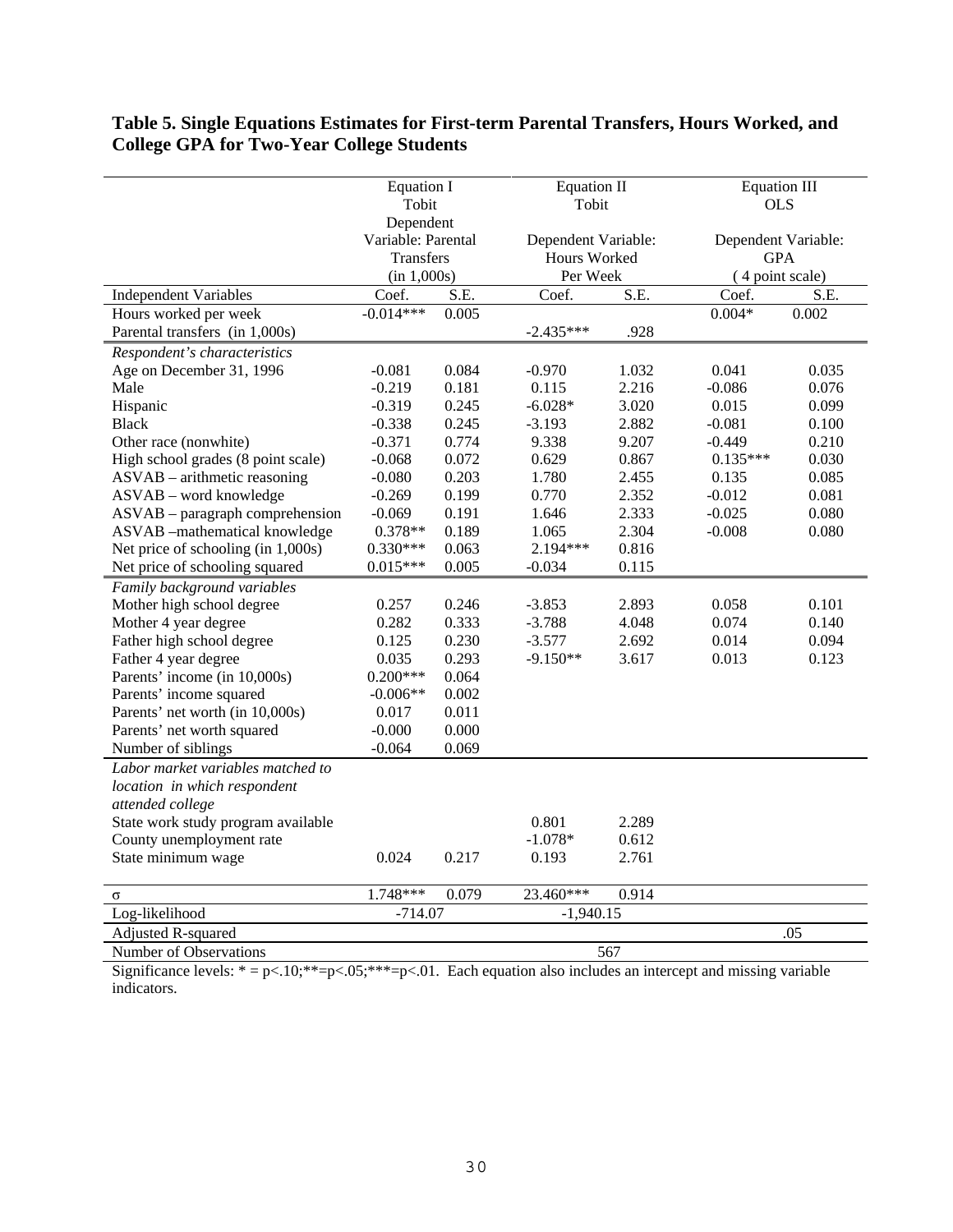## **Table 6. Maximum Likelihood Estimates of the Simultaneous Equations Model for the Relationship between First-term Parental Transfers, Hours Worked, and College GPA for Four-Year College Students**

|                                    | <b>Equation I</b>  |       |              | Equation II         |                 | <b>Equation III</b> |  |
|------------------------------------|--------------------|-------|--------------|---------------------|-----------------|---------------------|--|
|                                    | Dependent          |       |              |                     |                 |                     |  |
|                                    | Variable: Parental |       |              | Dependent Variable: |                 | Dependent Variable: |  |
|                                    | Transfers          |       | Hours Worked |                     | <b>GPA</b>      |                     |  |
|                                    | (in 1,000s)        |       | Per Week     |                     | (4 point scale) |                     |  |
| <b>Independent Variables</b>       | Coef.              | S.E.  | Coef.        | S.E.                | Coef.           | S.E.                |  |
| Hours worked per week              | $-0.041$           | 0.049 |              |                     | $-0.014**$      | 0.006               |  |
| Parental transfers (in 1,000s)     |                    |       | $-1.987***$  | 0.638               |                 |                     |  |
| Respondent's characteristics       |                    |       |              |                     |                 |                     |  |
| Age on December 31, 1996           | $-0.090$           | 0.168 | 0.996        | 0.911               | 0.026           | 0.021               |  |
| Male                               | 0.126              | 0.365 | $-5.880***$  | 1.999               | $-0.120***$     | 0.046               |  |
| Hispanic                           | $-0.671$           | 0.560 | 3.518        | 3.206               | 0.044           | 0.070               |  |
| <b>Black</b>                       | $-1.176***$        | 0.480 | $-8.104***$  | 2.604               | $-0.075$        | 0.059               |  |
| Other race (nonwhite)              | $-1.712$           | 1.859 | $-28.395**$  | 13.219              | $-0.192$        | 0.224               |  |
| High school grades (8 point scale) | $-0.187$           | 0.173 | $-2.909***$  | 0.852               | $0.184***$      | 0.022               |  |
| $ASVAB - arithmetic reasoning$     | $-0.551$           | 0.390 | 0.079        | 2.151               | 0.018           | 0.049               |  |
| ASVAB - word knowledge             | $-0.554$           | 0.333 | $-0.178$     | 1.868               | $0.075*$        | 0.042               |  |
| ASVAB - paragraph comprehension    | 0.309              | 0.361 | $-0.091$     | 1.998               | 0.008           | 0.045               |  |
| ASVAB -mathematical knowledge      | $0.750**$          | 0.363 | 1.374        | 2.039               | 0.026           | 0.046               |  |
| Net price of schooling (in 1,000s) | $0.384***$         | 0.048 | $0.609*$     | 0.363               |                 |                     |  |
| Net price of schooling squared     | $0.007***$         | 0.002 | $-0.007$     | 0.019               |                 |                     |  |
| Family background variables        |                    |       |              |                     |                 |                     |  |
| Mother high school degree          | 1.849***           | 0.588 | $8.066***$   | 3.182               | 0.098           | 0.072               |  |
| Mother 4 year degree               | $1.661***$         | 0.602 | 4.976        | 3.391               | 0.067           | 0.074               |  |
| Father high school degree          | $-0.146$           | 0.453 | $-1.266$     | 2.453               | $-0.046$        | 0.057               |  |
| Father 4 year degree               | 0.292              | 0.487 | $-4.708*$    | 2.748               | $-0.029$        | 0.060               |  |
| Parents' income (in 10,000s)       | $0.329***$         | 0.117 |              |                     |                 |                     |  |
| Parents' income squared            | $-0.009**$         | 0.004 |              |                     |                 |                     |  |
| Parents' net worth (in 10,000s)    | $0.077***$         | 0.017 |              |                     |                 |                     |  |
| Parents' net worth squared         | $-0.000$ ***       | 0.000 |              |                     |                 |                     |  |
| Number of siblings                 | $-0.190$           | 0.143 |              |                     |                 |                     |  |
| Labor market variables matched to  |                    |       |              |                     |                 |                     |  |
| location in which respondent       |                    |       |              |                     |                 |                     |  |
| attended college                   |                    |       |              |                     |                 |                     |  |
| State work study program available |                    |       | 0.061        | 1.781               |                 |                     |  |
| County unemployment rate           |                    |       | $-1.018*$    | 0.603               |                 |                     |  |
| State minimum wage                 | $1.039**$          | 0.512 | 3.429        | 2.711               |                 |                     |  |
| Q                                  | 4.801***           | 0.127 | 25.400***    | 1.112               | $0.647***$      | 0.029               |  |
| Coefficients of correlation $\rho$ |                    |       |              |                     |                 |                     |  |
| $\rho_{12}$                        |                    |       | 0.353        | 0.221               |                 |                     |  |
| $\rho_{13}$                        |                    |       | 0.051        | 0.057               |                 |                     |  |
| $\rho_{23}$                        |                    |       | $0.368***$   | 0.128               |                 |                     |  |
| Log-likelihood                     |                    |       |              | $-6,013.52$         |                 |                     |  |
| Number of Observations             |                    |       |              | 1,048               |                 |                     |  |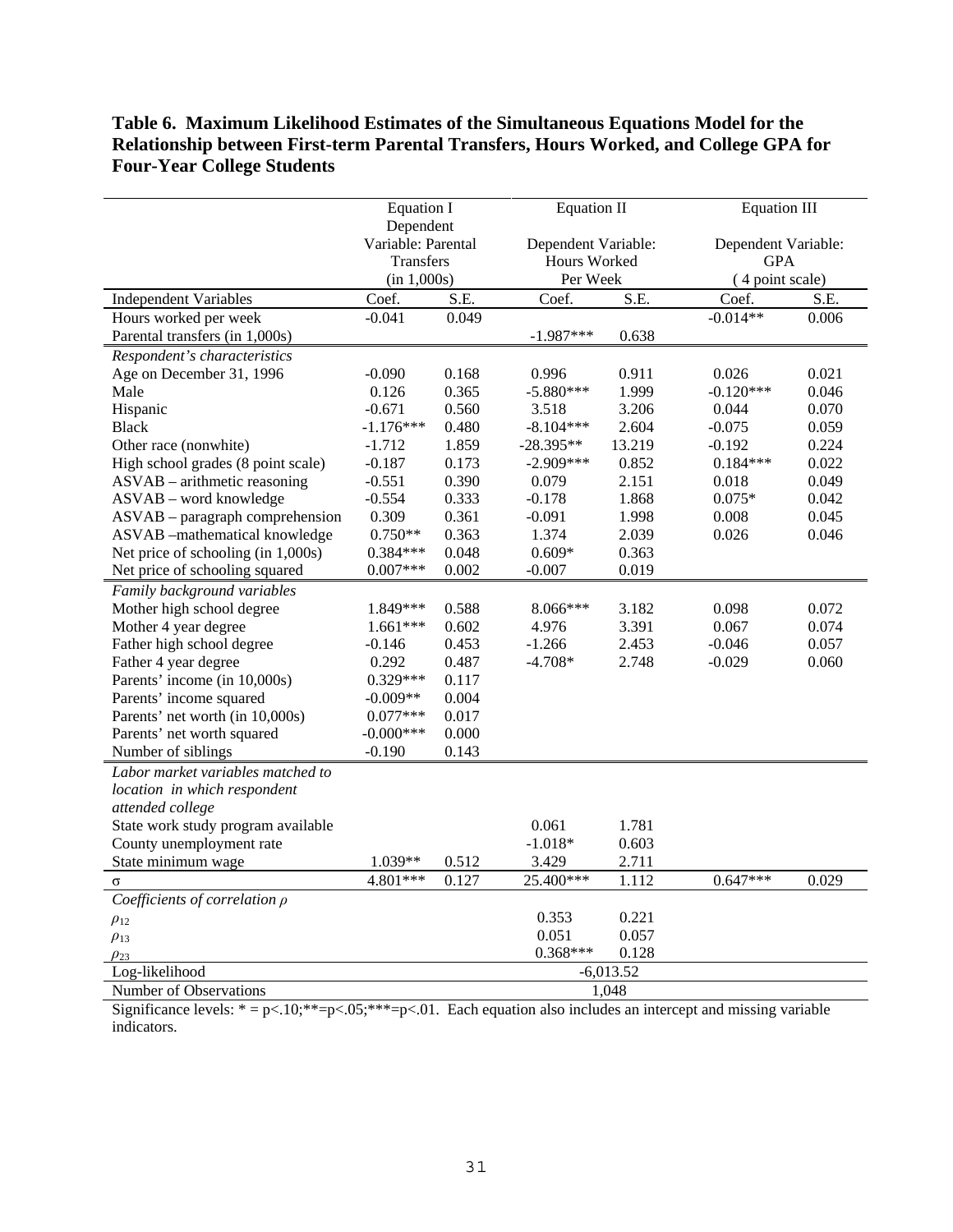## **Table 7. Maximum Likelihood Estimates of the Simultaneous Equations Model for the Relationship between First-term Parental Transfers, Hours Worked, and College GPA for Two-Year College Students**

|                                    | <b>Equation I</b>  |           |                     | <b>Equation II</b> |                     | <b>Equation III</b> |  |
|------------------------------------|--------------------|-----------|---------------------|--------------------|---------------------|---------------------|--|
|                                    | Dependent          |           |                     |                    |                     |                     |  |
|                                    | Variable: Parental |           | Dependent Variable: |                    | Dependent Variable: |                     |  |
|                                    |                    | Transfers |                     | Hours Worked       | <b>GPA</b>          |                     |  |
|                                    | (in 1,000s)        |           | Per Week            |                    | (4 point scale)     |                     |  |
| <b>Independent Variables</b>       | Coef.              | S.E.      | Coef.               | S.E.               | Coef.               | S.E.                |  |
| Hours worked per week              | $-0.050**$         | 0.024     |                     |                    | $-0.009$            | 0.014               |  |
| Parental transfers (in 1,000s)     |                    |           | $-2.454***$         | 2.112              |                     |                     |  |
| Respondent's characteristics       |                    |           |                     |                    |                     |                     |  |
| Age on December 31, 1996           | $-0.085$           | 0.085     | $-0.879$            | 1.016              | 0.038               | 0.036               |  |
| Male                               | $-0.204$           | 0.183     | 0.159               | 2.178              | $-0.079$            | 0.078               |  |
| Hispanic                           | $-0.411*$          | 0.256     | $-5.393*$           | 2.959              | $-0.036$            | 0.114               |  |
| <b>Black</b>                       | $-0.411*$          | 0.249     | $-2.678$            | 2.844              | $-0.112$            | 0.106               |  |
| Other race (nonwhite)              | $-0.115$           | 0.805     | 8.262               | 9.147              | $-0.348$            | 0.351               |  |
| High school grades (8 point scale) | $-0.056$           | 0.073     | 0.608               | 0.850              | $0.135***$          | 0.030               |  |
| $ASVAB - arithmetic reasoning$     | $-0.010$           | 0.208     | 2.023               | 2.412              | $0.153*$            | 0.088               |  |
| ASVAB - word knowledge             | $-0.231$           | 0.202     | 0.834               | 2.302              | $-0.003$            | 0.083               |  |
| ASVAB - paragraph comprehension    | $-0.018$           | 0.195     | 1.439               | 2.298              | $-0.003$            | 0.085               |  |
| ASVAB -mathematical knowledge      | $0.373**$          | 0.191     | 1.023               | 2.272              | $-0.003$            | 0.081               |  |
| Net price of schooling (in 1,000s) | $0.360***$         | 0.067     | 2.089**             | 0.878              |                     |                     |  |
| Net price of schooling squared     | $0.015***$         | 0.006     | $-0.102$            | 0.149              |                     |                     |  |
| Family background variables        |                    |           |                     |                    |                     |                     |  |
| Mother high school degree          | 0.149              | 0.256     | $-4.029$            | 2.867              | $-0.094$            | 0.109               |  |
| Mother 4 year degree               | 0.124              | 0.351     | $-4.228$            | 3.993              | $-0.120$            | 0.150               |  |
| Father high school degree          | 0.002              | 0.243     | $-3.425$            | 2.662              | $-0.023$            | 0.103               |  |
| Father 4 year degree               | $-0.198$           | 0.335     | $-9.011***$         | 3.554              | $-0.067$            | 0.150               |  |
| Parents' income (in 10,000s)       | $0.184***$         | 0.064     |                     |                    |                     |                     |  |
| Parents' income squared            | $-0.006**$         | 0.002     |                     |                    |                     |                     |  |
| Parents' net worth (in 10,000s)    | 0.016              | 0.010     |                     |                    |                     |                     |  |
| Parents' net worth squared         | $-0.000$           | 0.000     |                     |                    |                     |                     |  |
| Number of siblings                 | $-0.059$           | 0.064     |                     |                    |                     |                     |  |
| Labor market variables matched to  |                    |           |                     |                    |                     |                     |  |
| location in which respondent       |                    |           |                     |                    |                     |                     |  |
| attended college                   |                    |           |                     |                    |                     |                     |  |
| State work study program available |                    |           | $-0.751$            | 2.056              |                     |                     |  |
| County unemployment rate           |                    |           | $-1.342***$         | 0.554              |                     |                     |  |
| State minimum wage                 | 0.001              | 0.217     | 0.316               | 2.597              |                     |                     |  |
| $\sigma$                           | 1.805***           | 0.146     | 23.076***           | 0.985              | $0.870***$          | 0.066               |  |
| Coefficients of correlation $\rho$ |                    |           |                     |                    |                     |                     |  |
| $\rho_{12}$                        |                    |           | $0.482*$            | 0.273              |                     |                     |  |
| $\rho_{13}$                        |                    |           | 0.139               | 0.111              |                     |                     |  |
| $\rho_{23}$                        |                    |           | 0.280               | 0.266              |                     |                     |  |
| Log-likelihood                     |                    |           | $-3,361.72$         |                    |                     |                     |  |
| Number of Observations             |                    |           | 567                 |                    |                     |                     |  |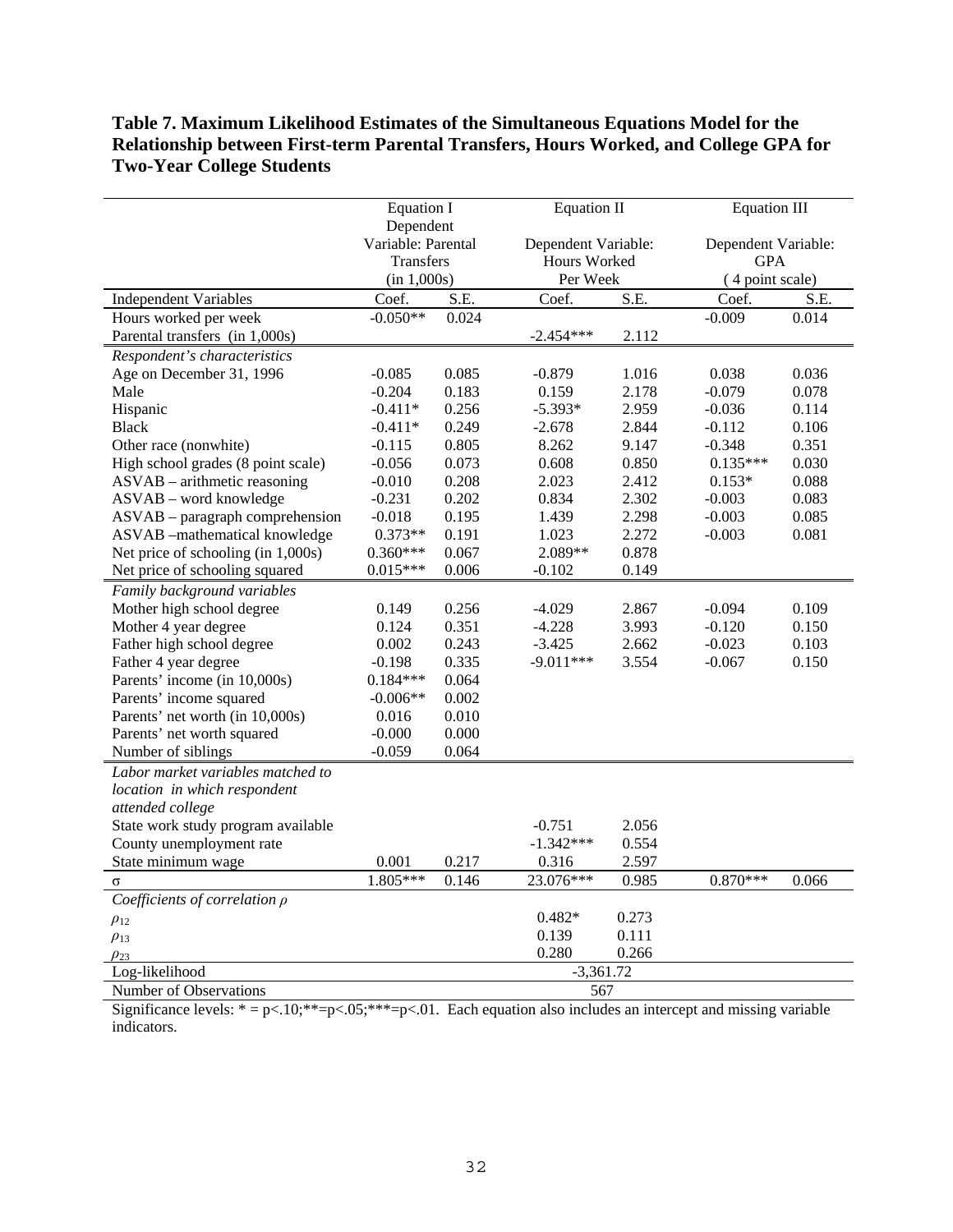|                           | Four-Year College Students |              | <b>Two-Year College Students</b> |              |
|---------------------------|----------------------------|--------------|----------------------------------|--------------|
|                           | Dependent Variable:        | Dependent    | Dependent Variable:              | Dependent    |
| Independent Variables     | Parental Transfers (in     | Variable:    | <b>Parental Transfers</b>        | Variable:    |
|                           | $1,000s$ )                 | Hours Worked | (in 1,000s)                      | Hours Worked |
|                           |                            | Per Week     |                                  | Per Week     |
| Hours Worked              | $-0.025$                   |              | $-0.023$                         |              |
| per week                  |                            |              |                                  |              |
| <b>Parental Transfers</b> |                            | $-0.954$     |                                  | $-1.833$     |
| (in 1,000s)               |                            |              |                                  |              |
| Net Price of Schooling    | 0.249                      | 0.291        | 0.172                            | 1.495        |
| (in 1,000s)               |                            |              |                                  |              |
| Number of                 | 1,048                      |              | 567                              |              |
| <b>Observations</b>       |                            |              |                                  |              |

# **Table 8. Marginal Effects for Key Variables in Simultaneous Equations Model**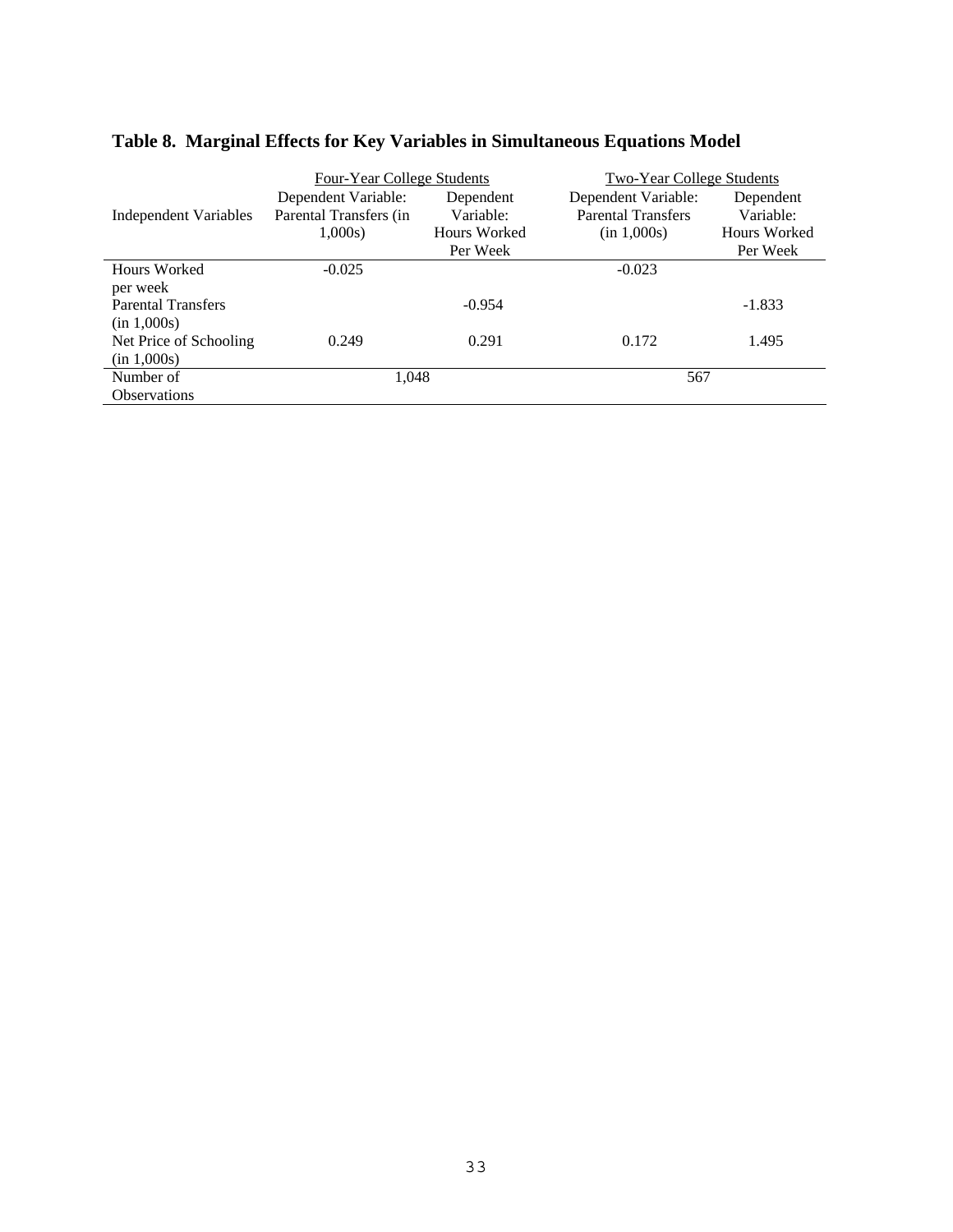# **Appendix**

# **Table A1. Sample Construction**

| Stepwise deletions                                          | $N = 8,894$ |
|-------------------------------------------------------------|-------------|
| Didn't complete a term in college                           | $-5700$     |
| Missing GPA data                                            | $-723$      |
| Missing parental transfer data                              | $-202$      |
| Missing hours worked data                                   | $-114$      |
| Missing college code for matched data                       | $-74$       |
| Missing net price of schooling data                         | $-291$      |
| Missing valid state of residence                            | $-7$        |
| Unmatchable county code                                     | $-1$        |
| Missing number of siblings                                  | $-16$       |
| Missing interviews so can't determine first term in college | -6          |
| Missing high school grades                                  | $-10$       |
| Missing type of college term                                | $-135$      |
| Sample in four-year college                                 | 1,048       |
| Sample in two-year college                                  | 567         |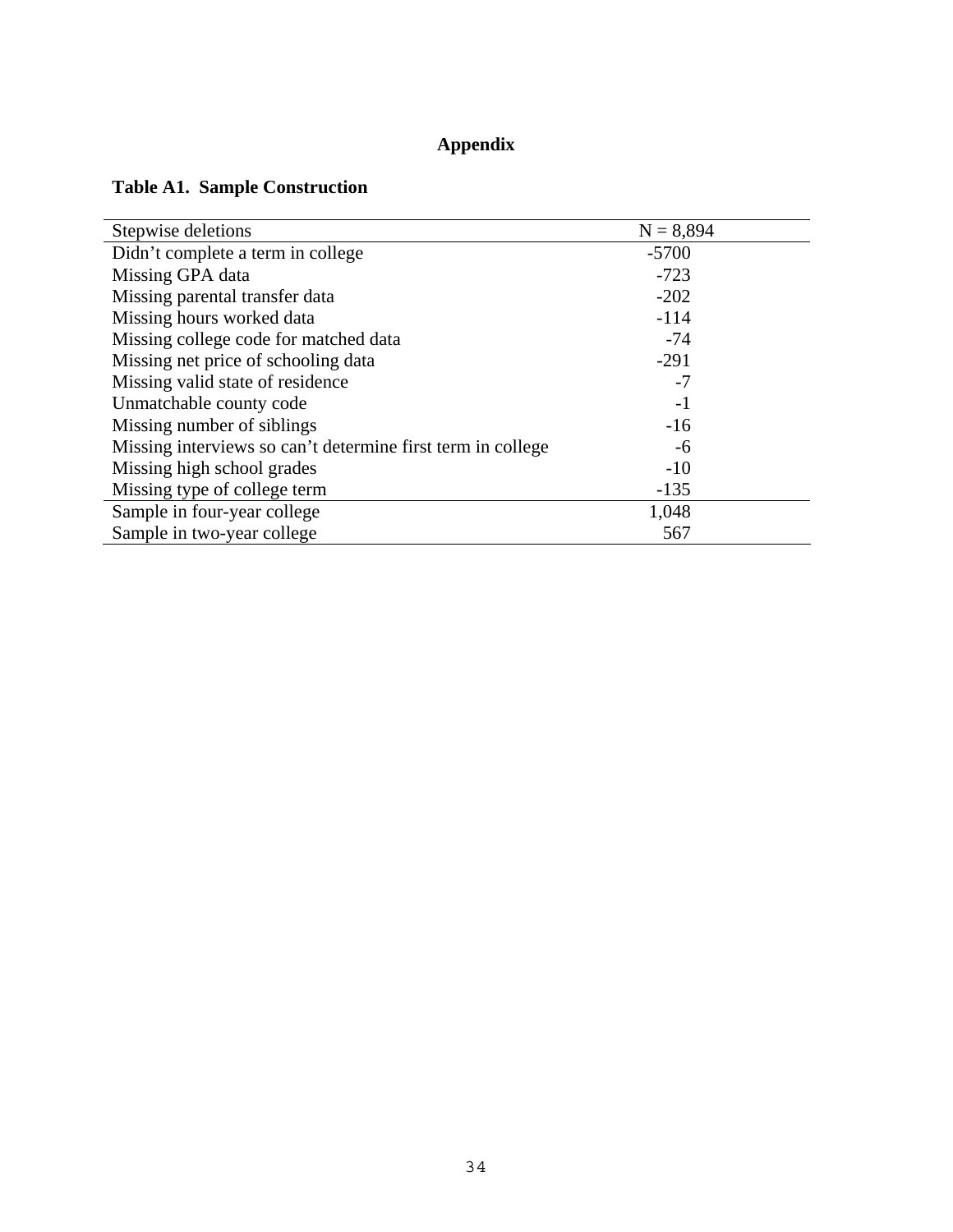## **Table A2. Maximum Likelihood Estimates of the Simultaneous Equations Model for the Relationship between First-term Parental Transfers, Hours Worked, and College GPA for Full-time College Students**

|                                    | <b>Equation I</b>                        |        | <b>Equation II</b>  |       | <b>Equation III</b>     |       |
|------------------------------------|------------------------------------------|--------|---------------------|-------|-------------------------|-------|
|                                    | Dependent Variable:                      |        |                     |       |                         |       |
|                                    | <b>Parental Transfers</b><br>(in 1,000s) |        | Dependent Variable: |       | Dependent Variable: GPA |       |
|                                    |                                          |        | Hours Worked        |       | (4 point scale)         |       |
|                                    |                                          |        | Per Week            |       |                         |       |
| <b>Independent Variables</b>       | Coef.                                    | S.E.   | Coef.               | S.E.  | Coef.                   | S.E.  |
| Hours worked per week              | $-0.106**$                               | 0.042  |                     |       | $-0.014**$              | 0.007 |
| Parental transfers (in 1,000s)     |                                          |        | 2.096***            | 0.627 |                         |       |
| Respondent's characteristics       |                                          |        |                     |       |                         |       |
| Age on December 31, 1996           | $-0.011$                                 | 0.132  | 0.860               | 0.717 | 0.014                   | 0.019 |
| Male                               | $-0.033$                                 | 0.294  | $-4.103**$          | 1.638 | $-0.125***$             | 0.043 |
| Hispanic                           | $-0.857**$                               | 0.436  | $-1.794$            | 2.494 | $-0.003$                | 0.062 |
| <b>Black</b>                       | $-1.010**$                               | 0.410  | $-9.012***$         | 2.060 | $-0.115*$               | 0.059 |
| Other race (nonwhite)              | $-2.010$                                 | 1.362  | $-10.839$           | 7.657 | $-0.351*$               | 0.191 |
| High school grades (8 point scale) | $-0.166$                                 | 0.141  | $-2.679***$         | 0.680 | $0.162***$              | 0.021 |
| $ASVAB - arithmetic reasoning$     | $-0.186$                                 | 0.312  | $-0.463$            | 1.728 | $-0.013$                | 0.045 |
| ASVAB - word knowledge             | $-0.559**$                               | 0.280  | 0.084               | 1.539 | $0.072*$                | 0.040 |
| $ASVAB$ – paragraph comprehension  | 0.376                                    | 0.287  | 1.082               | 1.572 | $-0.003$                | 0.041 |
| ASVAB -mathematical knowledge      | $0.642**$                                | 0.300  | 0.009               | 1.697 | 0.029                   | 0.043 |
| Net price of schooling (in 1,000s) | 0.392***                                 | 0.043  | $0.718**$           | 0.353 |                         |       |
| Net price of schooling squared     | $0.008***$                               | 0.002  | $-0.039$            | 0.024 |                         |       |
| Family background variables        |                                          |        |                     |       |                         |       |
| Mother high school degree          | 1.308***                                 | 0.437  | 3.414               | 2.389 | 0.013                   | 0.062 |
| Mother 4 year degree               | $1.362***$                               | 0.482  | 2.234               | 2.723 | 0.012                   | 0.068 |
| Father high school degree          | 0.032                                    | 0.388  | $-3.218$            | 1.996 | $-0.070$                | 0.055 |
| Father 4 year degree               | 0.171                                    | 0.431  | $-5.917**$          | 2.426 | $-0.013$                | 0.063 |
| Parents' income (in 10,000s)       | $0.337***$                               | 0.093  |                     |       |                         |       |
| Parents' income squared            | $-0.010***$                              | 0.003  |                     |       |                         |       |
| Parents' net worth (in 10,000s)    | $0.061***$                               | 0.014  |                     |       |                         |       |
| Parents' net worth squared         | $-0.0002$ ***                            | .00004 |                     |       |                         |       |
| Number of siblings                 | $-0.220**$                               |        |                     |       |                         |       |
| Labor market variables matched to  |                                          |        |                     |       |                         |       |
| location in which respondent       |                                          |        |                     |       |                         |       |
| attended college                   |                                          |        |                     |       |                         |       |
| State work study program available |                                          |        | $-0.116$            | 1.401 |                         |       |
| County unemployment rate           |                                          |        | $-0.338$            | 0.412 |                         |       |
| State minimum wage                 | 0.536                                    | 0.395  | 1.244               | 2.116 |                         |       |
| $\sigma$                           | 4.477***                                 | 0.140  | 24.272***           | 0.952 | $0.694***$              | 0.034 |
| Coefficients of correlation p      |                                          |        |                     |       |                         |       |
| $\rho_{12}$                        |                                          |        | $0.529**$           | 0.212 |                         |       |
| $\rho_{13}$                        |                                          |        | 0.074               | 0.049 |                         |       |
| $\rho_{23}$                        |                                          |        | $0.340**$           | 0.151 |                         |       |
| Log-likelihood                     |                                          |        | $-7,878.20$         |       |                         |       |
| Number of Observations             |                                          |        | 1,347               |       |                         |       |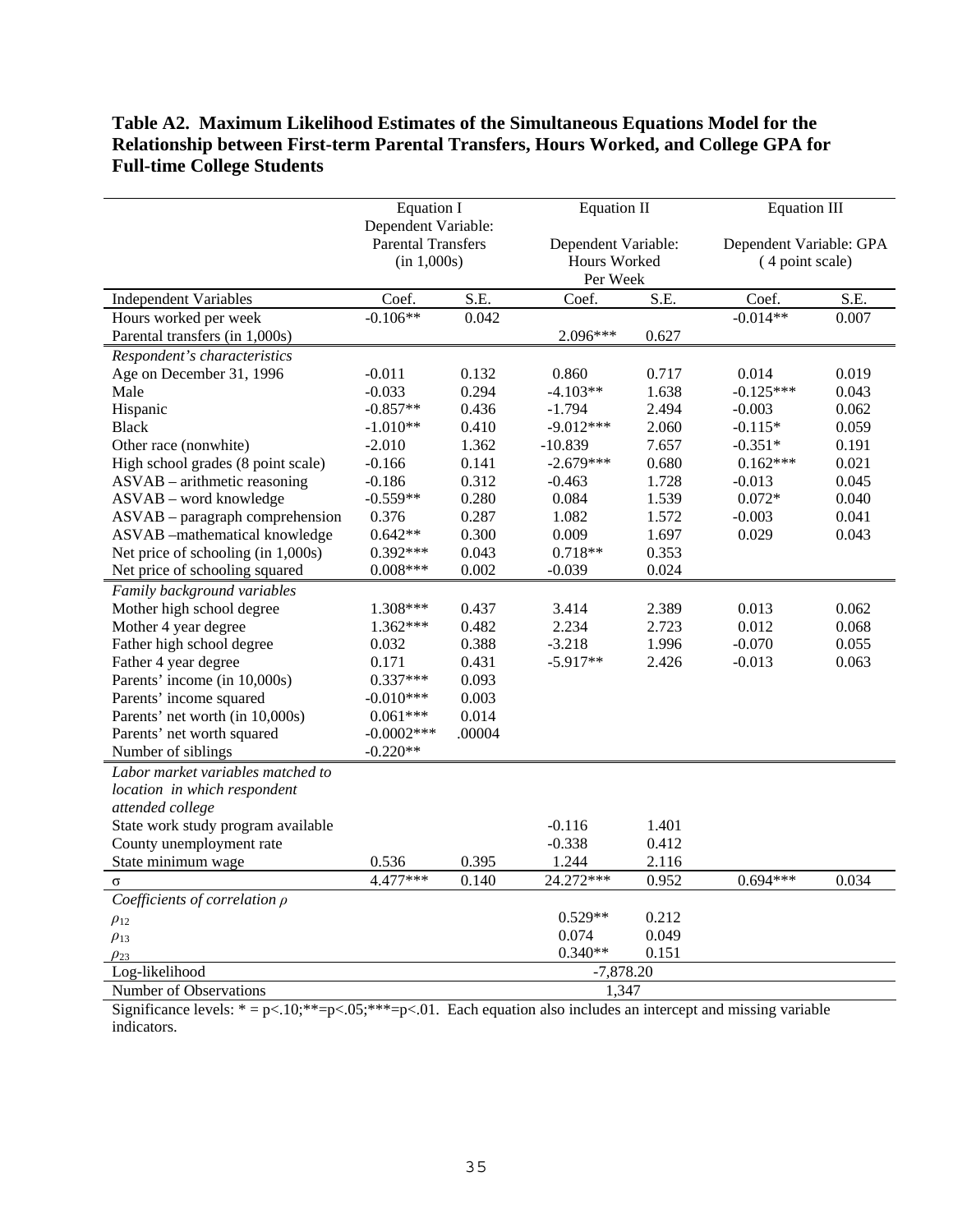## **Table A3. Maximum Likelihood Estimates of the Simultaneous Equations Model for the Relationship between First-term Parental Transfers, Hours Worked, and College GPA for Part-time College Students**

|                                    | <b>Equation I</b>         |                | <b>Equation II</b> |                     | <b>Equation III</b>      |                     |  |
|------------------------------------|---------------------------|----------------|--------------------|---------------------|--------------------------|---------------------|--|
|                                    | Dependent Variable:       |                |                    |                     |                          |                     |  |
|                                    | <b>Parental Transfers</b> |                |                    | Dependent Variable: |                          | Dependent Variable: |  |
|                                    | (in 1,000s)               |                | Hours Worked       |                     | <b>GPA</b>               |                     |  |
|                                    |                           |                | Per Week           |                     | (4 point scale)          |                     |  |
| <b>Independent Variables</b>       | Coef.                     | S.E.           | Coef.              | S.E.                | Coef.                    | S.E.                |  |
| Hours worked per week              | $-0.061*$                 | 0.037          |                    |                     | $-0.014$                 | 0.010               |  |
| Parental transfers (in 1,000s)     |                           |                | $-0.898$           | 0.969               |                          |                     |  |
| Respondent's characteristics       |                           |                |                    |                     |                          |                     |  |
| Age on December 31, 1996           | $-0.182$                  | 0.233          | $-0.170$           | 1.458               | 0.083                    | 0.053               |  |
| Male                               | $-0.432$                  | 0.438          | $-2.297$           | 2.744               | $-0.141$                 | 0.101               |  |
| Hispanic                           | 0.623                     | 0.620          | $-6.495*$          | 3.714               | 0.064                    | 0.139               |  |
| <b>Black</b>                       | 0.352                     | 0.654          | $-7.581**$         | 3.764               | $-0.197$                 | 0.147               |  |
| Other race (nonwhite)              |                           | $\overline{a}$ |                    |                     | $\overline{\phantom{a}}$ | $\overline{a}$      |  |
| High school grades (8 point scale) | 0.149                     | 0.173          | $-0.834$           | 1.098               | $0.108***$               | 0.040               |  |
| $ASVAB - arithmetic reasoning$     | 0.236                     | 0.478          | $-3.564$           | 3.004               | $0.317***$               | 0.109               |  |
| ASVAB - word knowledge             | $-0.733$                  | 0.471          | 1.472              | 2.971               | $-0.026$                 | 0.107               |  |
| $ASVAB$ – paragraph comprehension  | 0.428                     | 0.512          | $-2.915$           | 3.212               | $-0.065$                 | 0.117               |  |
| ASVAB -mathematical knowledge      | 0.581                     | 0.446          | 1.496              | 2.845               | $-0.032$                 | 0.102               |  |
| Net price of schooling (in 1,000s) | 0.382***                  | 0.098          | $-0.988*$          | 0.681               |                          |                     |  |
| Net price of schooling squared     | $0.049***$                | 0.013          | $-0.184***$        | 0.087               |                          |                     |  |
| Family background variables        |                           |                |                    |                     |                          |                     |  |
| Mother high school degree          | 1.199*                    | 0.627          | $-1.518$           | 3.803               | 0.080                    | 0.137               |  |
| Mother 4 year degree               | 1.814**                   | 0.813          | $-13.552***$       | 4.865               | $-0.100$                 | 0.195               |  |
| Father high school degree          | $-0.388$                  | 0.553          | $-0.771$           | 3.366               | 0.006                    | 0.121               |  |
| Father 4 year degree               | 1.285*                    | 0.678          | $-8.176*$          | 4.209               | $-0.172$                 | 0.155               |  |
| Parents' income (in 10,000s)       | $0.347**$                 | 0.146          |                    |                     |                          |                     |  |
| Parents' income squared            | $-0.010*$                 | 0.005          |                    |                     |                          |                     |  |
| Parents' net worth (in 10,000s)    | 0.025                     | 0.024          |                    |                     |                          |                     |  |
| Parents' net worth squared         | $-0.0001$                 | 0.0001         |                    |                     |                          |                     |  |
| Number of siblings                 | 0.178                     | 0.165          |                    |                     |                          |                     |  |
| Labor market variables matched to  |                           |                |                    |                     |                          |                     |  |
| location in which respondent       |                           |                |                    |                     |                          |                     |  |
| attended college                   |                           |                |                    |                     |                          |                     |  |
| State work study program available |                           |                | $-0.725$           | 2.478               |                          |                     |  |
| County unemployment rate           |                           |                | $-2.422***$        | 0.859               |                          |                     |  |
| State minimum wage                 | $-0.222$                  | 0.574          | 6.916**            | 3.340               |                          |                     |  |
| Q                                  | 3.659***                  | 0.274          | 24.437***          | 1.148               | $0.927***$               | 0.070               |  |
| Coefficients of correlation p      |                           |                |                    |                     |                          |                     |  |
| $\rho_{12}$                        |                           |                | $-0.491***$        | 0.163               |                          |                     |  |
| $\rho_{13}$                        |                           |                | $-0.074$           | 0.097               |                          |                     |  |
| $\rho_{23}$                        |                           |                | $0.370**$          | 0.180               |                          |                     |  |
| Log-likelihood                     |                           |                | $-2,574.94$        |                     |                          |                     |  |
| Number of Observations             |                           |                | 402                |                     |                          |                     |  |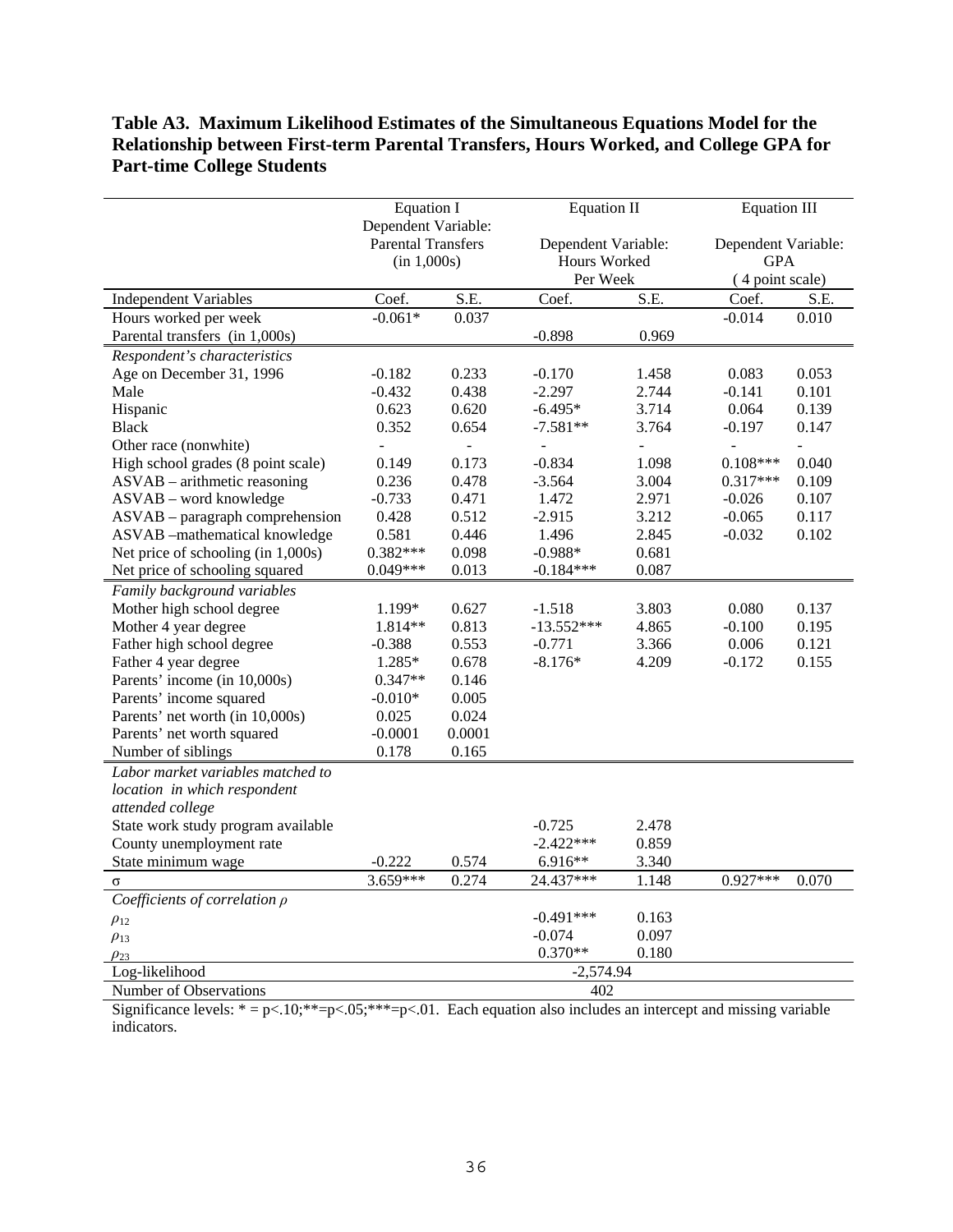## **Table A4. Maximum Likelihood Estimates of the Simultaneous Equations Model for the Relationship between Hours Worked and College GPA for Four-Year College Students, Treating Transfers as Exogenous**

|                                    | <b>Equation I</b>                   |             |                                                      | <b>Equation II</b> |  |  |
|------------------------------------|-------------------------------------|-------------|------------------------------------------------------|--------------------|--|--|
|                                    | Dependent Variable:<br>Hours Worked |             | Dependent Variable:<br><b>GPA</b><br>(4 point scale) |                    |  |  |
| <b>Independent Variables</b>       | Per Week<br>Coef.                   | S.E.        | Coef.                                                | S.E.               |  |  |
| Hours worked per week              |                                     |             | $-0.012*$                                            | 0.006              |  |  |
| Parental transfers (in 1,000s)     | $-0.752***$                         | 0.229       |                                                      |                    |  |  |
| Respondent's characteristics       |                                     |             |                                                      |                    |  |  |
| Age on December 31, 1996           | 1.042                               | 0.925       | 0.025                                                | 0.021              |  |  |
| Male                               | $-6.334**$                          | 1.995       | $-0.116**$                                           | 0.046              |  |  |
| Hispanic                           | 4.975                               | 3.092       | 0.040                                                | 0.070              |  |  |
| <b>Black</b>                       | $-7.174**$                          | 2.602       | $-0.070$                                             | 0.059              |  |  |
| Other race (nonwhite)              | $-28.725**$                         | 13.907      | $-0.178$                                             | 0.223              |  |  |
| High school grades (8 point scale) | $-3.011***$                         | 0.860       | $0.187***$                                           | 0.022              |  |  |
| $ASVAB - arithmetic reasoning$     | 0.525                               | 2.178       | 0.016                                                | 0.049              |  |  |
| ASVAB - word knowledge             | 0.223                               | 1.878       | $0.075*$                                             | 0.041              |  |  |
| $ASVAB$ – paragraph comprehension  | $-0.391$                            | 2.022       | 0.009                                                | 0.045              |  |  |
| ASVAB -mathematical knowledge      | 0.791                               | 2.051       | 0.027                                                | 0.045              |  |  |
| Net price of schooling (in 1,000s) | 0.109                               | 0.269       |                                                      |                    |  |  |
| Net price of schooling squared     | $-0.017$                            | .0179       |                                                      |                    |  |  |
| Family background variables        |                                     |             |                                                      |                    |  |  |
| Mother high school degree          | $6.464**$                           | 3.129       | 0.093                                                | 0.072              |  |  |
| Mother 4 year degree               | 3.076                               | 3.309       | 0.066                                                | 0.073              |  |  |
| Father high school degree          | $-1.801$                            | 2.459       | $-0.045$                                             | 0.056              |  |  |
| Father 4 year degree               | $-6.258**$                          | 2.616       | $-0.024$                                             | 0.060              |  |  |
| Labor market variables matched to  |                                     |             |                                                      |                    |  |  |
| location in which respondent       |                                     |             |                                                      |                    |  |  |
| attended college                   |                                     |             |                                                      |                    |  |  |
| State work study program available | $-0.005$                            | 1.893       |                                                      |                    |  |  |
| County unemployment rate           | $-1.187*$                           | 0.607       |                                                      |                    |  |  |
| State minimum wage                 | 2.133                               | 2.726       |                                                      |                    |  |  |
| $\sigma$                           | 25.420***                           | 0.937       | $0.640***$                                           | 0.028              |  |  |
| Coefficient of correlation $\rho$  | $0.335**$                           | 0.148       |                                                      |                    |  |  |
| Log-likelihood                     |                                     | $-3,536.52$ |                                                      |                    |  |  |
| Number of Observations             |                                     | 1,048       |                                                      |                    |  |  |